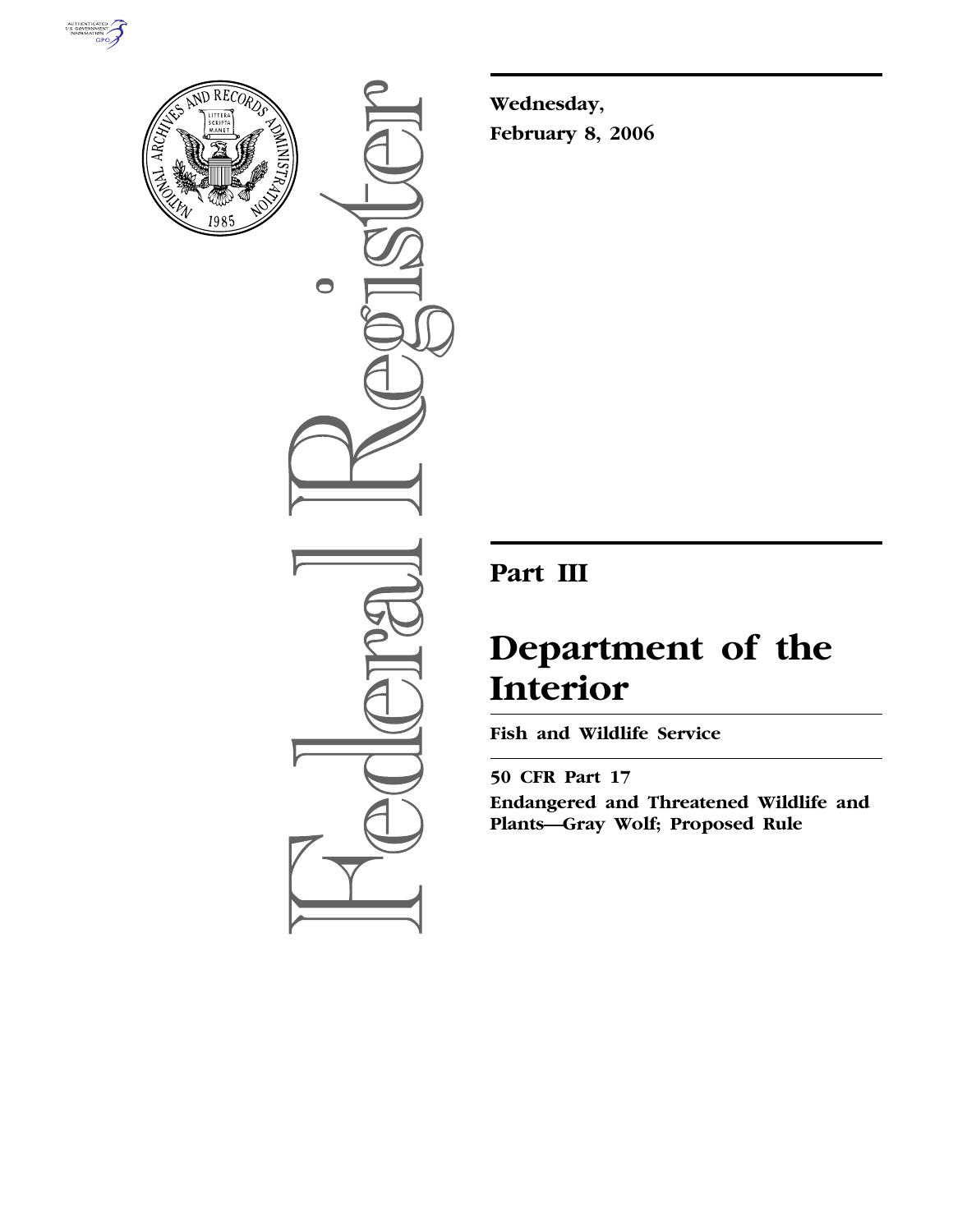#### **DEPARTMENT OF THE INTERIOR**

# **Fish and Wildlife Service**

# **50 CFR Part 17**

#### **RIN 1018–AU53**

#### **Endangered and Threatened Wildlife and Plants; Designating the Northern Rocky Mountain Population of Gray Wolf as a Distinct Population Segment; Removing the Northern Rocky Mountain Distinct Population Segment of Gray Wolf From the Federal List of Endangered and Threatened Wildlife**

**AGENCY:** Fish and Wildlife Service, Interior.

**ACTION:** Advanced notice of proposed rulemaking.

**SUMMARY:** We, the U.S. Fish and Wildlife Service (Service), announce our intention to conduct rulemaking to establish a distinct population segment (DPS) of the gray wolf (*Canis lupus*) in the Northern Rocky Mountains of the United States (NRM). The NRM DPS of gray wolf encompasses the eastern onethird of Washington and Oregon, a small part of north-central Utah, and all of Montana, Idaho, and Wyoming. The threats to the wolf population in the NRM DPS have been reduced or eliminated as evidenced by the population exceeding the numerical, distributional, and temporal recovery goals each year since 2002. The States of Montana and Idaho have adopted State laws and State wolf management plans that would conserve a recovered NRM wolf population within their boundaries into the foreseeable future. However, we have determined that Wyoming State law and its wolf management plan do not provide the necessary regulatory mechanism to assure that Wyoming's share of a recovered NRM wolf population will be conserved if the ESA's protections were removed. Therefore, we intend to conduct a future rulemaking to propose that the gray wolf in the NRM wolf DPS be removed from the List of Threatened and Endangered Wildlife under the Endangered Species Act of 1973 (ESA), as amended, if Wyoming adopts a State law and a State wolf management plan that is approved by the Service. Concerns regarding the Wyoming plan would have to be resolved before a NRM DPS delisting could be finalized. This ANPRM is being issued in advance of completion of the 12 month status review of NRM wolves. This status review remains in progress.

**DATES:** We request that comments on this notice be submitted by the close of business on April 10, 2006.

**ADDRESSES:** If you wish to comment, you may submit comments and materials concerning this notice, identified by ''RIN number 1018– AU53,'' by any of the following methods:

1. Federal e-Rulemaking Portal *http://www.regulations.gov*. Follow the instructions for submitting comments.

2. E-mail—*NRMGrayWolf@fws.gov*. Include ''RIN number 1018–AU53'' in the subject line of the message.

3. Mail—U.S. Fish and Wildlife Service, Western Gray Wolf Recovery Coordinator, 585 Shepard Way, Helena, Montana 59601.

4. Hand Delivery/Courier—U.S. Fish and Wildlife Service, Western Gray Wolf Recovery Coordinator, 585 Shepard Way, Helena, Montana 59601.

# **FOR FURTHER INFORMATION CONTACT:**

Edward E. Bangs, Western Gray Wolf Recovery Coordinator, U.S. Fish and Wildlife Service, at our Helena office (see **ADDRESSES**) or telephone (406) 449– 5225, extension 204.

#### **SUPPLEMENTARY INFORMATION:**

#### **Background**

Gray wolves (*Canis lupus*) are the largest wild members of the dog family (Canidae). Adult gray wolves range from 40–175 pounds (lb) (18–80 kilograms [kg]) depending upon sex and region (Mech 1974). In the NRM, adult male gray wolves average over 100 lb (45 kg), but may weigh up to 130 lb (60 kg). Females weigh slightly less than males. Wolves' fur color is frequently a grizzled gray, but it can vary from pure white to coal black (Gipson *et al.* 2003). Wolves may appear similar to coyotes (*C. latrans*) and some domestic dog breeds (such as the German shepherd or Siberian husky) (*C. familiaris*). However, the gray wolf's size, long legs, narrow chest, large feet, wide head and snout, and straight tail distinguish it from both the coyote and dog.

Gray wolves have a circumpolar range including North America, Europe and Asia. The only areas within North America that lacked gray wolf populations prior to European settlement were southern and interior Greenland, the coastal regions of Mexico, Central America, coastal and other large parts of California, the extremely arid deserts and mountaintops of the western United States, parts of eastern and southeastern United States, and possibly southeastern Canada (Young and Goldman 1944; Hall 1981; Mech 1970; Nowak 1995, 2003; Wilson *et al.* 2000, 2003; Grewal *et al.*  2004). Some authorities question the reported historical absence of gray wolves from large parts of California

(Carbyn in litt. 2000; Mech in litt. 2000; Schmidt 1987, 1991).

Wolves primarily prey on medium and large mammals. Wild prey species in the NRM include white-tailed deer (*Odocoileus virginianus*), mule deer (*O. hemionus*), moose (*Alces alces*), elk (*Cervus canadensis*), pronghorn antelope (*Antilocapra americana*), bison (*Bison bison*), bighorn sheep (*Ovis canadensis*), mountain goat (*Oreamnos americanus*), woodland caribou (*Rangifer caribou*), and beaver (*Castor canadensis*). While other small and mid-sized mammals, birds, large invertebrates, fish, and fruits are occasionally eaten, they are rarely important in the wolf's diet (Mech and Boitani 2003). Since 1987, wolves in the NRM also have preyed on domestic animals, including cattle (*Bos sp.*), sheep (*Ovis sp.*), llamas (*Lama glama*), horses (*Equus sp.*), goats (*Capra sp.*), and dogs (Service *et al.* 2005).

Wolves have a social structure, normally living in packs of 2 to 12 animals. Wolf packs are usually family groups consisting of a breeding pair, their pups from the current year, offspring from previous years, and an occasional unrelated wolf. Wolf pack structure can be ''complex'' (multiple generations) or ''simple'' (breeding pair and pups). In the NRM, pack sizes average about 10 wolves in protected areas, but a few complex packs have been substantially bigger in some areas of Yellowstone National Park (YNP) (D. Smith, Yellowstone NPS, pers. comm., 2005; Service *et al.* 2005). In areas where conflicts with humans and livestock are most prevalent, packs are typically smaller and are more likely to be ''simple.'' Packs typically occupy large distinct territories (200–500 square miles (mi2) (518–1,295 square kilometers (km2) and defend these areas from other wolves or packs. Once a given area is occupied by resident wolf packs, it becomes saturated and wolf numbers become regulated by the amount of available prey, intraspecies conflict, other forms of mortality, and dispersal.

Both male and female yearling wolves often disperse from their packs, although some non-breeding wolves remain with their natal packs for years. Dispersing wolves may cover large areas as lone animals as they try to join other packs or attempt to form their own pack in unoccupied habitat. Dispersal distances in the NRM average about 60 miles (mi) (97 kilometers (km)), but dispersals over 500 mi (805 km) have been documented (Boyd *et al.* in prep.; Boyd and Pletscher 1997).

Typically, only the top-ranking (''alpha'') male and female in each pack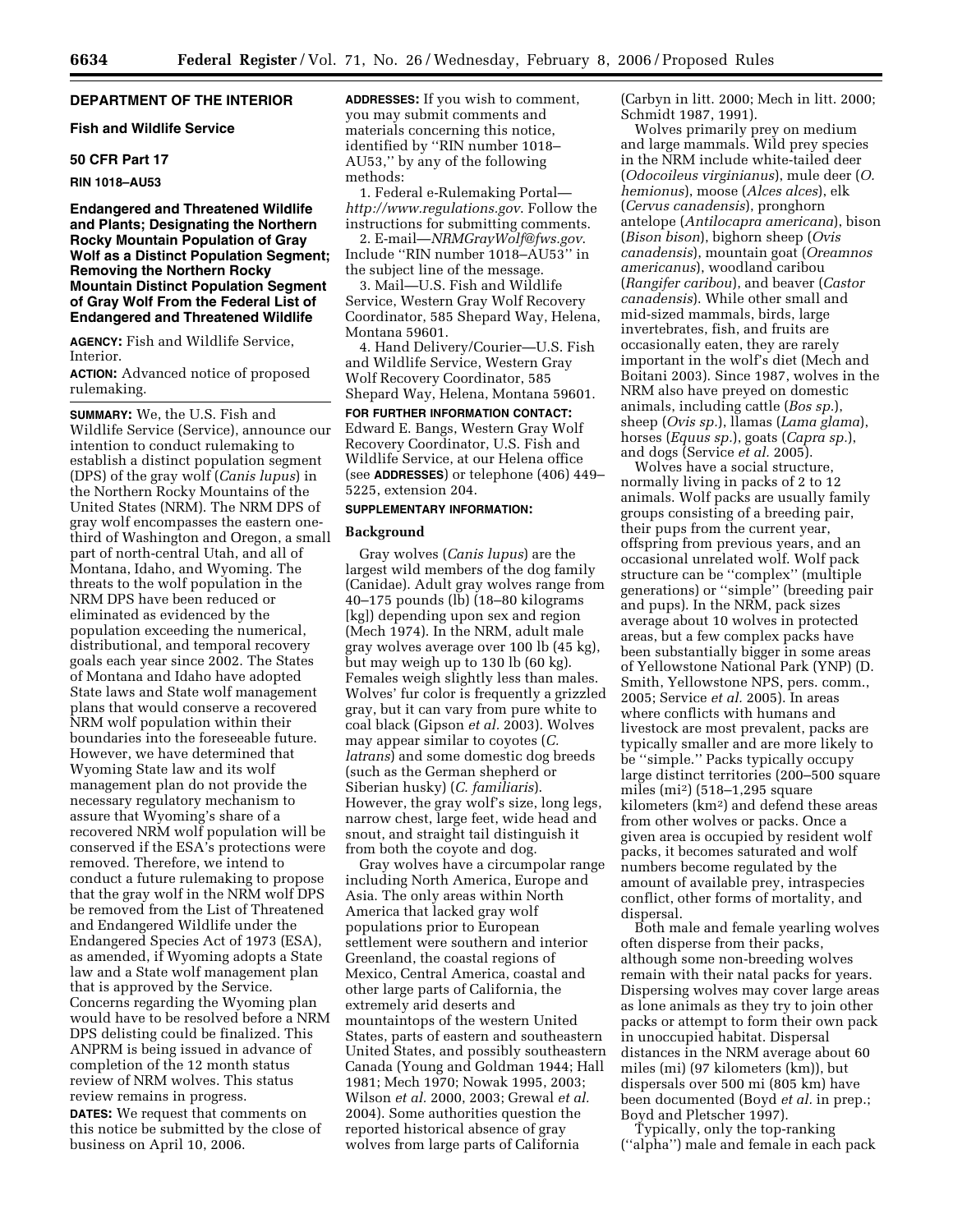breed and produce pups (Packard 2003; Smith, pers. comm., 2005; Service *et al.*  2005). Females and males typically begin breeding as 2-year olds and may annually produce young until they are over 10 years old. Litters are typically born in April and range from 1 to 11 pups, but average around 5 pups (Service 1992a; Service *et al.* 2001). Most years, 4 of these 5 pups survive until winter (Service *et al.* 2005). Wolves can live 13 years but the average lifespan in the NRM is about 4 years (Smith, pers. comm., 2005). Pups are raised by the entire pack. If alphas are lost when pups are very young, other pack members or even a single adult can successfully raise them (Boyd and Jimenez 1994; Brainerd *et al.* in prep.). Pup production and survival can increase when wolf density is lower and food availability per wolf increases (Fuller *et al.* 2003). Breeding members also can be quickly replaced either from within or outside the pack (Packard 2003; Brainerd *et al.* in prep.). Consequently, wolf populations can rapidly recover from severe disruptions, such as very high levels of humancaused mortality or disease. After severe declines, wolf populations can more than double in just 2 years if mortality is reduced; increases of nearly 100 percent per year have been documented in low-density suitable habitat (Fuller *et al.* 2003; Smith, pers. comm., 2005; Service *et al.* 2005).

#### **Recovery**

*Background*—As Europeans began settling the United States, they poisoned, trapped, and shot wolves, causing this once widespread species to be eradicated from most of its range in the 48 conterminous States (Mech 1970; McIntyre 1995). Gray wolf populations were eliminated from Montana, Idaho, and Wyoming, as well as adjacent southwestern Canada by the 1930s (Young and Goldman 1944). Thereafter, only isolated observations of individuals and non-breeding pairs were reported in the area (Ream and Mattson 1982; Weaver 1978). After human-caused mortality of wolves in southwestern Canada was regulated in the 1960s, populations expanded southward (Carbyn 1983, Pletscher *et al.*  1991). Dispersing individuals occasionally reached the NRM (Ream and Mattson 1982; Nowak 1983), but lacked legal protection there until 1974 when they were listed as endangered under the ESA (39 FR 1171, January 4, 1974).

*Recovery Planning and the Selection of Recovery Criteria*—Shortly after listing we formed the interagency wolf recovery team to complete a recovery

plan for the NRM population (Service 1980; Fritts *et al.* 1995). The NRM Wolf Recovery Plan (Rocky Mountain Plan) was approved in 1980 (Service 1980) and revised in 1987 (Service 1987). It specifies a recovery criterion of 10 breeding pairs of wolves (defined in 1987 as two wolves of opposite sex and adequate age, capable of producing offspring) for 3 consecutive years in each of 3 distinct recovery areas—(1) northwestern Montana (Glacier National Park; the Great Bear, Bob Marshall, and Lincoln Scapegoat Wilderness Areas; and adjacent public lands), (2) central Idaho (Selway-Bitterroot, Gospel Hump, Frank Church River of No Return, and Sawtooth Wilderness Areas; and adjacent, mostly Federal, lands), and (3) the Yellowstone National Park (YNP) area (including the Absaroka-Beartooth, North Absaroka, Washakie, and Teton Wilderness Areas; and adjacent public lands). The Rocky Mountain Plan states that if 2 recovery areas maintain 10 breeding pairs for 3 successive years, gray wolves in the NRM can be reclassified to threatened status. It also states that if all 3 recovery areas maintain 10 breeding pairs for 3 successive years, the NRM wolf population can be considered fully recovered and can be considered for delisting.

The 1994 environmental impact statement (EIS) reviewed wolf recovery in the NRM and the adequacy of the recovery goals (Service 1994). The EIS indicated that the 1987 recovery goal was, at best, a minimal recovery goal, and that modifications were warranted on the basis of more recent information about wolf distribution, connectivity, and numbers. This review concluded that as a minimum the recovery goal should be, ''Thirty or more breeding pairs (*i.e.*, an adult male and an adult female wolf that have produced at least 2 pups that survived until December 31 of the year of their birth, during the previous breeding season) comprising some +300 wolves in a metapopulation (a population that exists as partially isolated sets of subpopulations) (Service 1994) with genetic exchange between subpopulations should have a high probability of long-term persistence.''

We conducted another review of what constitutes a recovered wolf population in late 2001 and early 2002 (Bangs 2002). Relevant literature was reviewed (Fritts *et al.* 1994; Fritts and Carbyn 1995), and responses were received and evaluated from 50 of 88 experts contacted. This review showed that there is a wide variety of professional opinion about wolf population viability. Based on the review, we adopted the 1994 EIS's more relevant and stringent

definition of wolf population viability and recovery (Service 1994) and began using entire States, in addition to recovery areas, to measure progress towards recovery goals (Service *et al.*  2002). We have determined that an essential part of achieving recovery is a well distributed number of wolf packs and individual wolves among the three States and the three recovery zones. While absolute equitable distribution is not necessary, a well distributed population with no one State maintaining a disproportionately low number of packs or number of individual wolves is needed.

*Fostering Recovery*—In 1982, a wolf pack from Canada began to occupy Glacier National Park along the United States Canada border. In 1986, the first litter of pups documented in over 50 years was born in the Park (Ream *et al.*  1989). Also in 1986, a pack denned just east of the Park on the Blackfeet Reservation, but was not detected until 1987, when they began to depredate livestock (Bangs *et al.* 1995). The number of wolves resulting from this ''natural'' recovery in northwestern Montana steadily increased for the next decade (Service *et al.* 2005).

In 1995 and 1996, we reintroduced wolves from southwestern Canada to remote public lands in central Idaho and YNP (Bangs and Fritts 1996; Fritts *et al.* 1997; Bangs *et al.* 1998). These wolves were classified as nonessential experimental populations under section 10(j) of the ESA to increase management flexibility and address local and State concerns (59 FR 60252 and 60266, November 22, 1994). This reintroduction and accompanying management programs greatly expanded the numbers and distribution of wolves in the NRM. Because of the reintroduction, wolves soon became established throughout central Idaho and the Greater Yellowstone Area (GYA) (Bangs *et al.* 1998; Service *et al.* 2005).

*Monitoring and Managing Recovery*— By 1989, we formed an interagency wolf working group (Working Group), composed of Federal, State, and tribal agency personnel (Bangs 1991; Fritts *et al.* 1995; Service 1989). The Working Group, whose membership has evolved as wolf range has expanded, conducted 4 basic recovery tasks, in addition to the standard enforcement functions associated with the take of a listed species. These tasks were—(1) monitor wolf distribution and numbers; (2) control wolves that attacked livestock by moving and other non-lethal measures or by killing them; (3) conduct research on wolf relationships to ungulate prey, other carnivores and scavengers, livestock, and people; and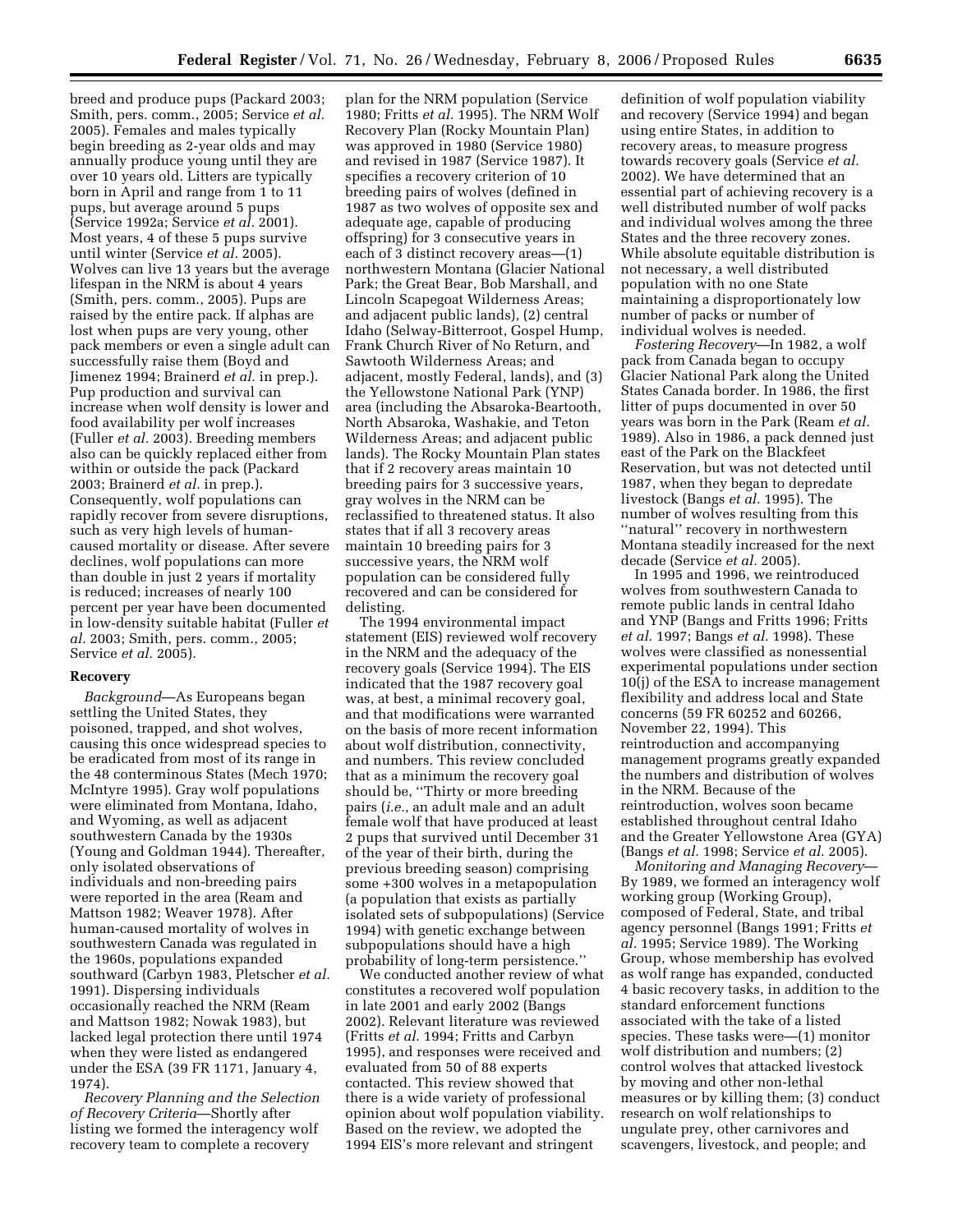(4) provide accurate science-based information to the public through reports and mass media so that people could develop their opinions about wolves and wolf management from an informed perspective (Service *et al.*  1989–2005).

The size and distribution of the wolf population is estimated by the Working Group each year and, along with other information, is published in interagency annual and weekly reports (Service *et al.* 1989–2005; Service 1998–2005). Since the early 1980s, the Service and our cooperating partners have radiocollared and monitored over 716 wolves in the NRM to assess population status, conduct research, and to reduce/resolve conflicts with livestock. The Work Group's annual population estimates represent the best scientific and commercial information available regarding year-end NRM gray wolf

population size and trends, as well as distributional information.

At the end of 2000, the NRM population first met its numerical and distributional recovery goal of a minimum of 30 ''breeding pairs'' and over 300 wolves well-distributed among Montana, Idaho, and Wyoming (68 FR 15804, April 1, 2003; Service *et al.*  2003). That year, Montana attained 8 breeding pairs and approximately 97 wolves; Wyoming attained 12 breeding pairs and approximately 153 wolves; and Idaho attained 10 breeding pairs and 187 wolves. This minimum recovery goal was attainted or exceeded in 2001, 2002, 2003 and 2004. In 2001, Montana attained 7 breeding pairs and approximately 123 wolves; Wyoming attained 13 breeding pairs and approximately 189 wolves; and Idaho attained 14 breeding pairs and 251 wolves. In 2002, Montana attained 17 breeding pairs and approximately 183

wolves; Wyoming attained 18 breeding pairs and approximately 217 wolves; and Idaho attained 14 breeding pairs and 216 wolves. In 2003, Montana attained 10 breeding pairs and approximately 182 wolves; Wyoming attained 16 breeding pairs and approximately 234 wolves; and Idaho attained 25 breeding pairs and 345 wolves. In 2004, Montana attained 15 breeding pairs and approximately 153 wolves; Wyoming attained 24 breeding pairs and approximately 260 wolves; and Idaho attained 27 breeding pairs and 422 wolves. Figure 1 illustrates wolf population trends by State from 1979 to 2004. Official population estimates for 2005 are not yet available.

The following section discusses recovery within each of the three major recovery areas. Because the recovery areas cross State lines, the population estimates sum differently.





*Recovery in the Northwestern Montana Recovery Area*—Reproduction first occurred in northwestern Montana in 1986. The natural ability of wolves to find and quickly recolonize empty

habitat and the interagency recovery program combined to effectively promote an increase in wolf numbers. By 1996, the number of wolves had grown to about 70 wolves in 7 breeding

pairs. However, since 1997 the number of breeding groups and number of wolves has fluctuated widely, varying from 4–12 breeding pairs and from 49– 108 wolves (Service *et al.* 2005). Our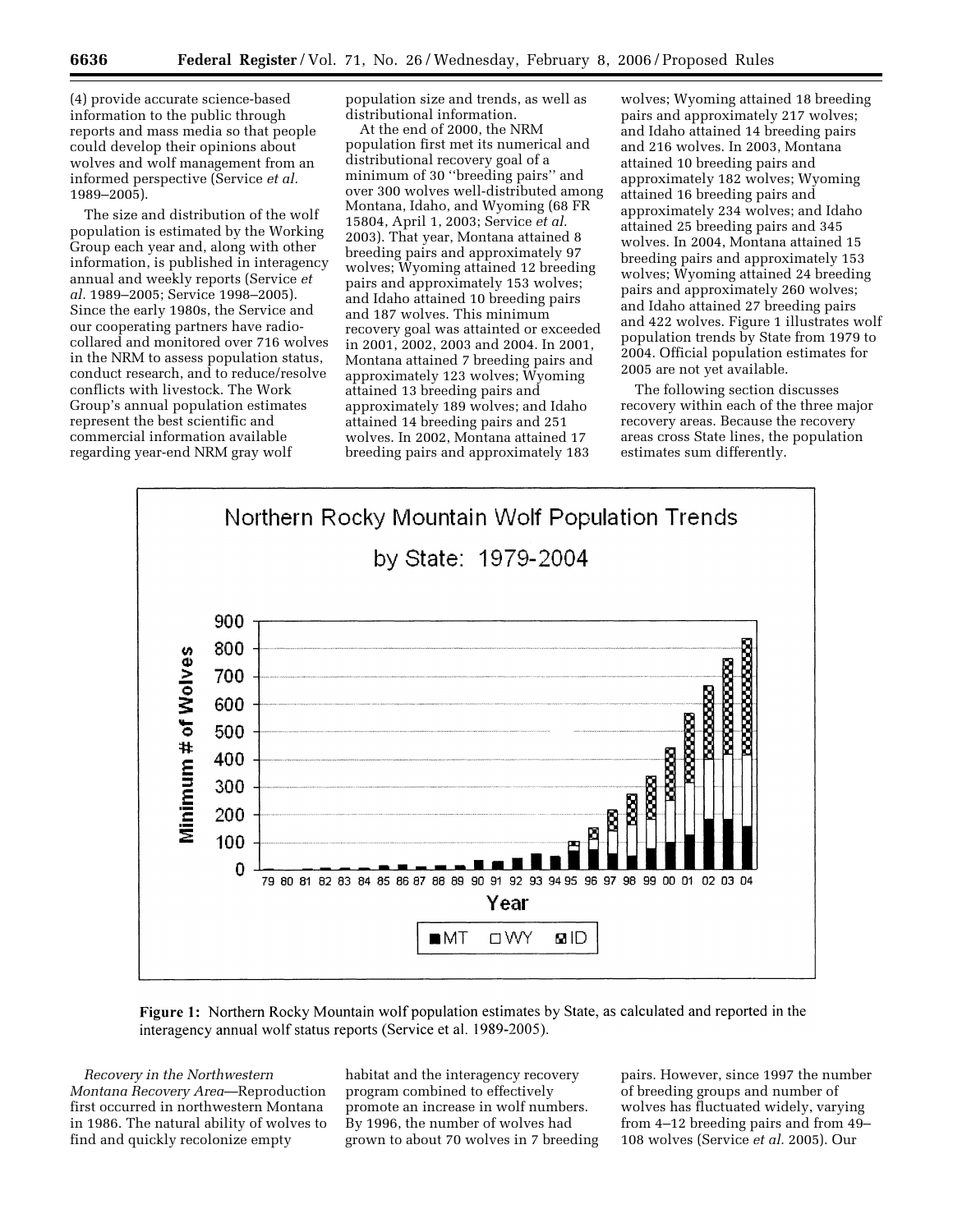1998 estimate was a minimum of 49 wolves in 5 breeding pairs. In 1999, and again in 2000, 6 breeding pairs produced pups, and the northwestern Montana population increased to about 63 wolves. In 2001, we estimated that 84 wolves in 7 breeding pairs occurred; in 2002, there were an estimated 108 wolves in 12 breeding pairs; in 2003, there were an estimated 92 wolves in 4 breeding pairs; and in 2004, there were an estimated 59 wolves in 6 breeding pairs (Service *et al.* 2002, 2003, 2004, 2005). (See Figure 1.)

The likely reasons for the lack of further growth are that suitable wolf habitat in northwestern Montana is limited and wolf packs there are at a local social and biological carrying capacity. Some of the variation in our wolf population estimates for northwestern Montana is due to the difficulty of counting wolves in its' thick forests. Wolves in northwestern Montana prey mainly on white-tailed deer and pack size is smaller, which also makes packs more difficult to detect (Bangs *et al.* 1998). It appears that wolf numbers in northwestern Montana are likely to fluctuate around 100 wolves. Since 2001, this area has maintained an average of nearly 86 wolves and about 7 packs.

Northwestern Montana wolves are demographically and genetically linked to both the wolf population in Canada and to central Idaho (Pletscher *et al.*  1991; Boyd and Pletscher 1997). Wolf dispersal into northwestern Montana from both directions will continue to supplement this segment of the overall wolf population, both demographically and genetically (Boyd *et al.* in prep.; Forbes and Boyd 1996, 1997; Boyd *et al.*  1995).

Wolf conflicts with livestock have fluctuated with wolf population size and prey population density (Service *et al.* 2005). For example, in 1997, immediately following a severe winter that reduced white-tailed deer populations in northwestern Montana, wolf conflicts with livestock increased dramatically and the wolf population declined (Bangs *et al.* 1998). Wolf numbers increased as wild prey numbers rebounded. Unlike YNP or the central Idaho Wilderness, northwestern Montana lacks a large core refugium that contains over-wintering wild ungulates. Therefore, wolf numbers are not ever likely to be as high in northwestern Montana as they are in central Idaho or the GYA. However, the population has persisted for nearly 20 years and is robust today. State management, pursuant to the Montana State wolf management plan, will ensure this

population continues to persist (see Factor D).

*Recovery in the Central Idaho Recovery Area*—In January 1995, 15 young adult wolves were captured in Alberta, Canada, and released by the Service in central Idaho (Bangs and Fritts 1996; Fritts *et al.* 1997; Bangs *et al.* 1998). In January 1996, an additional 20 wolves from British Columbia were released. Central Idaho contains the greatest amount of highly suitable wolf habitat compared to either northwestern Montana or the GYA (Oakleaf *et al.* in press). In 1998, the central Idaho wolf population consisted of a minimum of 114 wolves, including 10 breeding pairs (Bangs *et al.* 1998). By 1999, it had grown to about 141 wolves in 10 breeding pairs. By 2000, this population had 192 wolves in 10 breeding pairs and by 2001 it had climbed to about 261 wolves in 14 breeding pairs (Service *et al.* 2002). In 2002, there were 284 wolves in 14 breeding pairs; in 2003, there were 368 wolves in 26 breeding pairs; and by the end of 2004, there were 452 wolves in 30 breeding pairs (Service *et al.* 2003, 2004, 2005) (Figure 1).

*Recovery in the Greater Yellowstone Area*—In 1995, 14 wolves from Alberta, representing 3 family groups, were released in YNP (Bangs and Fritts 1996; Fritts *et al.* 1997; Phillips and Smith 1997). Two of the 3 groups produced young in late April. In 1996, this procedure was repeated with 17 wolves from British Columbia, representing 4 family groups. Two of the groups produced pups in late April. Finally, 10 five-month old pups removed from northwestern Montana, were released in YNP in the spring of 1997.

By 1998, the wolves had expanded from YNP to the GYA and the population consisted of 112 wolves, including 6 breeding pairs that produced 10 litters of pups. The 1999 population consisted of 118 wolves, including 8 breeding pairs. In 2000, the GYA had 177 wolves, including 14 breeding pairs, and there were 218 wolves, including 13 breeding pairs, in 2001 (Service *et al.* 2002). In 2002, there were an estimated 271 wolves in 23 breeding pairs; in 2003, there were an estimated 301 wolves in 21 breeding pairs; and in 2004, there were an estimated 324 wolves in 30 breeding pairs (Service *et al.* 2003, 2004, 2005) (Figure 1).

Preliminary estimates suggest that wolf numbers in GYA are down in 2005 (221 wolves in 13 breeding pairs) (Service September 9, 2005). The decline of wolves in YNP occurred because (1) highly suitable habitat is saturated with wolf packs; (2) conflict

among packs appears to be limiting population density; (3) there are fewer elk than when reintroduction took place (White and Garrott 2006; Vucetich *et al.*  2005); and, (4) a suspected, but as yet unconfirmed, outbreak of canine parvovirus (CPV) or canine distemper, reduced pup survival in 2005. Additional significant growth in the YNP portion of the Wyoming wolf population is unlikely because suitable wolf habitat is saturated with resident wolf packs. Wolf recovery in the GYA segment of the NRM wolf DPS will likely depend on wolf packs living outside YNP in Wyoming.

In conclusion, having attained or exceeded the minimum numerical and distributional recovery goals for five consecutive years, the NRM wolf population has now achieved the biological criteria necessary for a viable and recovered wolf population.

# **Previous Federal Action**

In 1974, four subspecies of gray wolf were listed as endangered including the NRM gray wolf (*Canis lupus irremotus*); the eastern timber wolf (*C. l. lycaon*) in the northern Great Lakes region; the Mexican wolf (*C. l. baileyi*) in Mexico and the southwestern United States; and the Texas gray wolf (*C. l. monstrabilis*) of Texas and Mexico (39 FR 1171, January 4, 1974). In 1978, we published a rule (43 FR 9607, March 9, 1978) relisting the gray wolf as endangered at the species level (*C. lupus*) throughout the conterminous 48 States and Mexico, except for Minnesota, where the gray wolf was reclassified to threatened. At that time, critical habitat was designated in Minnesota and Isle Royale, Michigan.

On November 22, 1994, we designated unoccupied portions of Idaho, Montana, and Wyoming as two nonessential experimental population areas for the gray wolf under section 10(j) of the ESA. The Yellowstone Experimental Population Area consists of that portion of Idaho east of Interstate 15; that portion of Montana that is east of Interstate 15 and south of the Missouri River from Great Falls, Montana, to the eastern Montana border; and all of Wyoming (59 FR 60252, November 22, 1994). The Central Idaho Experimental Population Area consists of that portion of Idaho that is south of Interstate 90 and west of Interstate 15; and that portion of Montana south of Interstate 90, west of Interstate 15 and south of Highway 12 west of Missoula (59 FR 60266, November 22, 1994). This designation assisted us in initiating gray wolf reintroduction projects in central Idaho and the GYA (59 FR 60252, November 22, 1994). On January 6, 2005, we revised the regulations under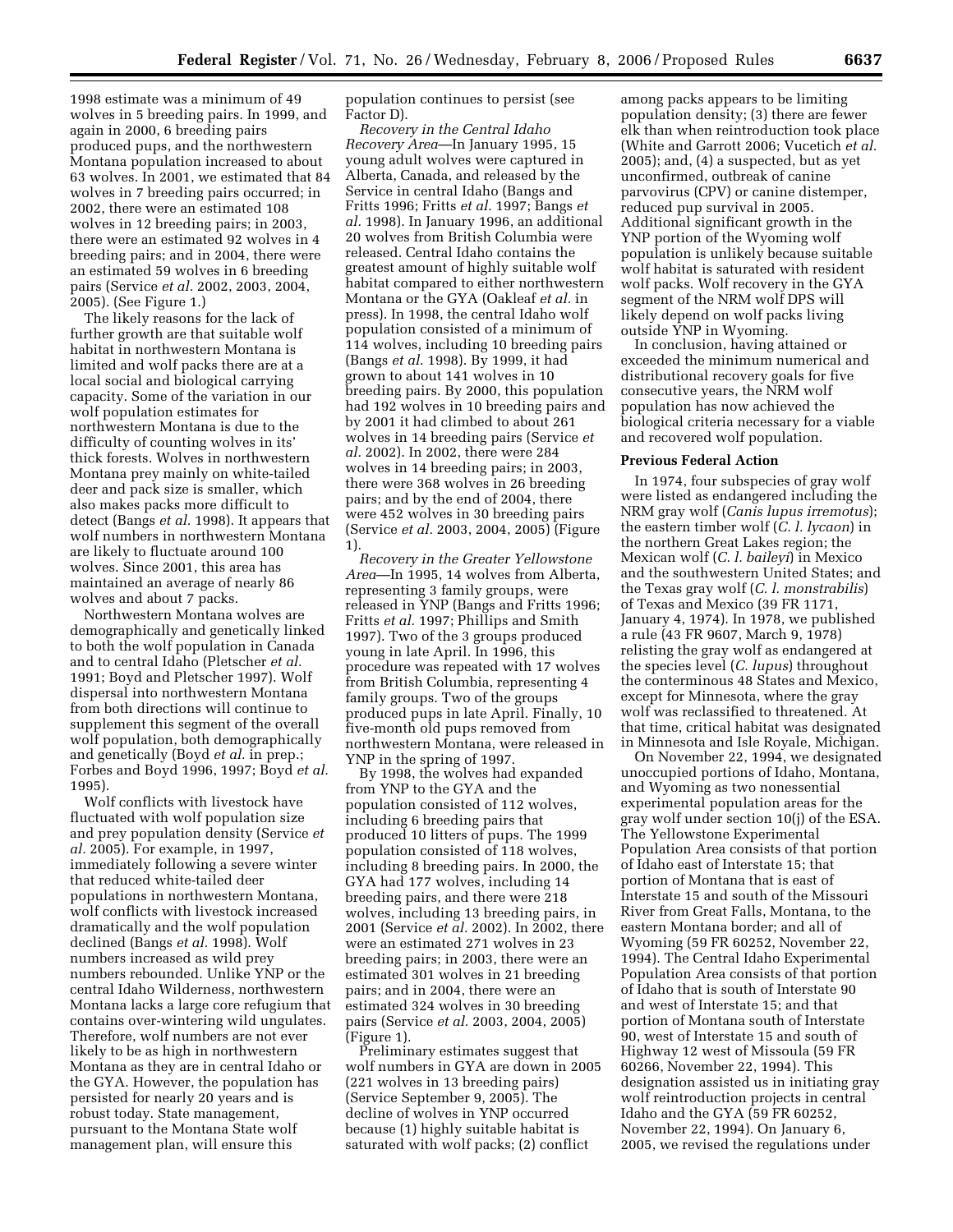section 10(j) and liberalized management options for problem wolves (70 FR 1285). We also encouraged State and Tribal leadership in wolf management in the nonessential experimental population areas (70 FR 1286, January 6, 2005) where States and Tribes had Service-approved wolf management plans.

On July 13, 2000, we proposed to reclassify and delist the gray wolf in various parts of the contiguous United States (65 FR 43449). On April 1, 2003, we published a final rule revising the listing status of the gray wolf across most of the conterminous United States from endangered to threatened (68 FR 15804). In terms of the NRM population, this rule (1) designated Washington, Oregon, California, Nevada, Montana, Idaho, Wyoming and the northern portions of Utah and Colorado as the Western gray wolf DPS (covering a larger area than proposed in 2000); (2) reclassified this DPS to threatened status, except in the experimental population areas; and (3) implemented a special regulation under section 4(d) of the ESA to allow increased management flexibility for problem wolves. On January 31, 2005, and August 19, 2005, the U.S. District Courts in Oregon and Vermont, respectively, concluded that the 2003 final rule was ''arbitrary and capricious'' and violated the ESA (*Defenders of Wildlife* v. *Norton*, 03–1348–JO, D. OR 2005; *National Wildlife Federation* v. *Norton*, 1:03–CV–340, D. VT. 2005). The courts' rulings invalidated the April 2003 changes to the ESA listing for the gray wolf. Therefore, the gray wolf in the Rocky Mountains, outside of areas designated as nonessential experimental populations, reverted back to the endangered status that existed prior to the 2003 reclassification.

The Service has received a number of petitions relevant to the NRM wolf population. On July 16, 1990, the Service received a petition from the Farm Bureau Federations of Wyoming, Montana, and Idaho to delist the gray wolf. On November 30, 1990, the Service published a finding that the petition did not present substantial information to indicate that the petitioned action may be warranted (55 FR 49656).

Subsequent to our July 13, 2000, reclassification proposal (65 FR 43449), but after the close of the comment period, we received petitions from Defenders of Wildlife to list, as endangered, gray wolf DPSs in the—(1) southern Rocky Mountains, (2) northern California-southern Oregon, and (3) western Washington. Because wolves were already protected as endangered

throughout the 48 conterminous States, we did not need to take action on these petitions.

On October 30, 2001, we received a petition dated October 5, 2001, from the Friends of the Northern Yellowstone Elk Herd, Inc. (Friends Petition) that sought removal of the gray wolf from endangered status under the ESA (Karl Knuchel, P.C., A Professional Corporation Attorneys at Law, in litt., 2001a). Additional correspondence in late 2001 provided clarification that the petition only applied to the Montana, Wyoming, and Idaho population and that the petition requested full delisting of this population (Knuchel in litt. 2001b). Additionally, on July 19, 2005, we received a petition dated July 13, 2005, from the Office of the Governor, State of Wyoming and the Wyoming Game and Fish Commission (Wyoming Petition) to revise the listing status for the gray wolf (*Canis lupus*) by establishing the northern Rocky Mountain DPS and to concurrently remove the gray wolf in the NRM DPS from the Federal list of threatened and endangered species (Dave Freudenthal, Office of the Governor, State of Wyoming, in litt. 2005). On October 26, 2005, we published a finding that—(1) the Friends Petition failed to present a case for delisting that would lead a reasonable person to believe that the measure proposed in the petition may be warranted; and (2) the Wyoming petition presented substantial scientific and commercial information indicating that the NRM gray wolf population may qualify as a DPS and that this potential DPS may warrant delisting (70 FR 61770). We considered the collective weight of evidence and initiated a 12 month status review, which continues.

In June of 2003, the Nevada Department of Wildlife (NDOW) submitted a petition to delist wolves in Nevada. The NDOW petition asserted that the 1978 listing of gray wolves as endangered in Nevada and the 2003 reclassification of gray wolves as threatened in Nevada were in error. On December 9, 2005, we published a finding that the NDOW petition did not provide substantial information that the petitioned action may be warranted (70 FR 73190).

For additional information on previous Federal actions for gray wolves beyond the NRM, see the April 1, 2003, ''Final rule to reclassify and remove the gray wolf from the list of endangered and threatened wildlife in portions of the conterminous United States'' (68 FR 15804).

#### **Distinct Vertebrate Population Segment Policy Overview**

Pursuant to the ESA, we consider for listing any species, subspecies, or, for vertebrates, any DPS of these taxa if there is sufficient information to indicate that such action may be warranted. To interpret and implement the DPS provision of the ESA and Congressional guidance, the Service and the National Marine Fisheries Service (NMFS) published, on December 21, 1994, a draft Policy Regarding the Recognition of Distinct Vertebrate Population Segments under the ESA and invited public comments on it (59 FR 65884). After review of comments and further consideration, the Service and NMFS adopted the interagency policy as issued in draft form, and published it in the **Federal Register** on February 7, 1996 (61 FR 4722). This policy addresses the recognition of a DPS for potential listing, reclassification, and delisting actions.

Under our DPS policy, three factors are considered in a decision regarding the establishment and classification of a possible DPS. These are applied similarly for additions to the list of endangered and threatened species, reclassification of already listed species, and removals from the list. The first two factors—discreteness of the population segment in relation to the remainder of the taxon (*i.e., Canis lupus*); and the significance of the population segment to the taxon to which it belongs (*i.e., Canis lupus*)—bear on whether the population segment is a valid DPS. If a population meets both tests, it is a DPS and then the third factor is applied—the population segment's conservation status in relation to the ESA's standards for listing, delisting, or reclassification (*i.e.*, is the population segment endangered or threatened).

#### **Analysis for Discreteness**

Under our Policy Regarding the Recognition of Distinct Vertebrate Population Segments, a population segment of a vertebrate taxon may be considered discrete if it satisfies either one of the following conditions—(1) is markedly separated from other populations of the same taxon (*i.e., Canis lupus*) as a consequence of physical, physiological, ecological, or behavioral factors (quantitative measures of genetic or morphological discontinuity may provide evidence of this separation); or (2) is delimited by international governmental boundaries within which differences in control of exploitation, management of habitat, conservation status, or regulatory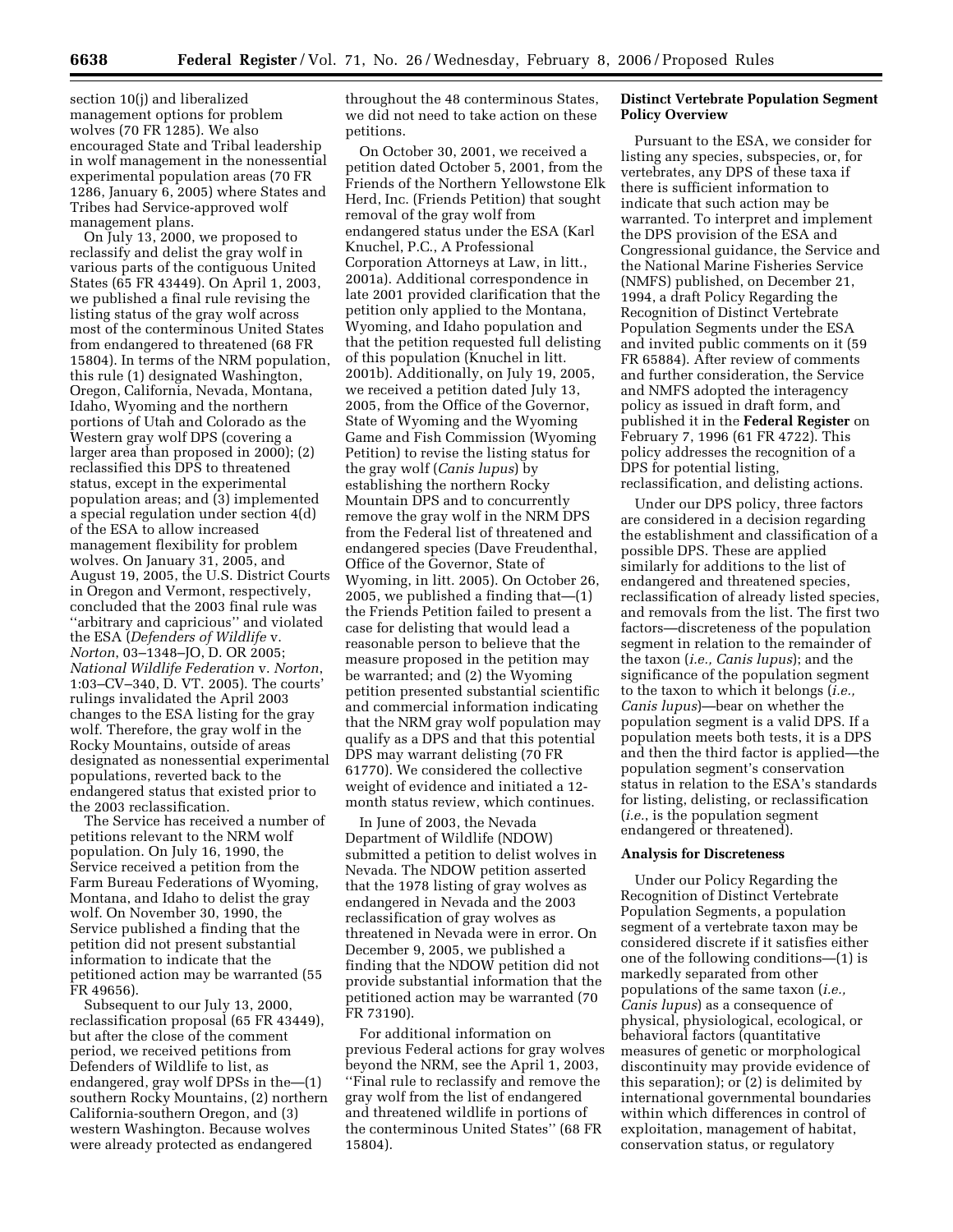mechanisms exist that are significant in light of section 4(a)(1)(D) of the ESA.

*Markedly Separated From Other Populations of the Taxon*—The eastern edge of the tentative NRM wolf DPS (See Figure 2) is about 400 mi (644 km) from the western edge of the area currently occupied by the Great Lakes wolf population (eastern Minnesota) and is separated from it by hundreds of miles of unsuitable habitat (See discussion of suitable habitat in Factor A). The southern edge of the NRM wolf DPS border is about 450 mi (724 km) from the nonessential experimental populations of wolves in the southwestern United States with vast amounts of unoccupied marginal or

unsuitable habitat separating them. No wolves are known to occur west of the contemplated DPS. No wolves from other populations are known to have dispersed as far as the borders of the NRM wolf DPS.

Although dispersal distance data for North America (Fritts 1983; Missouri Department of Conservation 2001; Ream *et al.* 1991; Boyd and Pletscher 1997; Boyd *et al.* in prep.) show that gray wolves can disperse over 500 mi (805 km) from existing wolf populations, the average dispersal of NRM wolves is about 60 mi (97 km). Only 7 of nearly 200 known NRM wolf dispersal events from 1994 through 2004 have been over 180 mi (290 km) (Boyd *et al.* in prep.).

Six of these seven U.S. long-distance dispersers remained within the tentative DPS. None of those long-distance wolves found mates nor survived long enough to breed in the United States (Boyd in prep.). Of the three wolves that dispersed into eastern Oregon, two died and one was relocated by the Service back to central Idaho. Of the two wolves that dispersed into eastern Washington, one died and the other moved north into Canada. The wolf that dispersed to northern Utah was incidentally captured by a coyote trapper and relocated back to Wyoming by the Service.

**BILLING CODE 4310–55–P**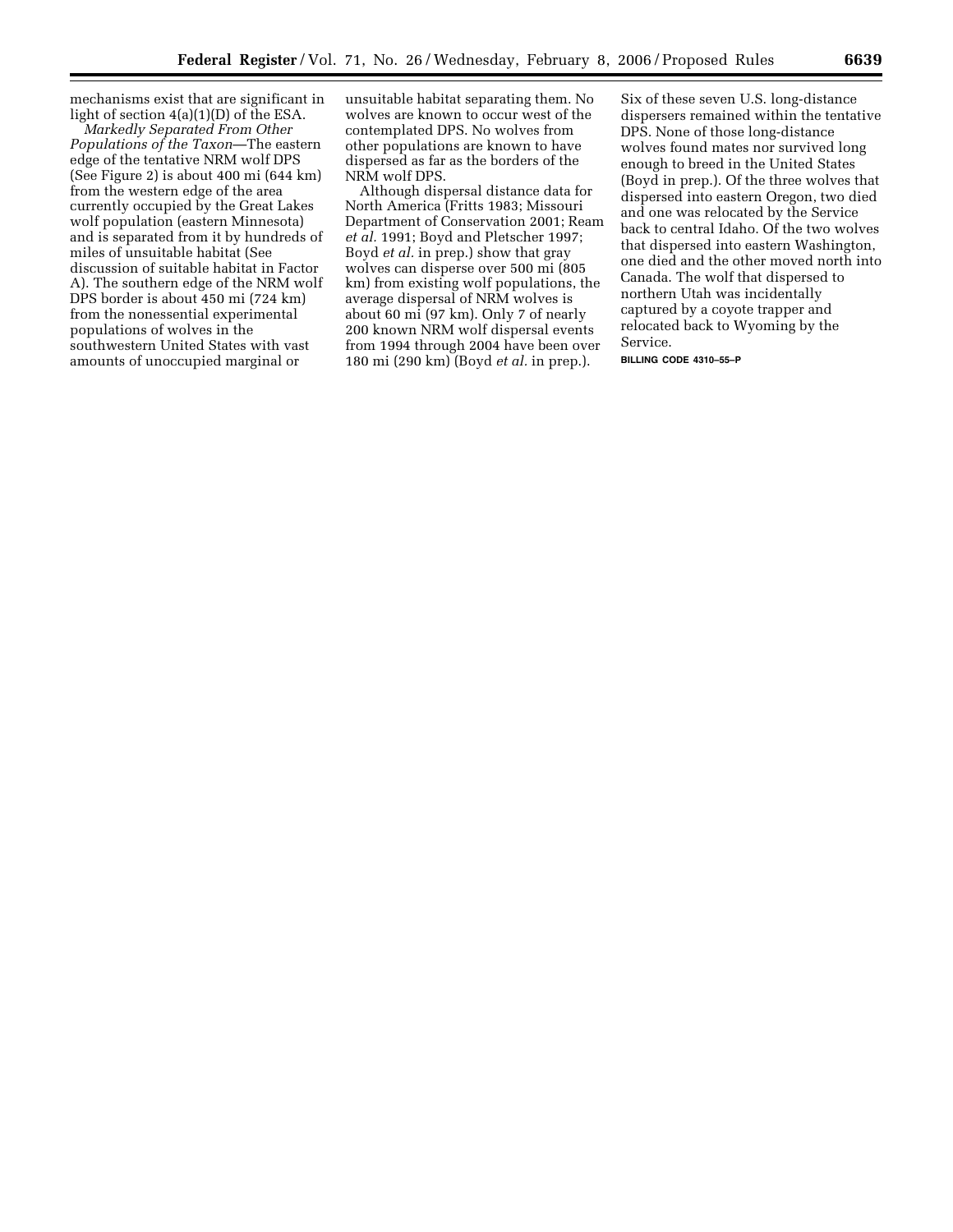

#### **BILLING CODE 4310–55–C**

The only wolf known to have dispersed (within the United States) beyond the border of the tentative NRM wolf DPS was killed by a vehicle collision along Interstate 70 in northcentral Colorado.

No connectivity currently exists between the three U.S. gray wolf populations, nor are there any resident wolf packs in intervening areas. While it is theoretically possible that a lone wolf might transverse over 400 mi from one population to the other, it has never been documented and is extremely

unlikely. Furthermore, the DPS Policy does not require complete separation of one DPS from other populations, but instead requires ''marked separation.''

*Management Differences Among the United States and Canadian Wolf Populations*—The DPS Policy allows us to use international borders to delineate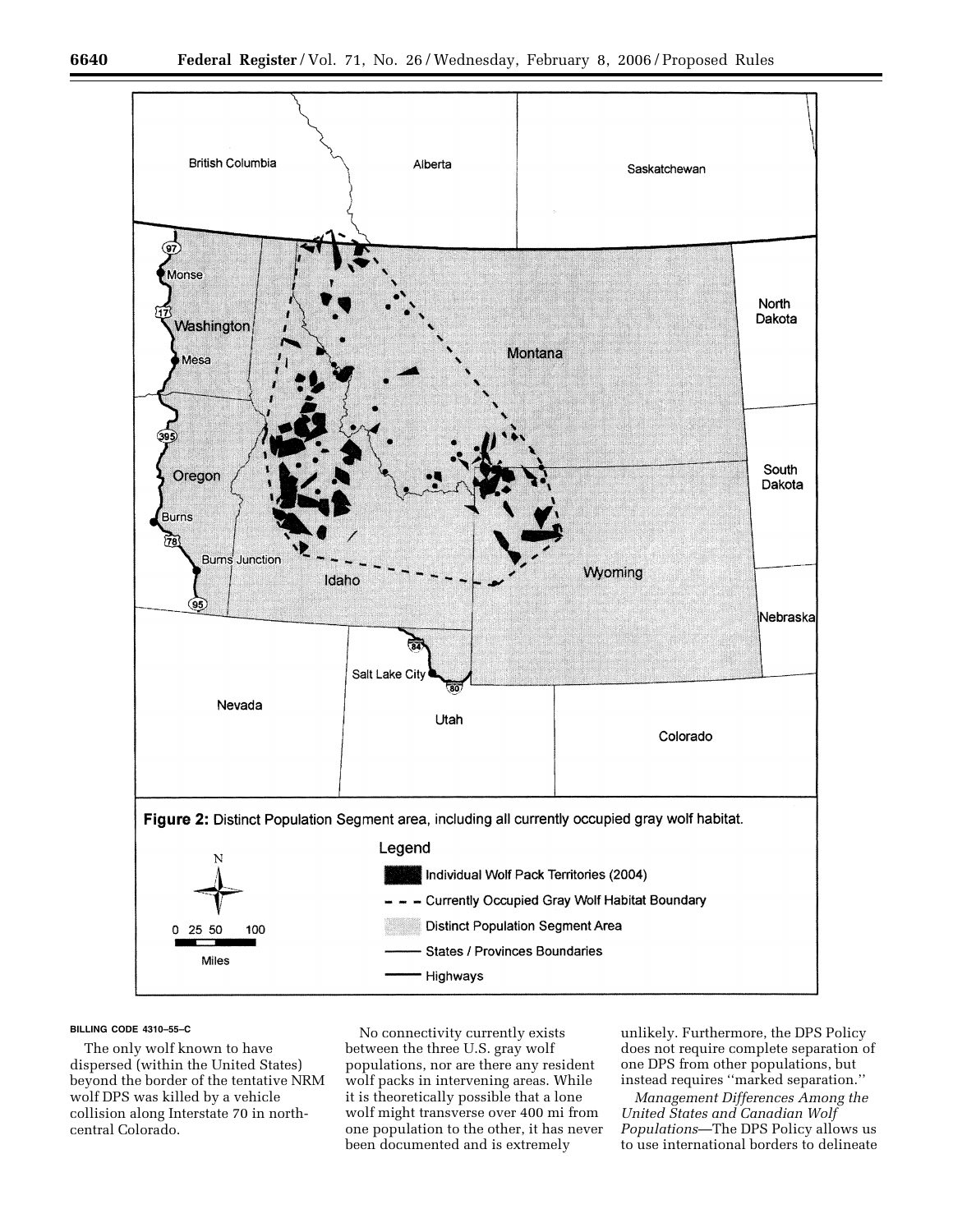the boundaries of a DPS even if the current distribution of the species extends across that border. Therefore, we will continue to use the United States-Canada border to mark the northern boundary of the DPS due to the difference in control of exploitation, conservation status, and regulatory mechanisms between the two countries. About 52,000–60,000 wolves occur in Canada where suitable habitat is abundant (Boitani 2003). Because of this abundance, protection and intensive management are not necessary to conserve the wolf in Canada. This contrasts with the situation in the United States, where, to date, intensive management has been necessary to recover the wolf. Wolves in Canada are not protected by Federal laws and are only minimally protected in most Canadian provinces (Pletscher *et al.*  1991). If delisted, States in the NRM would carefully monitor and manage to retain populations at or above the recovery goal (see Factor D below). Significant differences exist in management between U.S.-Canadian wolf populations.

#### **Analysis for Significance**

If we determine a population segment is discrete, we next consider available scientific evidence of its significance to the taxon (*i.e., Canis lupus*) to which it belongs. Our DPS policy states that this consideration may include, but is not limited to, the following—(1) persistence of the discrete population segment in an ecological setting unusual or unique for the taxon; (2) evidence that loss of the discrete population segment would result in a significant gap in the range of the taxon; (3) evidence that the discrete population segment represents the only surviving natural occurrence of a taxon that may be more abundant elsewhere as an introduced population outside its historic range; and/or (4) evidence that the discrete population segment differs markedly from other populations of the species in its genetic characteristics. Below we address Factors 1 and 2. Factors 3 and 4 do not apply to the tentative NRM wolf DPS and thus are not included in our analysis for significance.

*Unusual or Unique Ecological Setting*—Within the range of holarctic wolves, the NRM is the only area where such a high diversity of large predators occupy the same areas as a large variety of native ungulate prey species, resulting in complex ecological interaction between the ungulate prey, predator, and scavenger groups (Smith *et al.* 2003). In the NRM wolf DPS, gray wolves share habitats with black bears

(*Ursus americanus*), grizzly bears (*Ursus arctos horribilis*), cougars (*Felis concolor*), lynx (*Lynx canadensis*), wolverine (*Gulo gulo*), coyotes, badgers (*Taxidea taxus*), bobcats (*Felis rufus*), fisher (*Martes pennanti*), and marten (*Martes americana*). The unique and diverse assemblage of native prey include elk, mule deer, white-tailed deer, moose, bighorn sheep, mountain goats, pronghorn antelope, bison, and beaver. This complexity leads to unique ecological cascades in some areas, such as in YNP (Smith *et al.* 2003; Robbins 2004; Bangs and Smith in press). For example, wolves appear to be changing elk behavior and elk relationships and competition with other ungulates and other predators (*e.g.* cougars) that did not occur when wolves were absent. These complex interactions could be increasing streamside willow production and survival (Ripple and Beschta 2004), which in turn can affect beaver and nesting by riparian birds (Nievelt 2001). This suspected pattern of wolf-caused changes also may be occurring with scavengers, whereby wolf predation is providing a yearround source of food for a diverse variety of carrion feeders (Wilmers *et al.*  2003). The wolf population in the NRM has significantly extended the range of the gray wolf in the continental United States into a much more diverse, ecologically complex, and unique assemblage of species than is found elsewhere within historical wolf habitat in the northern hemisphere, including Europe and Asia.

*Significant Gap in the Range of the Taxon*—Loss of the NRM wolf population would represent a significant gap in the holarctic range of the taxon. As noted above, wolves once lived throughout most of North America. Wolves have been extirpated from most of the southern portions of their North American range. The loss of the NRM wolf population would represent a significant gap in the species' holarctic range in that this loss would create a 15 degree latitudinal or over 1,000 mi (1,600 km) gap across the Rocky Mountains between the Mexican wolf and wolves in Canada. If this potential gap were realized, substantial cascading ecological impacts would occur in that area (Smith *et al.* 2003; Robbins 2004; Bangs and Smith in press).

Given the wolf's historic occupancy of the conterminous States and the portion of the historic range the conterminous States represent, recovery in the lower 48 States has long been viewed as important to the taxon (*C. lupus*) (39 FR 1171, January 4, 1974; 43 FR 9607, March 9, 1978). The tentative NRM wolf

DPS is significant in achieving this objective, as it is 1 of only 3 known occupied areas in the lower 48 States and constitutes nearly 20 percent of the remaining wolves in the conterminous States.

We believe, based on our analysis of the best available scientific information, that the NRM wolf DPS is significant to the taxon in that NRM wolves exist in a unique ecological setting and their loss would represent a significant gap in the range of the taxon. Therefore, the NRM wolf DPS appears to meet the criterion of significance under our Policy Regarding the Recognition of Distinct Vertebrate Population Segments.

#### **Defining the Boundaries of the Tentative NRM Wolf DPS**

Although our DPS policy does not provide for State or other intra-national governmental boundaries to be used in determining the discreteness of a potential DPS, an artificial or manmade boundary may be used as a boundary of convenience in order to clearly identify the geographic area included within a DPS designation. Easily identifiable manmade features, such as roads and highways, also can serve as a boundary of convenience for delineating a DPS. The boundaries of the tentative NRM wolf DPS include all of Montana, Idaho, and Wyoming, the eastern third of Washington and Oregon, and a small part of north central Utah (See Figure 2). Specifically, the DPS includes that portion of Washington east of Highway 97 and Highway 17 north of Mesa and that portion of Washington east of Highway 395 south of Mesa. It includes that portion of Oregon east of Highway 395 and Highway 78 north of Burns Junction and that portion of Oregon east of Highway 95 south of Burns Junction. Finally, the DPS includes that portion of Utah east of Highway 84 and north of Highway 80. The centerline of these roads will be deemed the border of the DPS.

One factor considered in defining the boundaries of the NRM wolf DPS was the documented current distribution of all known wolf pack locations in 2004 (Figure 2) (Service *et al.* 2005). We also viewed the annual distribution of wolf packs back to 2002 (the first year the population exceeded the recovery goal) (Service *et al.* 2002, 2003, 2004). Our estimate of the overall area occupied by wolf packs in the NRM would not have substantially changed our conclusions had we included other years of data, so we used the most current information available. All known wolf packs in recent history have only been located in Montana, Idaho, and Wyoming. Only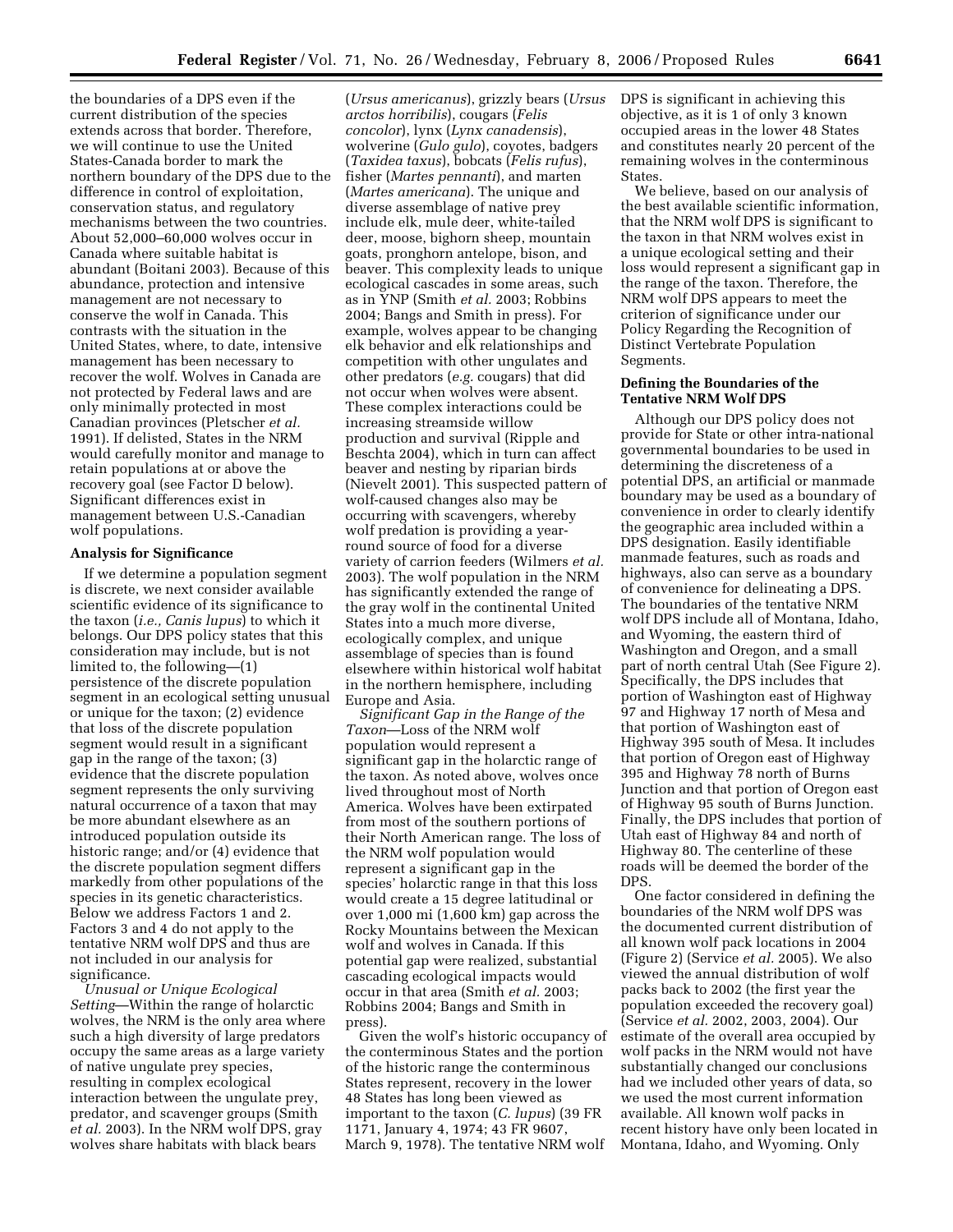occasional lone dispersing wolves from the NRM population have been documented beyond those three States, in eastern Washington, eastern Oregon, northern Utah, and central Colorado (Boyd *et al.* in prep.).

Dispersal distances played a key role in determining how far to extend the DPS. We examined the known dispersal distance of over 200 marked dispersing wolves from the NRM, primarily using radio-telemetry locations and recoveries of the carcasses of marked wolves from the 1980s until the present time (Boyd and Pletscher 1997; Boyd *et al.* in prep). These data indicate the average dispersal distance of wolves from the NRM for the last 10 years was about 60 mi (97 km) (Boyd *et al.* in prep.). We determined that 180 mi (290 km), three times the average dispersal distance, was a break-point for unusually longdistance dispersal out from existing wolf pack territories, in part, because only 7 wolves (none of which subsequently bred) have dispersed farther into the United States. Only dispersal within the United States was considered in these calculations because we were trying to determine the appropriate DPS boundaries within the United States. Dispersers to Canada were irrelevant because the Canadian border formed the northern edge of the DPS. Thus, we plotted the average dispersal distance and three times the average dispersal distance out from existing wolf pack territories. The resulting map indicated a wide-band of likely wolf dispersal that might be frequent enough to result in additional pack establishment from the core wolf population given the availability of nearby suitable habitat. Our specific data on wolf dispersal in the NRM may not be applicable to other areas of North America (Mech and Boitani 2003).

We also examined suitable wolf habitat in Montana, Idaho, and Wyoming (Oakleaf *et al.* in press) and throughout the western United States (Carroll *et al.* 2003, 2006) by comparing the biological and physical characteristics of areas currently occupied by wolf packs with the characteristics of adjacent areas that remain unoccupied by wolf packs. The basic findings and predictions of those models (Oakleaf *et al.* in press; Carroll *et al.* 2003, 2006) were similar in many respects. Suitable wolf habitat in the NRM wolf DPS is typically characterized by public land, mountainous forested habitat, abundant year-round wild ungulate populations, lower road density, lower numbers of domestic livestock that were only present seasonally, few domestic sheep, low agricultural use, and low human

populations (See Factor A). The models indicate there is a large block of suitable wolf habitat in central Idaho and the GYA, and to a lesser extent northwestern Montana. These findings support the recommendations of the 1987 wolf recovery plan (Service 1987) that identified those three areas as the most likely locations to support a recovered wolf population. The models indicate there is little suitable habitat within the portion of the NRM wolf DPS in Washington, Oregon, or Utah. (See Factor A).

Unsuitable habitat also is important in determining the boundaries of our DPS. Model predictions by Oakleaf *et al.* (in press) and Carroll *et al.* (2003, 2006) and our observations during the past 20 years (Bangs 2004, Service *et al.* 2005) indicate that non-forested rangeland and croplands associated with intensive agricultural use (prairie and high desert) would preclude wolf pack establishment and persistence. This is due to chronic conflict with livestock and pets, local cultural intolerance of large predators, and wolf behavioral characteristics that make them extremely vulnerable to human-caused mortality in open landscapes (See Factor A). We looked at the distribution of large expanses of unsuitable habitat that would form a ''barrier'' or natural boundary separating the current population from both the southwestern and midwestern wolf populations and from the core of any other possible wolf population that might develop in the foreseeable future in the northwestern United States. It is important to note that the DPS Policy does not require complete separation of one DPS from other populations, but instead requires ''marked separation.'' Thus, if occasional individual wolves or packs disperse among populations, the NRM wolf DPS could still display the required discreteness.

Within the NRM wolf DPS, we included the eastern parts of Washington and Oregon and a small portion of north central Utah, because— (1) these areas are within a 60 to 180 mile (97 to 290 km) band from the core wolf population where dispersal is likely; (2) lone dispersing wolves have been found in these areas in recent times (Boyd *et al.* in prep.); (3) these areas contain some suitable habitat (see Factor A for a more in-depth discussion of suitable habitat); and (4) the potential for connectivity exists between these relatively small and fragmented habitat patches and the large blocks of suitable habitat in the NRM wolf DPS. If wolf packs do establish in these areas, they would be more connected to the core populations in central Idaho and

northwestern Wyoming than to any future wolf populations that might become established in other large blocks of suitable habitat outside the NRM wolf DPS. As noted earlier, large swaths of unsuitable habitat would isolate these populations from other suitable habitat patches to the west or south.

Although we have received reports of individual and wolf family units in the North Cascades of Washington (Almack and Fitkin 1998), agency efforts to confirm them were unsuccessful and to date no individual wolves or packs have ever been documented there (Boyd and Pletscher 1997, Boyd *et al.* in prep.). Intervening unsuitable habitat makes it highly unlikely that wolves from the NRM population have dispersed to the North Cascades of Washington in recent history. However, if the wolf were to be delisted in the NRM wolf DPS, it would remain protected by the ESA as endangered outside the DPS. We will continue to provide recommendations for appropriate protections on a sitespecific basis should wolves ultimately disperse into and form packs in areas outside of the NRM wolf DPS.

We would include all of Wyoming, Montana, and Idaho in the NRM wolf DPS because their State regulatory frameworks apply State-wide. We recognize that this includes large swaths of unsuitable habitat in eastern Wyoming and Montana. We chose not to extend the NRM wolf DPS border beyond eastern Montana and Wyoming to provide clearly delineated, easily understood boundaries for law enforcement purposes, consistency with State wolf regulations and planning efforts, and for administrative convenience. Including all of Wyoming in the NRM wolf DPS would also result in including portions of the Sierra Madre, the Snowy, and the Laramie Ranges. Oakleaf *et al.* (2006, pers. comm.) chose not to analyze these areas of SE Wyoming because they are fairly intensively used by livestock and are surrounded with, and interspersed by, private land, making pack establishment unlikely. While Carroll *et al.* (2003, 2006) indicated it was suitable habitat, the model optimistically predicted that under current conditions these areas were largely sink habitat and that by 2025 (within the foreseeable future) they were likely to be ranked as low occupancy because of increased human population growth and road development. Therefore, we do not consider these areas to be suitable wolf habitat and they were not significant factors in determining the DPS border.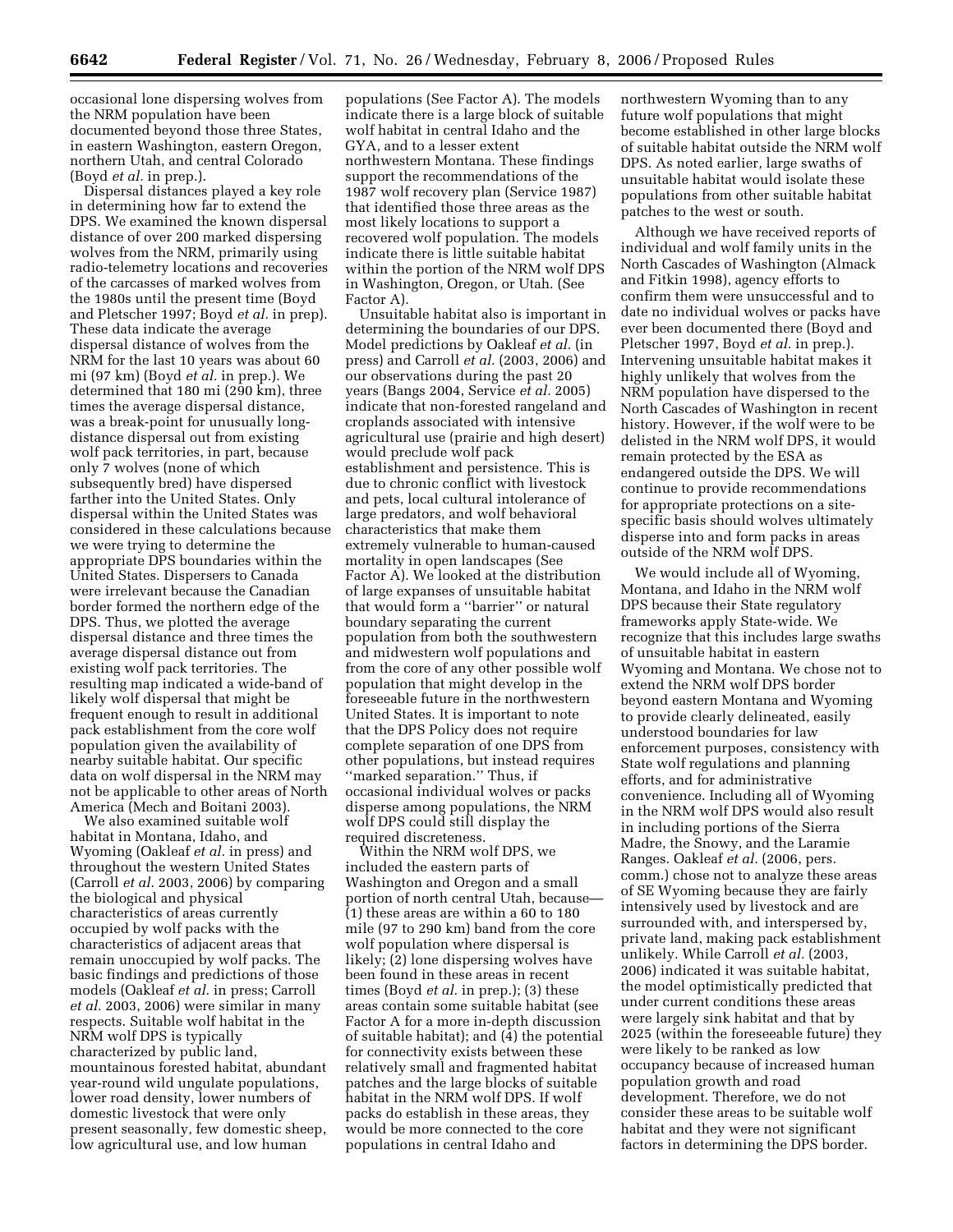# **Summary of Factors Affecting the Species**

Section 4 of the ESA and regulations (50 CFR part 424) promulgated to implement the listing provisions of the ESA set forth the procedures for listing, reclassifying, and delisting species. Species may be listed as threatened or endangered if one or more of the five factors described in section 4(a)(1) of the ESA threaten the continued existence of the species. A species may be delisted, according to 50 CFR 424.11(d), if the best scientific and commercial data available substantiate that the species is neither endangered nor threatened because of (1) extinction, (2) recovery, or (3) error in the original data used for classification of the species.

A recovered population is one that no longer meets the ESA's definition of threatened or endangered. The ESA defines an endangered species as one that is in danger of extinction throughout all or a significant portion of its range. A threatened species is one that is likely to become an endangered species in the foreseeable future throughout all or a significant portion of its range. Determining whether a species is recovered requires consolidation of the same five categories of threats specified in section 4(a)(1). For species that are already listed as threatened or endangered, this analysis of threats is an evaluation of both the threats currently facing the species and the threats that could potentially affect the species in the foreseeable future following the delisting or downlisting and the removal or reduction of the ESA's protections.

For the purposes of this notice, we consider ''foreseeable future'' as 30 years. We use 30 years to represent both a reasonable timeframe for analysis of future potential threats and relate this timeframe back to wolf biology. Wolves were listed in 1973 and reached recovery levels by 2002 in both the midwestern United States and the NRM wolf DPS. It has taken about 30 years for the causes of wolf endangerment to be alleviated and for those wolf populations to recover. The average lifespan of a wolf in YNP is 4 years and slightly less outside the Park (Smith, pers. comm., 2005). The average gray wolf breeds at 30 months of age and replaces itself in 3 years (Fuller *et al.*  2003). We used 10 wolf generations (30 years) to represent a reasonable biological timeframe to determine if impacts could be significant. Any serious threats to wolf population viability are likely to become evident well before a 30-year time horizon.

For the purposes of this notice, the ''range'' of this NRM wolf DPS is the area within the DPS boundaries where viable populations of the species now exist. However, a species' historic range is also considered because it helps inform decisions on the species status in its current range. While wolves historically occurred over most of the DPS, large portions of it are no longer able to support viable wolf populations.

Significance of a portion of the range is viewed in terms of biological significance. A portion of a species' range that is so important to the continued existence of the species that threats to the species in that area can threaten the viability of the species, subspecies, or DPS as a whole is considered to be a significant portion of the range. In regard to the NRM wolf DPS, the significant portions of the gray wolf's range are those areas that are important or necessary for maintaining a viable, self-sustaining, and evolving representative meta-population in order for the NRM wolf DPS to persist into the foreseeable future.

The following analysis examines all significant factors currently affecting wolf populations or likely to affect wolf populations within the foreseeable future. Factor A considers all factors affecting both currently occupied (defined below in Factor A) and potentially suitable habitat (defined below in Factor A). The issues discussed under Factors B, C, and E are analyzed throughout the entire DPS. Adequate regulatory mechanisms (Factor D) are discussed for each of the 6 States within the DPS and relevant tribes, with an emphasis on the three States with enough suitable habitat to sustain a viable wolf population (Wyoming, Montana, and Idaho).

#### *A. The Present or Threatened Destruction, Modification, or Curtailment of Its Habitat or Range*

As discussed in detail below, we believe that impacts to suitable and potentially suitable habitat will occur at levels that will not significantly affect wolf numbers or distribution in the NRM wolf DPS. Occupied suitable habitat in key areas of Montana, Idaho, and Wyoming is secure. These areas include Glacier, Teton, and Yellowstone National Parks and numerous USDA Forest Service Wilderness areas. Nearly two-thirds of the overall area is Federal and State public land. These areas will continue to be managed for high ungulate densities, moderate rates of seasonal livestock grazing, moderate-tolow road densities that will provide abundant native prey, low potential for livestock conflicts, and security from

excessive unregulated human-caused mortality. The core recovery areas are also within proximity to one another and have enough public land between them to ensure sufficient connectivity to maintain the wolf population above recovery levels.

The NRM wolf DPS is 378,690 mi (980,803 km2) and includes 158,807 mi2 (411,308 km2) of Federal land (42 percent); 20,734 mi2 (53,701 km2) of State land (5 percent); 15,068 mi2 (39,026 km2) of Tribal land (4 percent); and 180,543 mi2 (467,604 km2) of private land (48 percent). The DPS contains large amounts of 3 Ecoregion Divisions—Temperate Steppe (prairie) (120,521 mi2 [312,148 km2]); Temperate Steppe Mountain (forest) (156,341 mi2 [404,921 km2]); and Temperate Desert (high desert) (101,755 mi2 [263,544 km2]) (Bailey 1995). The following analysis focuses on suitable habitat within the DPS and currently occupied areas (which may include intermittent unsuitable habitat).

*Suitable Habitat within the DPS*— Wolves once occupied or transited most, if not all, of the NRM wolf DPS. However, much of the wolf s historic range within the DPS has been modified for human use and is no longer suitable habitat. We used two relatively new models, Oakleaf *et al.* (in press) and Carroll *et al.* (2006), to help us determine and estimate the current amount of suitable wolf habitat in the NRM wolf DPS. As expected, the Oakleaf *et al.* (in press) and Carroll *et al.*  (2006) models predicted different amounts of theoretically suitable wolf habitat where their analysis overlapped because they used different models with different variables over different areas.

Oakleaf's basic model was a more intensive effort that only looked at potential wolf habitat in the NRM. It used roads accessible to two-wheel and four-wheel vehicles, topography (slope and elevation), land ownership, relative ungulate density (based on state harvest statistics), cattle and sheep density, vegetation characteristics (Ecoregions and land cover), and human density to comprise its geographic information system (GIS) layers. Oakleaf analyzed the characteristics of areas occupied and not occupied by NRM wolf packs through 2000 to predict what other areas in the NRM might be suitable or unsuitable for future wolf pack formation.

Our experience in wolf management for the past 20 years, and the persistence of wolf packs since recovery has been achieved, leads us to concur with the Oakleaf *et al.* (in press) model's predictions that the most important habitat attributes for wolf pack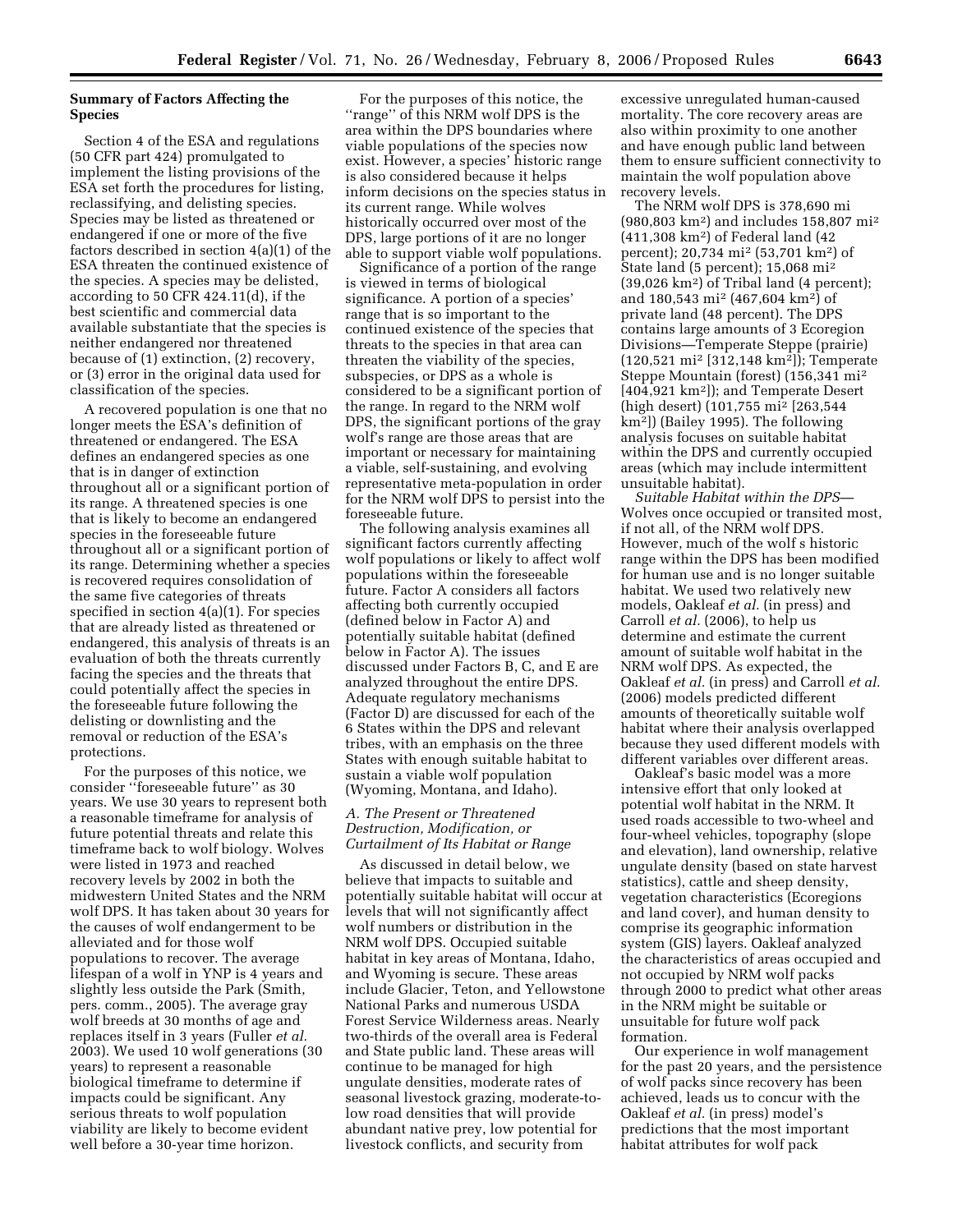persistence are forest cover, public land, high elk density, and low livestock density. Therefore, we believe that Oakleaf's calculations of the amount and distribution of suitable wolf habitat, in the parts of Montana, Idaho and Wyoming analyzed, represents the most reasonably realistic prediction of suitable wolf habitat in Montana, Idaho, and Wyoming.

In contrast, Carroll's model analyzed a much larger area (all 12 western States and northern Mexico) in a less specific way. Carroll's model used density and type of roads, human population density and distribution, slope, and vegetative greenness as ''pseudohabitat'' to estimate relative ungulate density to predict associated wolf survival and fecundity rates. The combination of the GIS model and wolf population parameters were then used to develop estimates of habitat theoretically suitable for wolf pack persistence. In addition, Carroll predicted the potential effect of different levels of road and human density in 2025 to suitable wolf habitat in the western United States. We believe that the Carroll *et al.* (2006) model tended to be more liberal in identifying suitable wolf habitat under current conditions compared to Oakleaf model or our field observations indicated but it provided a valuable relative measure across the western United States upon which comparisons could be made. The Carroll model did not incorporate livestock density into its calculations as the Oakleaf model did. We believe that may in part explain why Carroll ranked more habitat as potentially suitable than appeared to be realistic based upon our observations of wolf pack persistence to date. Many of the more isolated primary habitat patches that the Carroll model predicted as currently suitable, were predicted as unsuitable by the year 2025, indicating they were likely on the lower end of what ranked as suitable habitat in that model. Because these types of areas were typically small and isolated from the core population segments, we do not believe they are currently suitable habitat based upon on our data on wolf pack persistence for the past 10 years (Carroll *et al.* 2003).

Despite the huge differences in each model's analysis area, layers, inputs, and assumptions, they had similar results and assumptions that are directly related to the NRM wolf DPS. These models were extremely valuable to us as we developed the DPS border and analyzed potentially suitable and unsuitable wolf habitat within the NRM wolf DPS. Both models predicted that most suitable wolf habitat in the NRM wolf DPS was in northwestern Montana,

central Idaho, and the GYA and in the area currently occupied by the NRM wolf population. They also indicated that these three areas were connected. However, northwest Montana and Idaho were more connected to each other than the GYA, and collectively the three cores areas were surrounded by large areas of unsuitable habitat.

Both models ranked areas as suitable habitat if they had characteristics that suggested they might have a 50 percent or greater chance of supporting wolf packs. Suitable wolf habitat in the NRM wolf DPS was typically characterized by both models as public land with mountainous forested habitat and having abundant year-round wild ungulate populations, low road density, low numbers of domestic livestock that are only present seasonally, few domestic sheep, low agricultural use, and few people. Unsuitable wolf habitat was typically just the opposite (*i.e.*, private land, flat open prairie or desert, low or seasonal wild ungulate populations, high road density, high numbers of year-round domestic livestock including many domestic sheep, high levels of agricultural use, and many people). We generally agree with these criteria. A mix of these characteristics produced varying degrees of suitability. The full spectrum runs from highly suitable (*i.e.*, the northern range of YNP) to highly unsuitable (*i.e.*, a city or a sheep ranch in eastern Montana) and every imaginable combination between the two extremes.

These models are useful in understanding the relative proportions and distributions of various habitat characteristics and their relationships to wolf pack persistence rather than as predictors of absolute acreages or areas that can actually be occupied by wolf packs. Carroll *et al.* (2006) optimistically ranked 102,588 mi2 (265,703 km2) and Oakleaf *et al.* (in press) ranked 65,725 mi2 (170,228 km2) of suitable habitat in Montana, Idaho and Wyoming. We believe that these models' assessments are reasonable and they generally support earlier predictions about wolf habitat suitability in the NRM (Service 1980, 1987, 1994). We used their findings to make interpretations and predictions about wolf pack distribution in relation to potentially suitable habitat in the NRM wolf DPS.

In the NRM wolf DPS, the estimated amounts of potentially suitable wolf habitat predicted by Carroll *et al.* (2006) in each State are—40,924 mi2 (105,993 km2) in Montana; 31,856 mi2 (82,507 km2) in Idaho; 29,808 mi2 (77,202 km2) in Wyoming; 2,556 mi2 (6,620 km2) in

Oregon; 1,655 mi2 (4,286 km2) in Utah; and 297 mi2 (769 km2) in Washington. For perspective, a single wolf pack territory normally averages 200–500 mi2 (518–1,295 km2). Thus, approximately 28 percent of the NRM wolf DPS would be ranked as suitable habitat in accordance with the most liberal model available (Carroll *et al.* 2006). We used the Carroll model to assess relative habitat suitability in the entire NRM wolf DPS because the Oakleaf model only analyzed areas in Montana, Idaho, and Wyoming. Because theoretical models only define suitable habitat as those areas that have characteristics with a 50 percent or more chance of supporting wolf packs, it is impossible to give an exact acreage of suitable habitat that can actually be successfully occupied by wolf packs. It is important to note that these areas also have up to a 50 percent chance of not supporting wolf packs.

We considered data on the location of suitable wolf habitat from a number of sources in developing our estimate of suitable wolf habitat in the NRM wolf DPS. This included the locations estimated in the 1987 wolf recovery plan (Service 1987), the primary analysis areas analyzed in the 1994 EIS for the GYA (24,600 mi2 [63,700 km2]) and central Idaho (20,700 mi2 [53,600 km2]) (Service 1994), information derived from theoretical models by Carroll *et al.* (2006) and Oakleaf *et al.*  (in press), and our nearly 20 years of field experience managing wolves in the NRM. Oakleaf predicted that there was 65,725 mi2 (170,227 km2) of suitable habitat in Montana, Idaho, and Wyoming. Carroll predicted that there was 107,096 mi2 (277,377 km2) of suitable habitat within the NRM wolf DPS, and 102,588 mi2 (265,702 km2) (96 percent) of that was in Montana, Idaho, and Wyoming. We agree with Oakleaf *et al.* (in press) on the area they concluded is suitable wolf habitat and that there is roughly 65,000 mi2 (168,000 km2) of suitable wolf habitat that is realistically available for persistent wolf pack formation in the NRM wolf DPS in Montana, Idaho, and Wyoming under current conditions. Although Carroll determined there maybe some potentially suitable wolf habitat (<5,000 mi2 [13,000 km2]) in the NRM wolf DPS outside of Montana, Idaho and Wyoming, we believe it is marginally suitable at best and is insignificant to wolf population recovery because it occurs in small isolated fragmented areas.

*Currently Occupied Habitat*—The area ''currently occupied'' by the NRM wolf population was calculated by drawing a line around the outer points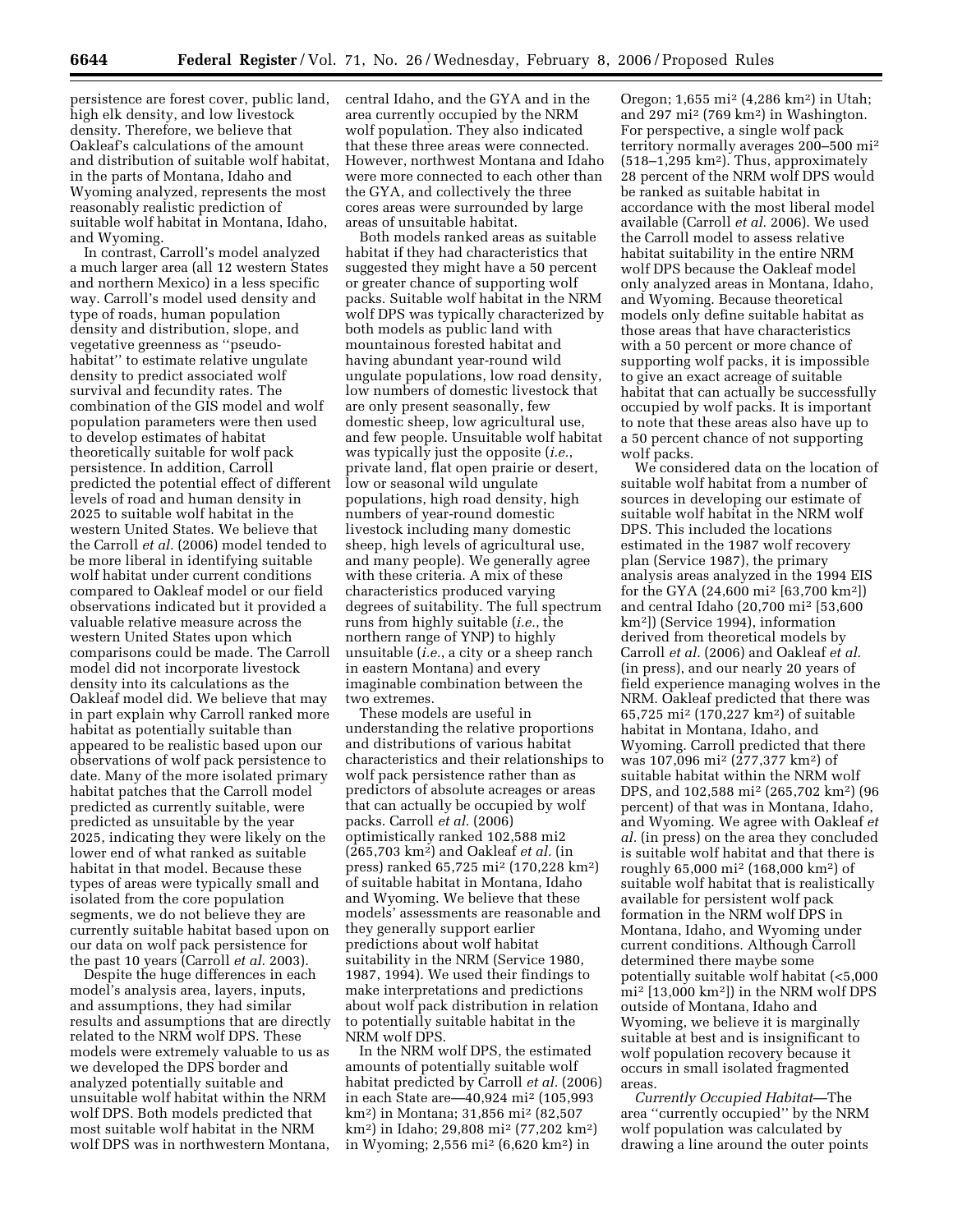of radio-telemetry locations of all known wolf pack (n = 110) territories in 2004 (See Figure 2) (Service *et al.* 2005). We defined occupied wolf habitat as that area confirmed as being used by resident wolves to raise pups or that is consistently used by two or more wolves for longer than one month (Service 1994). Although we relied upon 2004 wolf monitoring data (Service *et al.*  2005), the overall distribution of wolf packs has been similar since 2000 when the numerical and distributional recovery goal was first reached (Service *et al.* 2001–2005). This general distribution of wolf packs would be maintained after delisting because delisting would occur only if Montana, Idaho, and Wyoming committed to manage wolves in their State above the minimum 10 breeding pair and 100 individual wolves recovery level per State. We included areas between the core recovery segments as occupied wolf habitat even though wolf packs did not use certain portions of it. While models ranked some of it as unsuitable habitat, those intervening areas are important to maintaining the metapopulation structure since dispersing wolves routinely travel through those areas (Service 1994; Bangs 2002). This would include areas such as the Flathead Valley and other smaller valleys intensively used for agriculture, and a few of the smaller isolated mountain ranges surrounded by agricultural lands in west-central Montana.

We estimate approximately 106,384 mi2 (275,533 km2) of occupied habitat in parts of Montana (48,343 mi2 [125,208 km2]); Idaho (44,907 mi2 [116,309 km2]); and Wyoming (13,134 mi2 [34,017 km2]). As noted above, occupancy is limited to these three States and includes both suitable and unsuitable areas (especially in the areas between wolf pack territories). Although currently occupied habitat includes some prairie (1,733 mi2 [4,488 km2]) and some high desert (9,451 mi2 [24,478 km2]), wolf packs did not use these habitat types successfully. Since 1986, no persistent wolf pack has had a majority of its home range in high desert or prairie habitat. Landownership in the occupied habitat area is 70,844 mi2 (183,485 km2) Federal (67 percent); 4,717 mi2 (12,217 km2) State (4.4 percent); 1,183 mi2 (3,064 km2) Tribal (1.7 percent); and 27,675 mi2 (71,678 km2) private (26 percent).

We determined that the current wolf population is a three segment metapopulation and that the overall area used by the NRM wolf population has not significantly expanded since the population achieved recovery in 2002.

This indicates there is probably limited suitable habitat for the population to expand significantly beyond its current borders. Carroll's model predicted that 63,901 mi2 (165,503 km2) of suitable habitat (62 percent) was within the occupied area, however, the model's remaining potentially (38 percent) suitable habitat in Montana, Idaho, and Wyoming was often fragmented and in smaller, more isolated patches. Suitable habitat within the occupied area, particularly between the population segments is important to maintain the overall population. Habitat on the outer edge of the meta-population is insignificant to maintaining the NRM wolf population's viability or maintaining the population throughout a significant portion of its range in the NRM wolf DPS. Oakleaf predicted that there was 65,725 mi2 (170,227 km2) of suitable habitat in Montana, Idaho, and Wyoming. Roughly 57,374 mi2 (148,599 km2) or 87 percent of that is within the area we describe as the area currently occupied by the NRM wolf population. We consider this 57,374 mi2 (148,599 km2) of occupied suitable habitat as the significant portion of the recovered wolf population's range because it is the only area required to maintain the wolf population above recovery levels for the foreseeable future and it is important to the continued existence of wolves in the NRM wolf DPS. Threats to this area would have the effect of threatening the viability of the NRM wolf DPS. These 57,374 mi2 (148,599 km2) are also necessary for maintaining a viable, selfsustaining, and evolving representative meta-population in order for the NRM wolf DPS to persist into the foreseeable future.

We believe the remaining roughly 13 percent of theoretical suitable wolf habitat that is unoccupied is primarily outside the NRM wolf population area, is unimportant to maintaining the recovered wolf population, and thus is not a significant portion of the range of the NRM wolf DPS. The requirement that Montana, Idaho, and Wyoming each maintain at least 10 breeding pairs and 100 wolves in mid-winter insures that the recovered wolf population will be maintained throughout a significant portion of its range in the NRM wolf DPS into the foreseeable future. The NRM wolf population occupies nearly 100 percent of the recovery areas recommended in the 1987 recovery plan (*i.e.*, the central Idaho, the GYA, and the northwestern Montana recovery areas) (Service 1987) and nearly 100 percent of the primary analysis areas (the areas where suitable habitat was believed to exist and the wolf population would

live) analyzed for wolf reintroduction in central Idaho and the GYA (Service 1994).

*Potential Threats Affecting Suitable and Currently Occupied Habitat*— Establishing a recovered wolf population in the NRM wolf DPS did not require land-use restrictions or curtailment of traditional land-uses in the northwestern United States because there were enough suitable habitat, enough wild ungulates, and sufficiently few livestock conflicts to recover wolves under existing conditions (Bangs *et al.*  2004). We do not believe that any traditional land-use practices in the NRM wolf DPS need be modified to maintain a recovered NRM wolf population into the foreseeable future. We do not anticipate overall habitat changes in the NRM wolf DPS occurring at a magnitude that will threaten wolf recovery in the foreseeable future because 70 percent of the suitable habitat is in public ownership that is managed for multiple uses including maintenance of viable wildlife populations (Carroll *et al.* 2002; Oakleaf in press).

The GYA and central Idaho recovery areas, 24,600 mi2 (63,714 km2) and 20,700 mi2 (53,613 km2), respectively, are primarily composed of public lands (Service 1994) and are the largest contiguous blocks of suitable habitat within the NRM wolf DPS. Central Idaho (with 9,375 mi2 [24,281 km2] of designated wilderness at its core) and the GYA (with YNP over 3,125 mi2 [8,094 km2] and about 6,250 mi2 [16,187 km2] of designated wilderness at its core) provide secure habitat and abundant ungulate populations neighboring in the range of over 99,300 ungulates in the GYA and 241,400 in central Idaho (Service 1994), and provide optimal suitable habitat to help maintain a viable wolf population (Service 1994). These areas are in public ownership, and no foreseeable habitatrelated threats would prevent them from supporting a wolf population that exceeds recovery levels.

While the northwestern Montana recovery area (>19,200 mi2 [>49,728 km2]) also has a core of suitable habitat (Glacier National Park and the Bob Marshal Wilderness Complex), it is not as high quality, as large, or as contiguous as that in either central Idaho or GYA. The primary reason for this is that ungulates do not winter throughout the area because it is higher in elevation. Most wolf packs in northwestern Montana live west of the continental divide where forest habitats are a fractured mix of private and public lands (Service *et al.* 2005). This exposes wolves to higher levels of human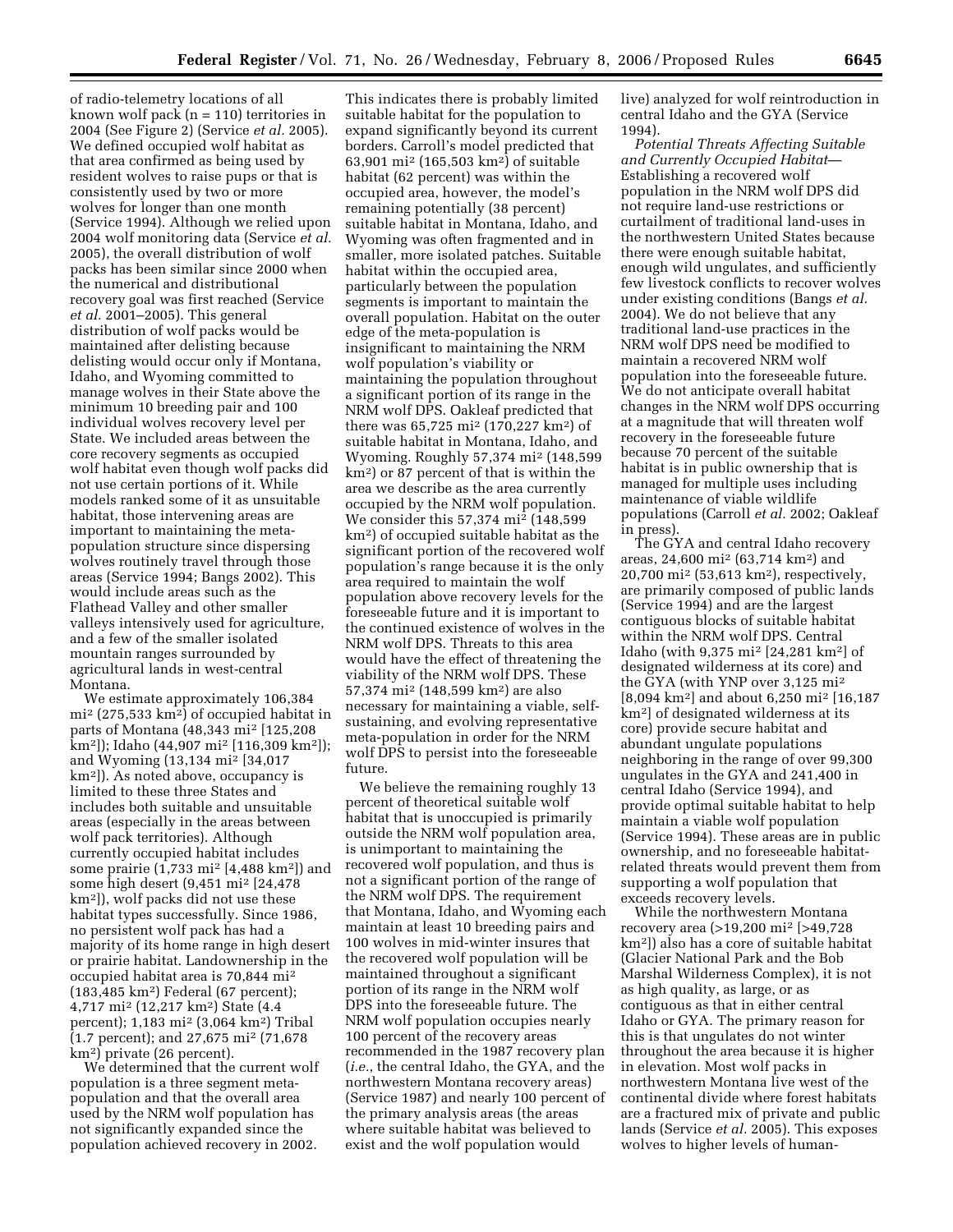caused mortality and thus supports smaller and fewer wolf packs. Wolf dispersal into northwestern Montana from the more stable resident packs in the core protected area (largely the North Fork of the Flathead River along the eastern edge of Glacier National Park and the few large river drainages in the Bob Marshall Wilderness Complex) helps to maintain that segment of the NRM wolf population. Wolves also disperse into northwestern Montana from Canada and some packs have trans-boundary territories, helping to maintain the NRM population (Boyd *et al.* 1995). Conversely, wolf dispersal from northwestern Montana into Canada, where wolves are much less protected, continues to draw some wolves into vacant or low density habitats in Canada where they are subject to legal hunting (Bangs *et al.*  1998). The trans-boundary movements of wolves and wolf packs led to the establishment of wolves in Montana, and will continue to have an overall positive effect on wolf genetic diversity and demography in the northwest Montana segment of the NRM wolf population.

Within occupied suitable habitat, enough public land exists so that a delisted wolf population can be safely maintained above recovery levels. Important suitable wolf habitat is in public ownership and the States and Federal land-management agencies will continue to manage habitat that will provide forage and security for high ungulate populations, sufficient cover for wolf security, and low road density. Carroll *et al.* (2003, 2006) predicted future wolf habitat suitability under several scenarios through 2025, including increased human population growth and road development. Those threats were not predicted to alter wolf habitat suitability in Montana, Idaho, and Wyoming enough to cause the wolf population to fall below recovery levels. Ninety-six percent of suitable habitat in the NRM wolf DPS occurs in these three states (Carroll *et al.* in press). Oakleaf *et al.* (in press) only analyzed habitat in those three states because they believed there was limited wolf habitat adjacent to the areas previously identified during recovery planning (Service 1987, 1994). The areas Carroll *et al.* (2006) predicted as theoretically suitable wolf habitat in the NRM wolf DPS within Washington, Oregon, and Utah were small and often fragmented but primarily were in public land ownership. They were not subject to any threats that could affect wolf recovery in the NRM wolf DPS. While they will be visited by dispersing wolves and may support occasional

wolf packs, they are an insignificant amount of habitat and are not needed to maintain the recovered wolf population in the NRM wolf DPS. Therefore, these areas do not appear to constitute a significant portion of the range of the NRM wolf DPS.

The recovery plan (Service 1987), the meta-population structure recommended by Fritts (Service 1994), and subsequent investigations (Bangs 2002), recognize the importance of some habitat connectivity between northwestern Montana, central Idaho, and the GYA. There appears to be enough habitat connectivity between occupied wolf habitat in Canada, northwestern Montana, Idaho, and, to a lesser extent, the GYA to ensure exchange of sufficient numbers of dispersing wolves to maintain demographic and genetic diversity in the NRM wolf meta-population (Oakleaf *et al.* 2006; Carroll *et al.* 2006; vonHoldt *et al.*, in litt., 2005; Boyd *et al.* in prep.). To date, from radio-telemetry monitoring we have documented routine wolf movement between wolves in Canada and northwestern Montana (Pletscher *et al.* 1991; Boyd and Pletscher 1997), occasional wolf movement between wolves in Idaho and Montana, and at least eleven wolves have traveled into the GYA (vonHoldt *et al.*, in litt., 2005; Boyd *et al.* 1995; Boyd *et al.* in prep.). Because we know only about the 30 percent of the wolf population that has been radio-collared, additional dispersal has undoubtedly occurred. This demonstrates current habitat conditions allow dispersing wolves to occasionally travel from one recovery area to another. Finally, the Montana State plan (the key State regarding connectivity) committed to maintain natural connectivity to ensure the maintenance of genetic integrity by promoting land-uses, such as traditional ranching, that enhance wildlife habitat and conservation.

Another important factor in maintaining wolf populations is the native ungulate population. Wild ungulate prey in these three areas are composed mainly of elk, white-tailed deer, mule deer, moose, and (only in the GYA) bison. Bighorn sheep, mountain goats, and pronghorn antelope are also common but not important, at least at this time, as wolf prey. In total, 100,000 to 250,000 wild ungulates are estimated in each State where wolf packs currently exist. All the States in the NRM wolf DPS have managed resident ungulate populations for decades and maintain them at densities that would easily support a recovered wolf population. There is no foreseeable condition that would cause a decline in

ungulate populations significant enough to affect a recovered wolf population.

Cattle and sheep are at least twice as numerous as wild ungulates even on public lands (Service 1994a). The only areas large enough to support wolf packs, but lacking livestock grazing, are Yellowstone and Glacier National Parks and some adjacent USDA Forest Service Wilderness and parts of wilderness areas in central Idaho and northwestern Montana. Consequently, many wolf pack territories have included areas used by livestock, primarily cattle. Every wolf pack outside these areas has interacted with some livestock, primarily cattle. Livestock and livestock carrion are routinely used by wolves, but management discourages chronic use of livestock as prey. Conflict between wolves and livestock has resulted in the annual removal of some wolves (Bangs *et al.* 1995, Bangs *et al.*  2004, 2005, Service *et al.* 2002). This is discussed further under Factor D and E.

*Unoccupied Suitable Habitat*— Habitat suitability modeling indicates the NRM core recovery areas are atypical of other habitats in the western United States because suitable habitat in those areas occurs in such large contiguous blocks (Service 1987; Carroll *et al.* 2006; Oakleaf *et al.* in press). It is likely that without core refugia areas, like YNP and the central Idaho wilderness, that provide a steady influx of dispersing wolves, other potentially suitable wolf habitat in the NRM wolf DPS (such as east-central Oregon and the smaller isolated fragments of suitable habitat just outside of the area currently occupied by wolf packs) would not be capable of sustaining wolf packs. Some habitat that is ranked by models as suitable that is adjacent to core refugia, like central Idaho, may be able to support wolf packs, while some theoretically suitable habitat that is farther away from a strong source of dispersing wolves, may not be able to support persistent packs. This fact is important to consider as suitable habitat as identified by models still only has a 50 percent or greater chance of being successfully occupied by wolf packs and significantly contributing to overall population recovery. Therefore, not all habitat predicted by models thought to be suitable can be successfully occupied by wolf packs.

Strips and smaller (less than 1,000 mi2 [2,600 km2]) patches of theoretically suitable habitat land (typically isolated mountain ranges) often possess higher mortality risk for wolves because of their enclosure by, and proximity to, areas of high mortality risk. This phenomenon, in which the quality and quantity of suitable habitat is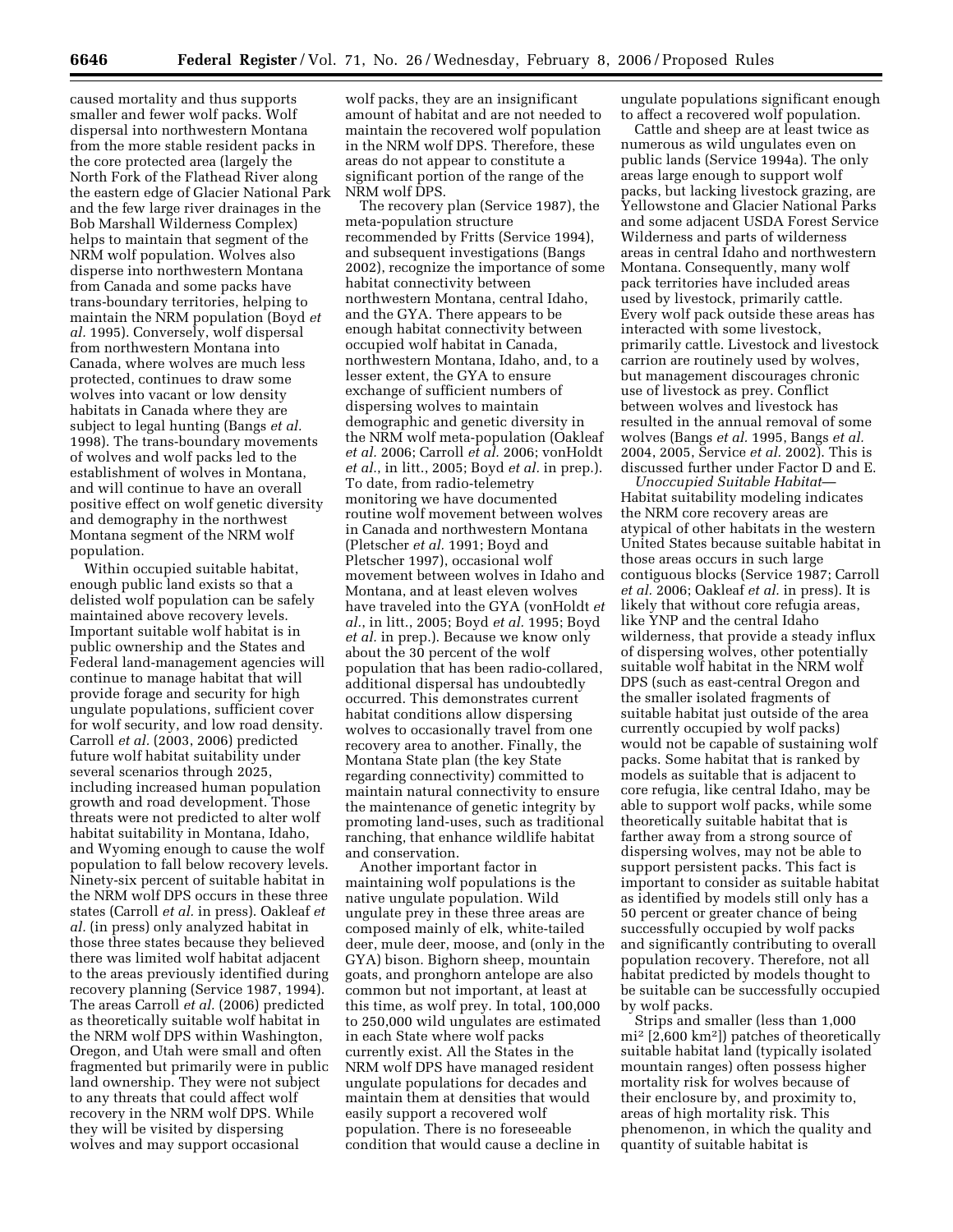diminished because of interactions with surrounding less suitable habitat, is known as an edge effect (Mills 1995). Edge effects are exacerbated in small habitat patches with high perimeter to area ratios (*i.e.*, those that are long and narrow like isolated mountain ranges) and in wide-ranging species, like wolves, because they are more likely to encounter surrounding unsuitable habitat (Woodroffe and Ginsberg 1998). This suggests that even though some habitat outside the core areas may rank as suitable in models, it is unlikely to actually be successfully occupied by wolf packs because this type of edge effect was not of overriding importance in either the Oakleaf or Carroll models.

For these reasons, we believe that the wolf population in the NRM wolf DPS will remain centered in northwestern Montana, central Idaho, and the GYA. This is the significant portion of the wolf's range in the NRM that is important or necessary for maintaining a viable, self-sustaining, and evolving representative population or populations in order for the NRM wolf DPS to persist into the foreseeable future. Therefore, we believe that the suitable habitat we predicted within, and adjacent to these areas, are the only areas that are biologically significant to maintaining a viable, self-sustaining, and evolving representative metapopulation in the NRM wolf DPS that will persist into the foreseeable future. These areas comprise the only significant portion of the gray wolf's range in the NRM wolf DPS.

These core population segments will continue to provide a constant source of dispersing wolves into surrounding areas, supplementing wolf packs in adjacent but less secure suitable habitat. However, occupancy of such theoretically suitable habitats outside of the core recovery areas will not play a significant role in maintaining a longterm viable wolf population. Therefore, it appears that within the NRM wolf DPS, there are no significant portions of the wolf's range that are currently unoccupied. Most (roughly 87 percent) suitable wolf habitat in the NRM wolf DPS and all suitable habitat significant to maintain a recovered wolf population is, and will remain, occupied by wolves.

We therefore do not foresee that impacts to suitable and potentially suitable habitat will occur at levels that will significantly affect wolf numbers or distribution or affect population recovery and long-term viability in the NRM wolf DPS. Occupied suitable habitat is secured by core recovery areas in northwestern Montana, central Idaho, and the GYA. These areas include Glacier, Teton, and Yellowstone

National Parks and numerous USDA Forest Service Wilderness areas. Over two thirds of the overall area is Federal and State public land. These areas will continue to be managed for high ungulate densities, moderate rates of seasonal livestock grazing, moderate-tolow road densities that will provide abundant native prey, low potential for livestock conflicts, and security from excessive unregulated human-caused mortality. The core recovery areas are also within proximity to one another and have enough public land between them to ensure sufficient connectivity to maintain the wolf population above recovery levels.

No significant threats to the suitable habitat in these areas are known to exist. These areas have long been recognized as the most likely areas to successfully support 30 or more breeding pairs of wolves, comprising 300 or more individuals in a metapopulation with some genetic exchange between subpopulations (Service 1980, 1987, 1994). These areas contain approximately 87 percent of the suitable habitat in the NRM wolf DPS. Unsuitable habitat, and small, fragmented areas of suitable habitat away from these core areas, largely represent geographic locations where wolf packs cannot persist. Although they may have been historic habitat, many of these areas are no longer suitable and are not important or necessary for maintaining a viable, selfsustaining, and evolving representative wolf population in the NRM wolf DPS into the foreseeable future, and are not a significant portion of the range of the NRM wolf DPS.

# *B. Overutilization for Commercial, Recreational, Scientific, or Educational Purposes*

As detailed below, overutilization for commercial, recreational, scientific, or educational purposes has not been a significant threat to the NRM wolf population, particularly in the core areas of Idaho, Montana, and Wyoming. Delisting the NRM wolf DPS would not threaten recovery by excessive changes in mortality rates caused by commercial, recreational, scientific, or education purposes. However, as discussed later in Factor D, there are potential concerns that human-caused mortality associated with management of wolves in Wyoming as predatory animals could exceed sustainable levels.

Since their listing under the ESA, no gray wolves have been legally killed or removed from the wild in the NRM wolf DPS for commercial, recreational, or educational purposes. In the area of the tentative NRM wolf DPS, about 3

percent of the wolves captured for scientific research, nonlethal control, and monitoring have been accidentally killed. Some wolves may have been illegally killed for commercial use of the pelts and other parts, but illegal commercial trafficking in wolf pelts or wolf parts is believed to be rare. Illegal capture of wolves for commercial breeding purposes also is possible, but is believed to be extremely rare. The potential for ''take'' prosecution provided for by the ESA is believed to have discouraged and minimized the illegal killing of wolves for commercial or recreational purposes. Although Federal penalties under the ESA will not apply if delisting were to be finalized, other Federal laws will still protect wildlife in National Parks and on other Federal lands (Service 1994). In addition, the States and Tribes have similar laws and regulations that protect game or trophy animals from overutilization for commercial, recreational, scientific, and educational purposes (See Factor D for a more detailed discussion of this issue and weblinks to applicable State laws and regulations). We believe these laws will continue to provide a strong deterrent to illegal killing by the public and have been effective in State-led conservation programs for other resident wildlife. In addition, the State fish and game agencies, National Parks and other Federal agencies, and most Tribes have well-distributed experienced cadres of professional law enforcement officers to help enforce State, Federal, and Tribal wildlife regulations (See Factor D).

*Scientific Research and Monitoring*— From 1984 to 2004, the Service and our cooperating partners have captured over 716 NRM wolves for monitoring, nonlethal control, and research purposes with 23 accidental deaths. If the NRM DPS were to be delisted, the States, National Parks, and Tribes would continue to capture and radio-collar wolves in the NRM area for monitoring and research purposes in accordance with their State wolf management plans (See Factor D and Post-Delisting Monitoring). We expect that capturecaused mortality by Federal agencies, universities, States, and Tribes conducting wolf monitoring, nonlethal control, and research will remain around 3 percent of the wolves captured, and will be an insignificant source of mortality to the wolf population.

*Education*—We are unaware of any wolves that have been legally removed from the wild for solely educational purposes in recent years. Wolves that are used for such purposes are usually the captive-reared offspring of wolves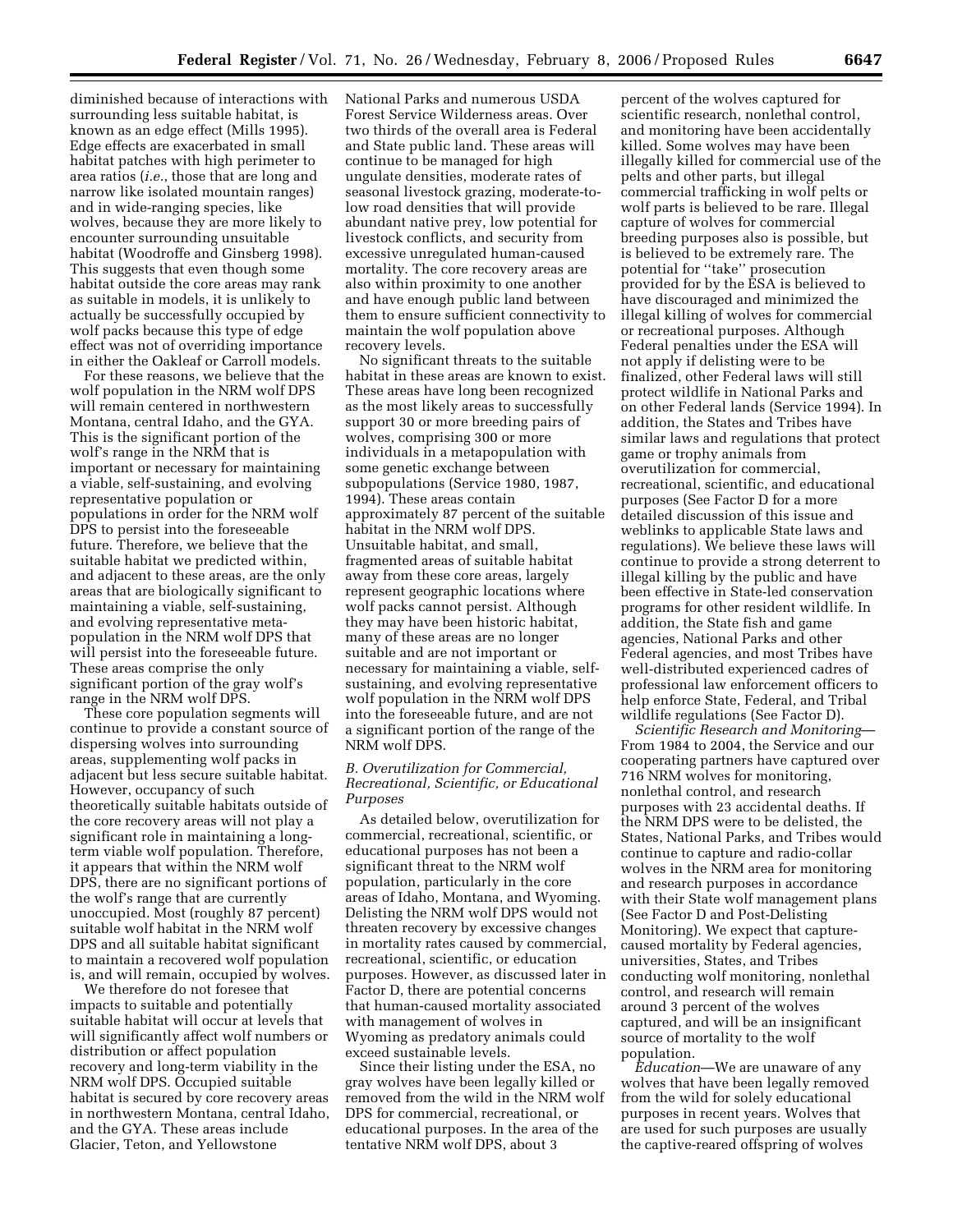that were already in captivity for other reasons. However, States may get requests to place wolves that would otherwise be euthanized in captivity for research or educational purposes. Such requests have been, and will continue to be, rare; would be closely regulated by the State wildlife management agencies through the requirement for state permits for protected species; and would not substantially increase human-caused wolf mortality rates.

*Commercial and Recreational Uses*— In the States where wolves would be considered for delisting, except Wyoming, any subsequent legal take would be regulated by State or Tribal law so that it would not jeopardize each State's share of the NRM wolf population (See Factor D). Currently, Wyoming State law does not regulate human-caused mortality to wolves throughout most of Wyoming (See factor D for a more detailed description of this issue). This was one of the primary reasons the Service did not approve Wyoming's plan. Because wolves are highly territorial, wolf populations in saturated habitat naturally limit further population increases through wolf-towolf conflict or dispersal to unoccupied habitat. Wolf populations can maintain themselves despite a sustained humancaused mortality rate of 30 percent or more per year (Keith 1983; Fuller *et al.*  2003), and human-caused mortality can replace up to 70 percent of natural morality (Fuller *et al.* 2003). This means that wolf populations are quite resilient to human-caused mortality if it can be regulated. The States would regulate human-caused mortality to manipulate wolf distribution and overall population size to help reduce conflicts with livestock and, in some cases, human hunting of big game, just as they do for other resident species of wildlife. The States (except for Wyoming) and Tribes would allow regulated public harvest of surplus wolves in the NRM wolf population for commercial and recreational purposes by regulated private and guided hunting and trapping. Such take and any commercial use of wolf pelts or other parts would be regulated by State or Tribal law (See discussion of State laws and plans in Factor D). The regulated take of those surplus wolves would not affect wolf population recovery or viability in the NRM wolf DPS because the states of Montana and Idaho (and Wyoming, if its plan is approved in the future), would allow such take only for wolves that are surplus to achieving the State's commitment to maintaining a recovered population. Current state laws in Washington, Oregon, and Utah do not

allow public take of wolves for recreational or commercial purposes. Regulated hunting and trapping are traditional and effective wildlife management tools that are to be applied to help achieve State and Tribal wolf management objectives as needed.

In summary, the States have organizations and regulatory and enforcement systems in place to limit human-caused mortality of resident wildlife (except for wolves in Wyoming). Montana and Idaho State plans commit these States to regulate all take of wolves, including that for commercial, recreational, scientific and educational purposes, and will incorporate any tribal harvest as part of the overall level of allowable take to ensure that the wolf population does not fall below the NRM wolf population's numerical and distributional recovery levels. If Wyoming's regulatory framework is modified and approved by the Service, and if delisting were to occur, the States and Tribes would regulate human-caused morality for recreational and commercial uses to ensure it is not excessive or does not jeopardize wolf population goals. The States and Tribes have humane and professional animal handling protocols and trained personnel that will ensure that population monitoring and research results in few unintentional mortalities. Furthermore, the state permitting process for captive wildlife and animal care will ensure that few, if any wolves, will be removed from the wild solely for educational purposes.

#### *C. Disease or Predation*

As discussed in detail below, there are a wide range of diseases that may affect the NRM wolf DPS. However, there are no indications that these diseases are of such magnitude that the DPS is in danger of extinction, particularly within the core areas of Idaho, Montana, and Wyoming. Similarly, there are no indications that predation poses a significant threat to the NRM wolf DPS. The rates of mortality caused by disease and predation are well within acceptable limits and there is no reason to expect those rates to change appreciably if wolves were delisted in the DPS.

*Disease*—Wolves in the NRM wolf DPS are exposed to a wide variety of diseases and parasites that are common throughout North America. Many diseases (viruses and bacteria, many protozoa and fungi) and parasites (helminthes and arthropods) have been reported for the gray wolf, and several of them have had significant, but temporary impacts during wolf recovery in the 48 conterminous States (Brand *et* 

*al.* 1995; Kreeger 2003). The EIS on gray wolf reintroduction identified disease impact as an issue, but did not evaluate it further, as it appeared to be insignificant (Service 1994). Infectious disease induced by parasitic organisms is a normal feature of the life of wild animals and the typical wild animal hosts a broad multi-species community of potentially harmful parasitic organisms (Wobeser 2002). We fully anticipate that these diseases and parasites will follow the same pattern seen in other areas of North America (Brand *et al.* 1995; Bailey *et al.* 1995; Kreeger 2003) and will not significantly threaten wolf population viability. Nevertheless, because these diseases and parasites, and perhaps others, have the potential to impact wolf population distribution and demographics, careful monitoring (as per the State wolf management plans) will track such events. Should such an outbreak occur, human-caused mortality would be regulated in an area and over an appropriate time period by the State to ensure populations are maintained above recovered levels.

Canine Parvovirus (CPV) infects wolves, domestic dogs, foxes, coyotes, skunks, and raccoons. The population impacts of CPV occur via diarrheainduced dehydration leading to abnormally high pup mortality (WI DNR 1999a). Clinical  $\overline{CPV}$  is characterized by severe hemorrhagic diarrhea and vomiting-debility and subsequent mortality is a result of dehydration, electrolyte imbalances, and shock. The CPV has been detected in nearly every wolf population in North America including Alaska (Bailey *et al.* 1995; Brand *et al.* 1995; Kreeger 2003) and exposure in wolves is thought to be almost universal. Currently, nearly 100 percent of the wolves handled by Montana Fish, Wildlife and Parks (M. Atkinson, Montana Fish, Wildlife and Parks, pers. comm., 2005) had blood antibodies indicating exposure to CPV. CPV contributed to low pup survival in the northern range of YNP in 1999 and is suspected to have done so again in 2005 (Smith, pers. comm., 2005). However, the impact to the overall NRM wolf population was localized and temporary, as has been documented elsewhere (Bailey *et al.* 1995, Brand *et al.* 1995, Kreeger 2003).

Canine distemper is an acute, fevercausing disease of carnivores caused by a paramyxo-virus (Kreeger 2003). It is common in domestic dogs and some wild canids, such as coyotes and foxes in the areas of the NRM wolf DPS (Kreeger 2003). The seroprevalence in North American wolves is about 17 percent (Kreeger 2003). Nearly 85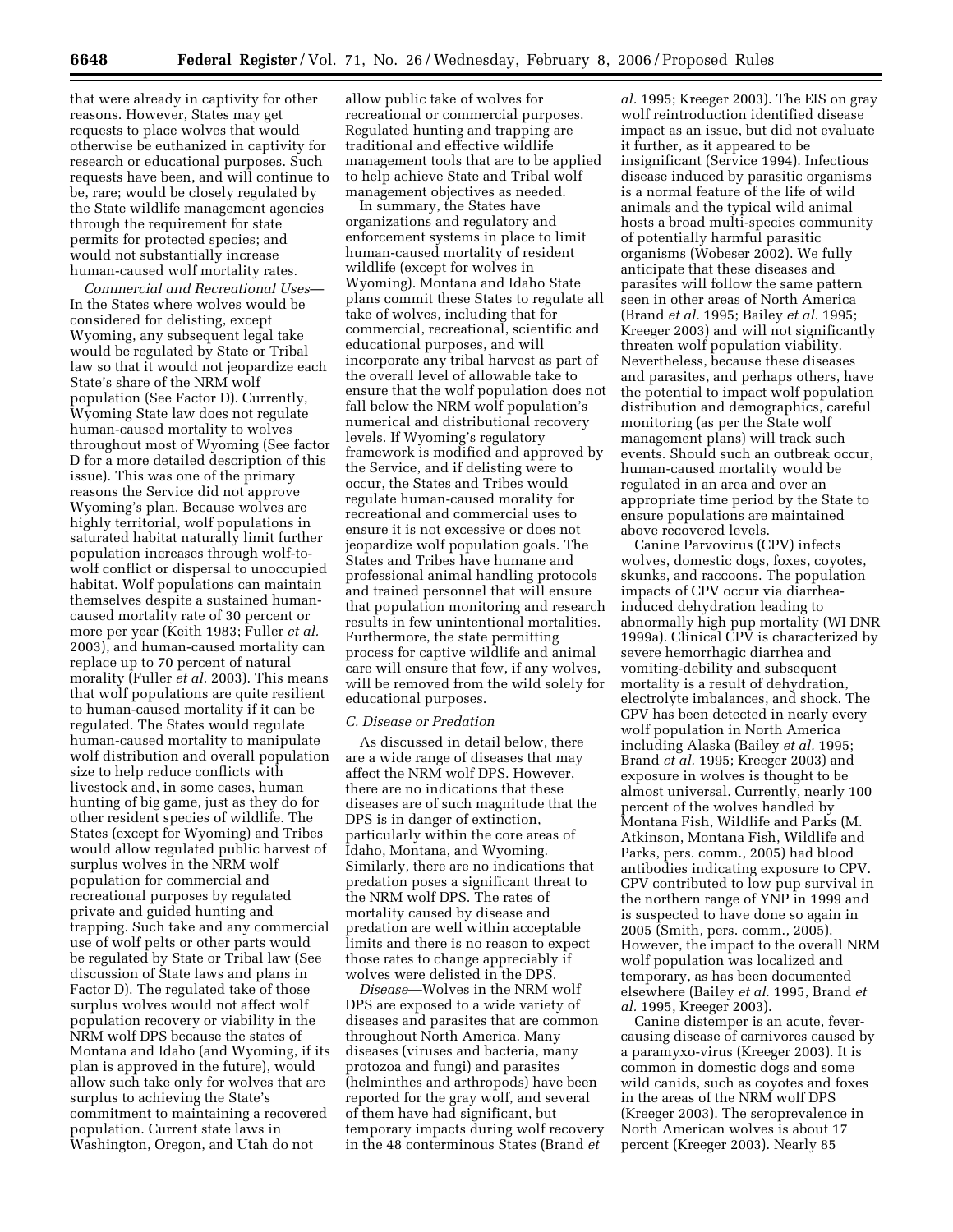percent of Montana wolf blood samples analyzed in 2005 had blood antibodies indicating non-lethal exposure to canine distemper (Atkinson pers. comm. 2005). Mortality in wolves has only been documented in Canada (Carbyn 1992), Alaska (Peterson *et al.* 1984, Bailey *et al.*  1995), and in a single Wisconsin pup (Wydeven and Wiedenhoeft 2003b). Distemper is not a major mortality factor in wolves, because despite exposure to the virus, affected wolf populations demonstrate good recruitment (Brand *et al.* 1995). Mortality from canine distemper has never been documented in the NRM wolf DPS despite the wolves' high exposure to it.

Lyme disease, caused by the spirochete bacterium, is spread primarily by deer ticks (*Ixodes dammini*). Host species include humans, horses, dogs, white-tailed deer, mule deer, elk, white-footed mice, eastern chipmunks, coyotes, and wolves. Lyme disease has not been reported from wolves beyond the Great Lakes regions (Wisconsin Department of Natural Resources 1999a; Johnson *et al.*  1994). In those populations, it does not appear to cause adult mortality, but might be suppressing population growth by decreased wolf pup survival.

Sarcoptic mange is caused by a mite (*Sarcoptes scabeii*) that infests the skin. The irritation caused by feeding and burrowing mites results in intense itching resulting in scratching and severe fur loss, which can lead to mortality from exposure during severe winter weather or secondary infections (Kreeger 2003). Advanced sarcoptic mange can involve the entire body and can cause emaciation, decreased flight distance, staggering, and death (Kreeger 2003). In a long-term Alberta wolf study, higher wolf densities were correlated with increased incidence of mange, and pup survival decreased as the incidence of mange increased (Brand *et al.* 1995). Mange has been shown to temporarily affect wolf population growth rates and perhaps wolf distribution (Kreeger 2003).

Mange has been detected in, and caused mortality to, wolves in the NRM, but almost exclusively in the GYA, and primarily east of the continental divide (Jimenez *et al.* in prep.). Those wolves likely contracted mange from coyotes or fox whose populations experience occasional outbreaks. In southwestern Montana, 8 percent of 12 packs in 2003, 24 percent of 17 packs in 2004, and 61 percent of 18 packs in 2005 showed evidence of mange, although not all members of every pack appeared infested. In Wyoming, east of the YNP, 12.5 percent of 8 packs in 2003, 22 percent of 9 packs in 2003 and 2004,

and 0 percent of 13 packs in 2005, showed evidence of mange. Mange has not been confirmed in wolves from Idaho or northwestern Montana. In packs with the most severe infestations, pup survival appeared low and some adults died (Jimenez in prep.). In addition, we euthanized three wolves with severe mange. We predict that mange in the NRM wolf DPS will act as it has in other parts of North America (Brand *et al.* 1995; Kreeger 2003) and not threaten wolf population viability. Evidence suggests NRM wolves will not be infested on a chronic populationwide level given the recent response of Wyoming wolf packs that naturally overcame mange infestation.

Dog-biting lice (*Trichodectes canis*) commonly feed on domestic dogs, but can infest coyotes and wolves (Schwartz *et al.* 1983; Mech *et al.* 1985). The lice can attain severe infestations, particularly in pups. The worst infestations can result in severe scratching, irritated and raw skin, substantial hair loss particularly in the groin, and poor condition. While no wolf mortality has been confirmed, death from exposure and/or secondary infection following self-inflicted trauma caused by the inflammation and itching, appears possible. For the first time, we confirmed dog-biting lice in two members of the Battlefield pack in the Big Hole Valley of southwestern Montana in 2005, but their infestations were not severe. Its source is unknown, but was likely domestic dogs.

Rabies, canine heartworm, blastomycosis, brucellosis, neosporsis, leptospirosis, bovine tuberculosis, canine coronavirus, hookworm, coccidiosis, and canine hepatitis have all been documented in wild gray wolves, but their impacts on future wild wolf populations are not likely to be significant (Brand *et al.* 1995; Johnson 1995; Mech and Kurtz 1999; Thomas in litt. 1998; Wisconsin Department of Natural Resources 1999; Kreeger 2003). Canid rabies caused local population declines in Alaska (Ballard 1997) and may temporarily limit population growth or distribution where another species, such as arctic foxes, act as a reservoir for the disease. Range expansion could provide new avenues for exposure to several of these diseases, especially canine heartworm, rabies, bovine tuberculosis, and possibly new diseases such as Chronic Wasting Disease and West Nile Virus (Thomas in litt. 2000), further emphasizing the need for vigilant disease monitoring programs.

Since several of the diseases and parasites are known to be spread by wolf-to-wolf contact, their incidence

may increase if wolf densities increase. However, because wolf densities appear to be stabilizing (Service *et al.* 2005), wolf-to-wolf contacts will not likely lead to a continuing increase in disease prevalence (Mech in litt. 1998). The wolves' exposure to these types of organisms may be most common outside of the core population areas, where domestic dogs are most common, and lowest in the core population areas because wolves tend to flow out of, not into, saturated habitats. Despite this dynamic, we assume that all wolves in the NRM wolf DPS have some exposure to all diseases and parasites in the system. Diseases or parasites have not been a significant threat to wolf population recovery in the NRM to date, nor are they likely to be.

In terms of future monitoring, each post-delisting management entity (State, Tribal, and Federal) in the NRM wolf DPS has wildlife agency specialists with sophisticated wildlife health monitoring protocols, including assistance from veterinarians, disease experts, and wildlife health laboratories. Each State has committed to monitor the NRM wolf population for significant disease and parasite problems (See State plans in Factor D). These State wildlife health programs often cooperate with Federal agencies and universities and usually have both reactive and proactive wildlife health monitoring protocols. Reactive strategies are the periodic intensive investigations after disease or parasite problems have been detected through routine management practices, such as pelt examination, reports from hunters, research projects, or population monitoring. Proactive strategies often involve ongoing routine investigation of wildlife health information through collection and analysis of blood and tissue samples from all or a sub-sample of wildlife carcasses or live animals that are handled.

*Natural Predation*—There are no wild animals that routinely prey on gray wolves (Ballard *et al.* 2003). Occasionally wolves have been killed by large prey such as elk, deer, bison, and moose (Mech and Nelson 1989; Smith *et al.* 2000; Mech and Peterson 2003). Since NRM wolves have been monitored, only three wolves have been confirmed killed by other large predators. Two adults were killed by mountain lions and one pup was killed by a grizzly bear (Jimenez *et al.* in prep.). Wolves in the NRM inhabit the same areas as mountain lions, grizzly bears, and black bears, but conflicts rarely result in the death of either species. Wolves evolved with other large predators, and no other large predators in North America, except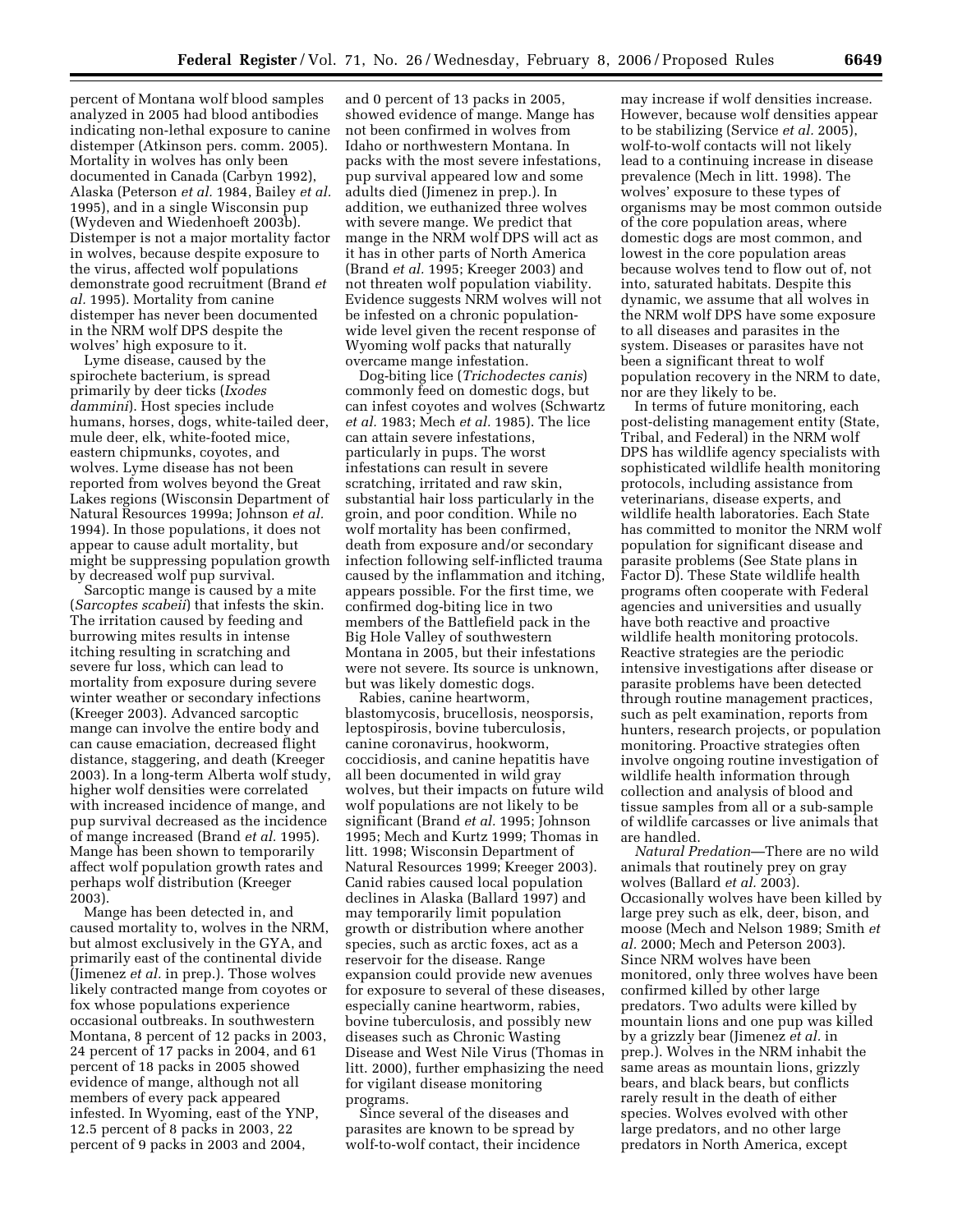humans, have the potential to significantly impact wolf populations. Wolves are occasionally killed by prey they are attacking, but those instances are few. Since the 1980s, wolves in the NRM have died from wounds they received while attacking prey (elk, moose, and bison) on about a dozen occasions. That level of mortality could not significantly affect wolf population viability or stability.

Other wolves are the largest cause of natural ''predation'' among wolves. Numerous mortalities have resulted from territorial conflicts between wolves and about 3 percent of the wolf population is removed annually by territorial conflict in the NRM wolf DPS (Smith, pers. comm., 2005). Wherever wolf packs occur, including the NRM, some low level of wolf mortality will result from territorial conflict. Wolf populations tend to regulate their own density. Consequently territorial conflict is highest in saturated habitats. That cause of mortality is infrequent and does not cause a level of mortality that would significantly affect a wolf population's viability in the NRM wolf DPS. (Smith, pers. comm., 2005)

*Human-caused Predation*—Wolves are very susceptible to human-caused mortality especially in open habitats such as those that occur in the western United States (Bangs *et al.* 2004). An active eradication program is the sole reason that wolves were extirpated from the NRM (Weaver 1978). Humans kill wolves for a number of reasons. In all locations where people, livestock, and wolves coexist, some wolves are killed to resolve conflicts with livestock (Fritts *et al.* in Mech and Boitani 2003). Occasionally wolf killings are accidental (*e.g.*, wolves are hit by vehicles, mistaken for coyotes and shot, or caught in traps set for other animals) (Service *et al.* 2005). Some of these accidental killings are reported to State, Tribal, and Federal authorities.

However, many wolf killings are intentional, illegal, and are never reported to authorities. Wolves do not appear particularly wary of people (Boyd 2003) or human activity, and that makes them very vulnerable to humancaused mortality (Mech and Boitani 2003). In the NRM, mountain topography concentrates both wolf and human activity in valley bottoms (Boyd and Pletscher 1997), especially in winter, which increases wolf exposure to human-caused mortality. The number of illegal killings is difficult to estimate and impossible to accurately determine because they generally occur in areas with few witnesses. Often the evidence has decayed by the time the wolf's carcass is discovered or the evidence is

destroyed or concealed by the perpetrators. While human-caused mortality, including illegal killing, has not prevented population recovery, it has affected wolf distribution in the NRM wolf DPS (Bangs *et al.* 2004). No wolf packs have successfully established and persisted solely in open prairie or high desert habitats that are used for intensive agriculture production in the past 20 years (Service *et al.* 2005).

As part of the interagency wolf monitoring program and various research projects, up to 30 percent of the NRM wolf population has been radiocollared since the 1980s. The annual survival rate of mature wolves in northwestern Montana and adjacent Canada from 1984 to 1995, was 80 percent (Pletscher *et al.* 1997); 84 percent for resident wolves and 66 percent for dispersers. That study found 84 percent of wolf mortality to be human-caused. Bangs *et al.* (1998) found similar statistics, with humans causing most wolf mortality. Radiocollared wolves in the largest blocks of remote habitat without livestock, such as central Idaho and YNP, had annual survival rates around 80 percent (Smith, pers. comm., 2005). Wolves outside of large remote areas had survival rates as low as 54 percent in some years. This is among the lower end of adult wolf survival rates that an isolated population segment can sustain (Fuller *et al.* 2003; Smith, pers. comm., 2005).

Some information suggests these numbers could be overestimated, while other information suggests it could be underestimated. Wolves are more likely to be radio-collared if they come into conflict with people, so the proportion of mortality caused by agency depredation control actions could be overestimated by radio-telemetry data. People who illegally kill wolves may destroy the radio-collar, so the proportion of illegal mortality could be under-estimated. However, the wolf populations have continued to expand in the face of ongoing levels of humancaused mortality.

An ongoing preliminary analysis of the survival data among NRM radiocollared wolves  $(n = 716)$  (Smith, pers. comm., 2005) from 1984 through 2004 indicates that about 26 percent of the adult-sized wolves die every year, so annual adult survival averages about 74 percent, which typically results in wolf population growth (Keith 1983; Fuller 2003). Humans caused just over 75 percent of all radio-collared wolf deaths (Smith, pers. comm., 2005). This type of analysis does not estimate the cause or rate of survival among pups younger than 7 months of age because they are

too small to radio-collar. Agency control of problem wolves and illegal killing are the two largest causes of wolf death; and combined they removed nearly 20 percent of the population annually and are responsible for 60 percent of all known wolf death.

Wolf mortality from agency control of problem wolves (which includes legal take by private individuals under defense of property regulations in section 10(j) rules) is estimated to remove around 10 percent of the adult radio-collared wolves annually. Since 1995, 28 wolves have been legally killed by private citizens under Federal defense of property regulations (Service 1994 and 2005) that, except for Wyoming, are similar to State laws that would take effect and direct take of problem wolves by both the public and agencies if wolves were delisted. Agency control removed 292 problem wolves from 1987 to 2004, indicating that private citizen take under State defense of property laws will not significantly increase the overall rate of problem wolf removal. Wolves have been illegally killed by shooting and poisoning, and radio collar tracking data indicate that illegal killing is as common a cause of wolf death as agency control, also removing around 10 percent the adult wolf population annually. A comparison of the overall wolf population and the number of wolves removed using different analysis than just radio-collared wolves indicates agency control removes, on average, about 6 percent of the overall wolf population annually (Service *et al.*  2005). Wolf mortality under State and Tribal defense of property regulations, incidental to other legal activities, agency control of problem wolves, and legal hunting and trapping would be regulated by the States and Tribes if the ESA's protections were removed. Regulated wolf mortality is to be managed so it would not reduce wolf numbers or distribution below recovery levels. This issue is discussed further below under Factor D.

The overall causes and rates of annual wolf mortality vary based upon a wide number of variables. Wolves in higher quality suitable habitat such as remote, forested areas with few livestock, like National Parks, have higher survival rates. Wolves in unsuitable habitat and areas without substantial refugia have higher overall mortality rates. Mortality rates also vary whether the wolves are resident pack members or dispersers, if they have a history with livestock depredation, or have been relocated (Bradley *et al.* 2005). However, overall wolf mortality has been low enough from 1987 until the present time that the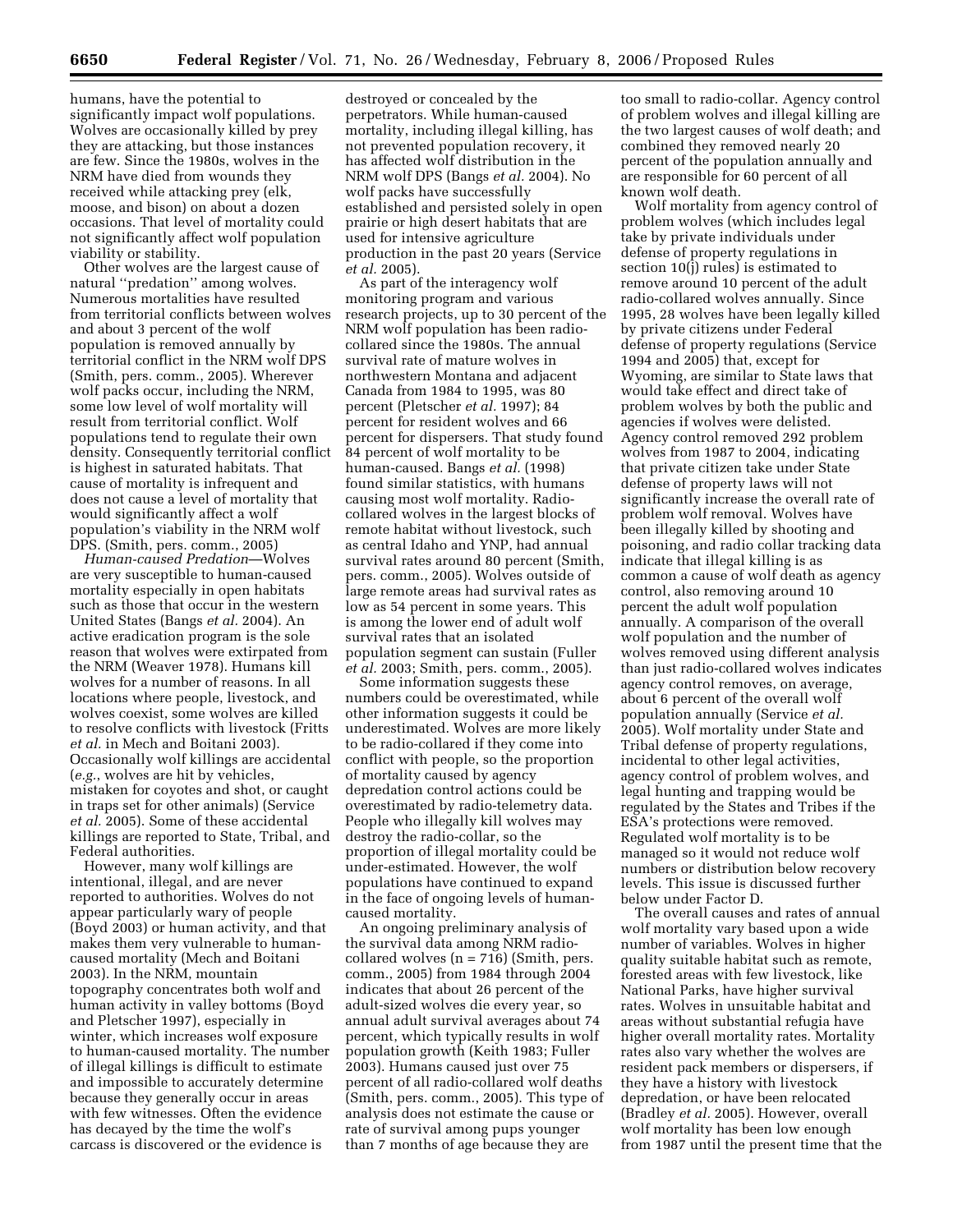wolf population in the NRM has steadily increased, and is now at least twice as numerous as needed to meet recovery levels (Service 1987, 1994).

If the DPS were to be delisted, state management would likely increase the mortality rate in the NRM wolf population, outside National Parks, National Wildlife Refuges, and Tribal reservations, from its current level of about 26 percent annually. A level of wolf mortality as high as 50 percent is typically sustainable on an annual basis (Fuller *et al.* 2003). The States, except Wyoming, have the regulatory authorization and commitment to regulate human-caused mortality so that the wolf population remains above its numerical and distributional recovery goals. This issue is discussed further below under Factor D.

In summary, human-caused mortality to adult radio-collared wolves in the NRM wolf DPS that averaged about 20 percent per year, still allowed for rapid wolf population growth. The protection of wolves under the ESA promoted rapid initial wolf population growth in suitable habitat. The States, except for Wyoming, have committed to continue to regulate human-caused mortality so that it does not reduce the wolf population below recovery levels. Except for Wyoming, the States have adequate laws and regulations (See discussion of adequate regulatory mechanisms and Wyoming State law under Factor D.). Each post-delisting management entity (State, Tribal, and Federal) has experienced and professional wildlife staff to ensure those commitments can be accomplished.

#### *D. The Adequacy or Inadequacy of Existing Regulatory Mechanisms*

To address this factor, we compare the current regulatory mechanisms within the DPS with the future mechanisms that will provide the framework for wolf management after delisting. These regulatory mechanisms are carried out by the State governments included in the DPS, with the main emphasis placed on those States that make up the significant portion of the range in the DPS, Idaho, Montana, and Wyoming. State and Tribal programs are designed to maintain a recovered wolf population while minimizing damage by allowing for removal of wolves in areas of chronic conflict or in unsuitable habitat. The three States have proposed wolf management plans that will govern how wolves are managed if delisted. As discussed below, we have approved the Idaho and Montana plan because they have proposed management objectives of maintaining at least 10 breeding pairs

and 100 wolves per State by managing for a safety margin of 15 packs in each State. However, we have been unable to approve the Wyoming plan because it does not provide for the same sustainable levels of protection.

#### Current Wolf Management

The 1980 and 1987, NRM wolf recovery plans recognized that conflict with livestock was the major reason that wolves were extirpated and that management of conflicts was a necessary component of wolf restoration. The plans also recognized that control of problem wolves was necessary to maintain local public tolerance of wolves and that removal of so few wolves would not prevent wolf population from achieving recovery. In 1988, the Service developed an interim wolf control plan that applied to Montana and Wyoming, but was amended in 1990 to include Idaho and eastern Washington. We analyzed the effectiveness of those plans in 1999, and revised our guidelines for management of problem wolves listed as endangered (Service 1999). Evidence showed that most wolves do not attack livestock, especially larger livestock, such as adult horses and cattle (Bangs *et al.* 2005). Therefore, we developed a set of guidelines under which depredating wolves could be harassed, moved, or killed by agency officials to prevent chronic livestock depredation. The control plans were based on the premise that agency wolf control actions would affect only a small number of wolves, but would sustain public tolerance for non-depredating wolves, thus enhancing the chances for successful population recovery (Mech 1995). Our assumptions have proven correct, as wolf depredation on livestock and subsequent agency control actions have remained at low levels, and the wolf population has expanded its distribution and numbers far beyond, and more quickly than, earlier predictions (Service 1994; Service *et al.*  2005).

The conflict between wolves and livestock has resulted in the average annual removal of 6–10 percent of the wolf population (Bangs *et al.* 1995; Bangs *et al.* 2004, 2005; Service *et al.*  2002; Smith, pers. comm., 2005). Illegal killing removed another 10 percent of the wolf population and accidental and unintentional human-caused deaths have removed 1 percent of the population annually.

Wolves within the NRM DPS are classified as either endangered or members of a non-essential experimental population. Wolf control in the experimental population areas of

the DPS is more liberal than in the areas where wolves are listed as endangered. In the area of the DPS where wolves are listed as endangered, only designated agencies may conduct control under the conservative protocols established by the Service's 1999 wolf control plan. In the nonessential experimental population areas, wolf control protocols by agencies and the public are directed by the experimental population regulations, promulgated under section 10(j) of the ESA (59 FR 60252, November 22, 1994; 70 FR 1285, January 6, 2005). These regulations specify which wolves can be designated as problem animals, what forms of control are allowed, and who can carry them out.

Current wolf control consists of the minimum actions believed necessary to reduce further depredations, and includes a wide variety of non-lethal and lethal measures (Bangs and Shivik 2001; Bangs *et al.* 2004; Bangs *et al.*  2005). However, while helpful, nonlethal methods to reduce wolf livestock conflict are often only temporarily effective (Bangs and Shivik 2001; Bangs *et al.* 2005; Woodroffe *et al.* 2005) and by themselves do not offer effective long-term solutions to chronic livestock damage. For instance, relocation of problem wolves is typically ineffective at reducing conflicts or allowing problem wolves to contribute to population recovery if vacant suitable habitat is not available (Bradley *et al.*  2005). Since 2001, all suitable areas for wolves have been filled with resident packs and consequently most wolves that repeatedly depredate on livestock are now removed from the population (Service *et al.* 2005). Between 1987 and 2005, we removed 292 wolves and relocated wolves 117 times to reduce the potential for chronic conflicts with livestock. Of those wolves, 19 wolves incurred injuries from capture/ relocation that ultimately resulted in their death or removal from the wild (7 in Montana, 8 in Idaho, 4 in Wyoming). Accidental mortality from capture during non-lethal control was low (3 percent) and not a significant portion of total mortality in the wolf population.

At the end of 2004, 62 to 100 percent of the suitable wolf habitat in the NRM wolf DPS was occupied by resident wolf packs (see discussion in Factor A). If the wolf population continues to expand, wolves will increasingly disperse into unsuitable areas that are intensively used for livestock production. A higher percentage of wolves in those areas will become involved in conflicts with livestock, and a higher percentage of them will probably be removed to reduce future livestock damage. Human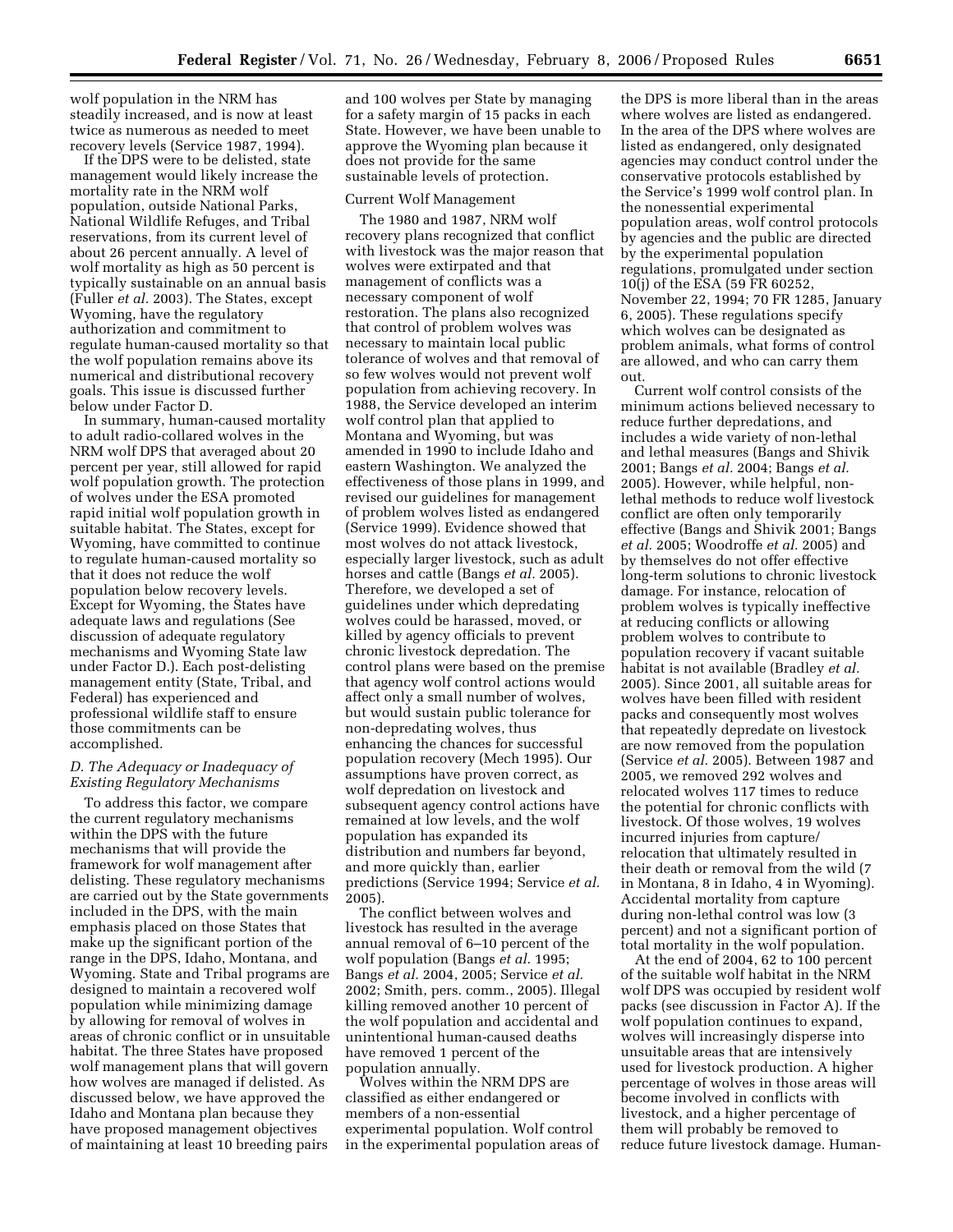caused mortality would have to remove 34 percent or more of the wolf population annually before population growth would cease (Fuller *et al.* 2003). Preliminary wolf survival data from radio telemetry studies suggests that adult wolf mortality resulting from conflict could be doubled to an average of 12 to 20 percent annually and still not significantly impact wolf population recovery (Smith, pers. comm.). The State management laws and plans will balance the level of wolf mortality with the recovery goals in each State.

One of the most important factors affecting the level of wolf/livestock conflict and need for wolf control is the availability of wild ungulate prey. Important wild ungulate prey in the NRM wolf DPS are elk, white-tailed deer, mule deer, moose, and (only in the GYA) bison. A large decline in native ungulate populations could result in an increase in conflicts with livestock and the level of wolf control.

Changes in livestock availability have also changed the rate of livestock depredations by wolves, thus necessitating control actions. Nearly 100,000 wild ungulates were estimated in the GYA and northwestern Montana, and 250,000 in central Idaho where wolf packs currently exist. However, domestic ungulates, primarily cattle and sheep, are typically twice as numerous in those same areas, even on public lands (Service 1994). The only areas large enough to support wolf packs where the prey is mostly wild ungulates are YNP, Glacier National Park including adjacent USFS wilderness, and parts of wilderness areas in central Idaho and northwestern Montana. Consequently, many wolf pack territories have included areas used by livestock, primarily cattle (Bradley 2002). This overlap between wolf pack territories and livestock has led to the conflict between wolves and livestock because depredation control practices discourage chronic use of livestock as prey.

Other management control tools used for managing wolf conflict were using shoot-on-site permits to private landowners and allowing take of wolves in the act of attacking or molesting livestock, pets or other domestic animals. Since 1995, only 28 (less than 7 percent of the 292 wolves removed for livestock depredations from 1987 to 2004) experimental population wolves were shot by private landowners under shoot-on-sight permits in areas of chronic livestock depredation or as they attacked or harassed livestock.

In the NRM wolf recovery area, reports of suspected wolf-caused damage to livestock are investigated by

USDA/APHIS-Wildlife Services (USDA– WS) specialists using standard techniques (Roy and Dorrance 1976; Fritts *et al.* 1992; Paul and Gipson 1994). If the investigation confirms wolf involvement, USDA–WS specialists conduct the wolf control measures that we specify. If the incident occurred in Idaho, USDA–WS also coordinates with Nez Perce Tribal personnel. Since the beginning of 2005, USDA–WS began to coordinate and conduct wolf control in cooperation with Montana Fish, Wildlife and Parks (MFWP) and, since the beginning of 2006 with the Idaho Department of Fish and Game (IDFG), who lead wolf management in their States under a cooperative agreement and a Memorandum of Agreement with the Service, respectively. All investigations of suspected wolf damage on Tribal lands and wolf control are conducted in full cooperation with, and under approval by, the affected Tribe. A private program has compensated ranchers full market value for confirmed, and one-half market value for probable wolf kills of livestock and livestock guard animals (Defenders of Wildlife 2002; Fischer 1989). That program paid an average of \$75,580 annually from 2000 to 2004.

Regulatory Assurances in States Within the Significant Portion of the Range

In 1999, the Governors of Montana, Idaho, and Wyoming agreed that regional coordination in wolf management planning among the States, Tribes, and other jurisdictions would be necessary to ensure timely delisting. They signed a memorandum of understanding to facilitate cooperation among the three States in developing adequate State wolf management plans so that delisting could proceed. Governors from the three States renewed that agreement in April 2002.

The wolf population in the NRM achieved its numerical, distributional, and temporal recovery goal, as specified in the recovery plan, in December 2002. However, to delist the species we realized that regulatory assurances would be necessary and therefore, we requested that the States of Montana, Idaho, and Wyoming prepare State wolf management plans to demonstrate how they would manage wolves after the protections of the ESA were removed. The Service provided various degrees of funding and assistance to the States while they developed their wolf management plans.

To provide the necessary regulatory assurances after delisting, we encouraged the States in the significant portion of the range to regulate humancaused mortality of wolves. Several

issues were key to the Service approving the plans. First the States had to provide regulations that would allow regulatory control, define a pack biologically consistent with the Service's definition of breeding pair, and manage the population to maintain those pairs/ packs above recovery levels.

The final Service determination of the adequacy of those three State management plans was based on the combination of Service knowledge of State law, the management plans, wolf biology, peer review, and the States' response to the peer review. Those State plans and our recommendations can be viewed at: *http://* 

*westerngraywolf.fws.gov/.* The Service determined that Montana and Idaho's laws and wolf management plans were adequate to assure the Service that their share of the NRM wolf population would be maintained above recovery levels. Therefore, we approved those two State plans.

However, we determined that problems with the Wyoming legislation and its management plan did not allow us to approve its approach to wolf management. In response, Wyoming litigated this issue (Wyoming U.S. District Court 04–CV–0123–J and 04– CV–0253–J consolidated). The Wyoming Federal District Court dismissed the case on procedural grounds. Wyoming has appealed that decision and the case is under consideration by the Tenth Circuit Court of Appeals.

Since no wolves currently live in Washington, Oregon, or Utah (the NRM wolf population lives only in Montana, Idaho, and Wyoming), and there is very little suitable habitat in the NRM wolf DPS outside of that currently occupied in Montana, Idaho, and Wyoming, we did not request the other three States to prepare wolf management plans. Furthermore, any potential wolves outside of Montana, Idaho, and Wyoming are not needed to maintain the recovered wolf population. However, we reviewed the regulatory framework of all States within the NRM wolf DPS to assess all potential threats to that wolf population.

*Montana*—The gray wolf was listed under the Montana Nongame and Endangered Species Conservation Act of 1973 (87–5–101 MCA). Senate Bill 163 was passed by the Montana Legislature and signed into law by the Governor in 2001. It establishes the current legal statutes for wolves in Montana. Upon Federal delisting, wolves would be classified and protected under Montana law as a ''Species in Need of Management'' (87–5–101 to 87–5–123) which are primarily managed through regulation of all forms of human-caused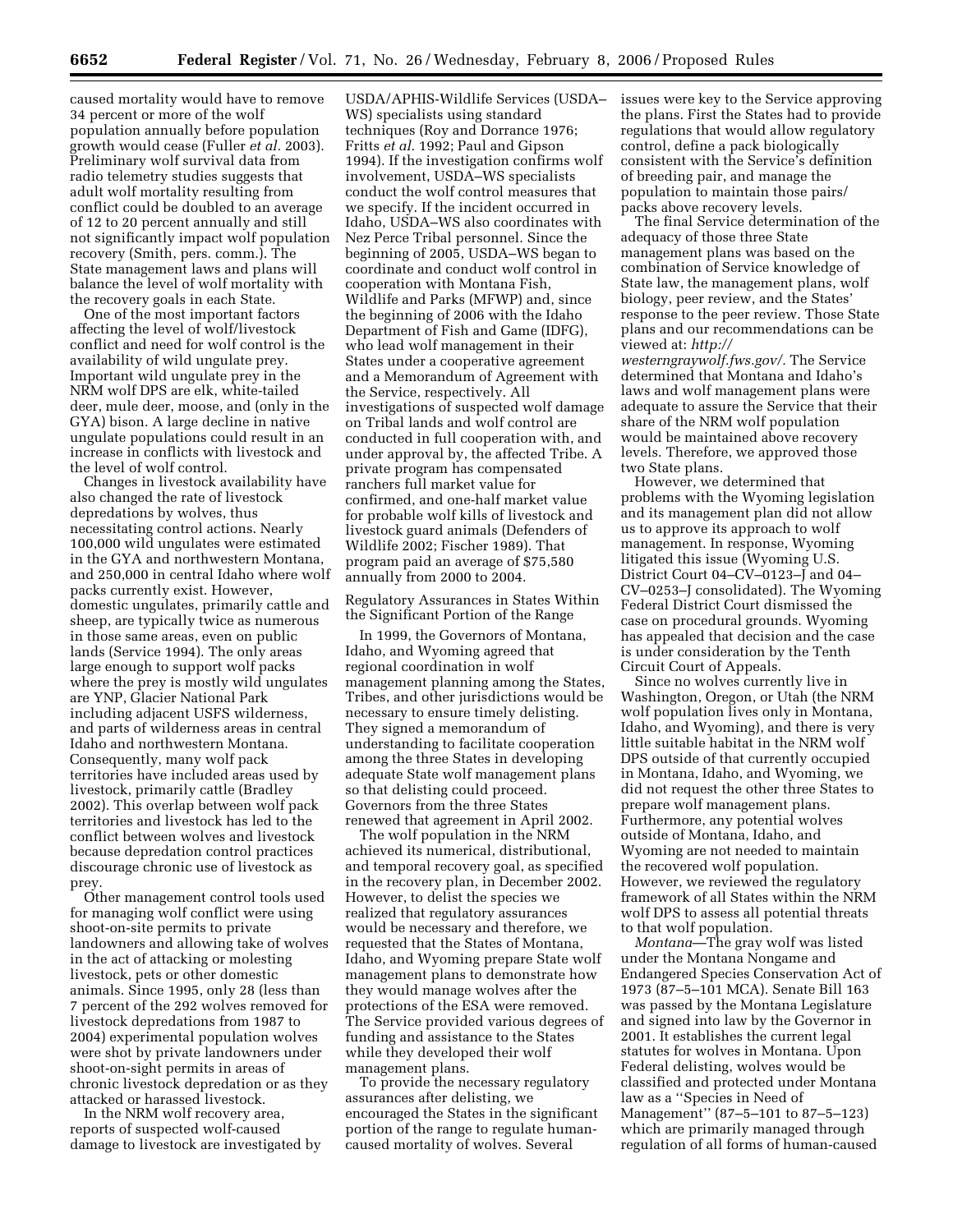mortality in a manner similar to trophy game animals like mountain lions and black bears. The MFWP and the MFWP Commission would then finalize more detailed administrative rules, as is typically done for other resident wildlife, but they must be consistent with the approved Montana wolf plan and State law. Classification as a ''Species in Need of Management'' and the associated administrative rules under Montana State law create the legal mechanism to protect wolves and regulate human-caused mortality beyond the immediate defense of life/ property situations. Some illegal human-caused mortality will still occur, but is to be prosecuted under State law and MFWP Commission regulations which would tend to minimize any potential effect on the wolf population.

In 2001, the Governor of Montana appointed the Montana Wolf Management Advisory Council to advise MFWP regarding wolf management after the species is removed from the lists of Federal and State-protected species. In August 2003, MFWP completed a final EIS as required by Montana State law, and recommended that the Updated Advisory Council alternative be selected as Montana's Final Gray Wolf Conservation and Management Plan. See *http://www.fwp.state.mt.us* to view the MFWP Final EIS and the Montana Gray Wolf Conservation and Management Plan.

Under the MFWP management plan, the wolf population would be maintained above the recovery levels of 10 breeding pairs in Montana by managing for a safety margin of 15 packs (see Post-delisting monitoring section). Montana would manage problem wolves in a manner similar to the control program currently being utilized in the experimental population area in southern Montana, whereby landowners and livestock producers on public land can shoot wolves seen attacking livestock or dogs, and agency control of problem wolves is incremental and in response to confirmed depredations. State management of conflicts would become more protective of wolves and no public hunting would be allowed when there were less than 15 packs. The States would develop their pack definitions to approximate the current breeding pair definition, but would measure wolf populations by the Service's current pair definition. Wolves would not be deliberately confined to any specific areas of Montana, but their distribution and numbers would be managed adaptively based upon ecological factors, wolf population status, conflict mitigation, and human social tolerance. The MFWP plan

commits to implement its management framework in a manner that encourages connectivity among wolf populations in Canada, Idaho, GYA, and Montana to maintain the overall meta-population structure. Montana's plan predicts that under State management the wolf population would increase to between 328 wolves or 27 breeding pairs and 657 wolves or 54 breeding pairs by 2015.

An important ecological factor determining wolf distribution in Montana is the availability and distribution of wild ungulates. Montana has a rich, diverse, and widely distributed prey base on both public and private lands. The MFWP has and will continue to manage wild ungulates according to MFWP Commissionapproved policy direction and species management plans. The plans typically describe a management philosophy that protects the long-term sustainability of the ungulate populations, allows recreational hunting of surplus game, and aims to keep the population within management objectives based on ecological and social considerations. The MFWP takes a proactive approach to integrate management of ungulates and carnivores. Ungulate harvest is to be balanced with maintaining sufficient prey populations to sustain Montana's segment of a recovered wolf population. Ongoing efforts to monitor populations of both ungulates and wolves will provide credible, scientific information for wildlife management decisions.

Wolves would be managed in the same manner as other resident wildlife designated as trophy game, whereby human-caused mortality would be regulated by methods of take, seasons, bag limits, areas, and conditions under which defense of property take can occur. In addition all agency control of problem wolves would be directed by MFWP. All forms of wolf take would be more restricted when there are 15 or fewer packs in the State and less restricted when there are more than 15 packs. By managing for 15 packs, MFWP would maintain a safety margin to assure that the Montana segment of the wolf population would be maintained above the 10 breeding pair and 100 wolf minimum population goal. Wolf management would include population monitoring, routine analysis of population health, management of and in concert with prey populations, law enforcement, control of domestic animal/human conflicts, consideration of a wolf-damage compensation program, research, and information and public outreach.

State regulations would allow agency management of problem wolves by MFWP and USDA–WS, take by private

citizens in defense of private property, and when the population is above 15 packs, some regulated hunting of wolves. Montana wildlife regulations allowing take in defense of private property are similar to the 2005 experimental population regulations whereby landowners and livestock grazing permittees can shoot wolves seen attacking or molesting livestock or pets as long as such incidents are reported promptly and subsequent investigations confirmed that livestock were being attacked by wolves. The MFWP intends to enlist and direct USDA–WS in problem wolf management, just as the Service has done since 1987.

When the Service reviewed and approved the Montana wolf plan, we stated that Montana's wolf management plan would maintain a recovered wolf population and minimize conflicts with other traditional activities in Montana's landscape. The Service has every confidence Montana will implement the commitments it made in its current laws, regulations, and wolf plan.

*Idaho*—The Idaho Department of Fish and Game (IDFG) Commission has authority to classify wildlife under Idaho Code 36–104(b) and 36–201. The wolf was classified as endangered until March 2005, when the IDFG Commission reclassified the gray wolf to a big game animal IDAPA 13.01.06.100.01.d. The big game classification will take effect upon Federal delisting, and until then, they will be managed under Federal status. As a big game animal, State regulations will adjust human-caused wolf mortality to ensure recovery levels are exceeded. Title 36, in the Idaho statutes, currently has laws regarding penalties associated with illegal take of big game animals. These rules are consistent with the legislatively adopted Idaho Wolf Conservation and Management Plan (IDP) (2002) and big game hunting restrictions currently in place. The IDP states that wolves will be protected against illegal take as a big game animal under Idaho Code 36–1402 and 36– 1404, and also under the flagrant violation law Idaho Code 36–202(h) at the costs specified under Idaho Code 36–1404.

The IDP was written with the assistance and leadership of the Wolf Oversight Committee established in 1992 by the Idaho Legislature. Many special interest groups including legislators, sportsmen, livestock producers, conservationists, and IDFG personnel were involved in the development of the IDP. The Service provided technical advice to the Committee and reviewed numerous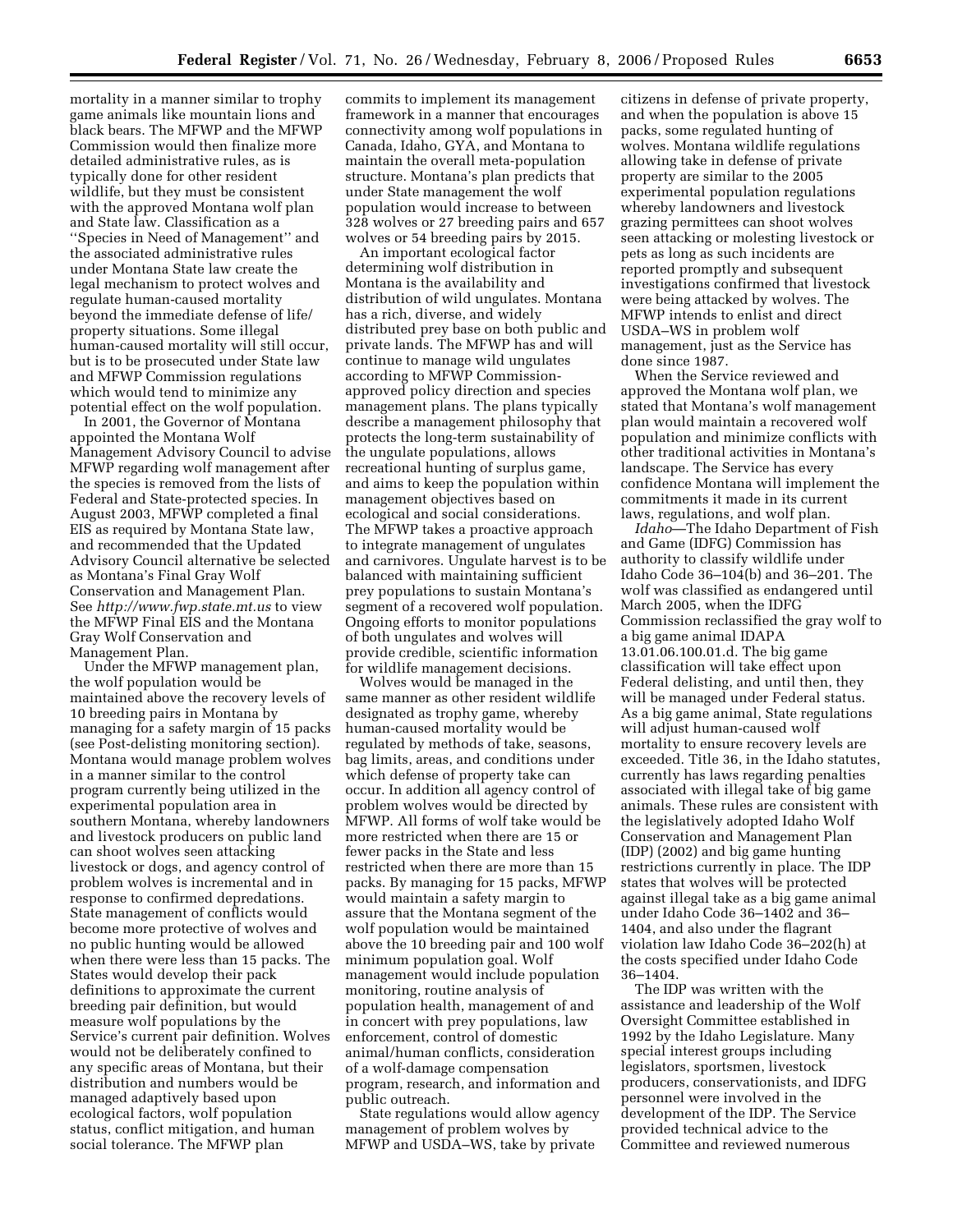drafts before the IDP was finalized. In March 2002, the IDP was adopted by joint resolution of the Idaho Legislature. The IDP can be found at: *http:// www.fishandgame.idaho.gov/cms/ wildlife/wolves/wolf*\_*plan.pdf.* 

The IDP calls for IDFG to be the primary manager of wolves once delisted, and like Montana, to maintain a minimum of 15 packs of wolves to maintain a substantial margin of safety over the 10 breeding pair minimum and to manage them as a viable selfsustaining population that will never require relisting under the ESA. Wolf take will be more liberal if there are over 15 packs and more conservative if there are fewer than 15 packs in Idaho. The wolf population will be managed by defense of property regulations similar to those now in effect under the ESA. Public harvest will be incorporated as a management tool when there are 15 or more packs in Idaho to help mitigate conflicts with livestock producers or big game populations that outfitters and guides and others hunt. The IDP allows IDFG to classify the wolf as a big game animal, furbearer, or special classification of predator so that humancaused mortality can be regulated. In March 2005, the IDFG Commission proposed that upon delisting the wolf would be classified as a big game animal with the intent of managing them similar to black bears and mountain lions, including regulated public harvest when populations are above 15 packs. The IDP calls for the State to coordinate with USDA-WS to manage depredating wolves depending on the number of wolves in the State, allowing more liberal control when wolf populations exceed 15 packs and more conservatively when there are less than 15 packs. It also calls for a balanced educational effort.

Elk and deer populations are managed to meet biological and social objectives for each herd unit according to the State's species management plans. The IDFG will manage both ungulates and carnivores, including wolves, to maintain viable populations of each. Ungulate harvest will be focused on maintaining sufficient prey populations to sustain viable wolf and other carnivore populations and hunting. IDFG has implemented research to better understand the impacts of wolves and their relationships to ungulate population sizes and distribution so that regulated take of wolves can be used to assist in management of ungulate populations and vice versa.

The Mule Deer Initiative in southeast Idaho was implemented by IDFG in 2005 to restore and improve mule deer populations. Though most of the

initiative lies outside current wolf range and suitable wolf habitat in Idaho, improving ungulate populations and hunter success will decrease negative attitudes toward wolves. When mule deer increase, some wolves may move into the areas that are being highlighted under the initiative. Habitat improvements within much of southeast Idaho will be focusing on improving mule deer conditions. The Clearwater Elk Initiative also is an attempt at improving elk numbers in the area of the Clearwater Region in north Idaho where currently IDFG has concerns about the health of that once-abundant elk herd.

Wolves are currently classified as endangered under Idaho State law, but if delisted under the ESA they would be classified and protected as big game under Idaho fish and game code. Human-caused mortality would be regulated as directed by the IDP to maintain a recovered wolf population. The Service has every confidence Idaho will implement the commitments it made in its current laws, regulations, and wolf plan.

*Wyoming*—In 2003, Wyoming passed a State law that, upon delisting from the ESA, would designate wolves as trophy game in limited areas in Wyoming, Yellowstone National Park, Grand Teton National Park, John D. Rockefeller Memorial Parkway, and the adjacent USFS designated wilderness areas. The ''trophy game'' status allows the Wyoming Game and Fish Commission and Wyoming Game and Fish Department (WYGF) to regulate the method of take, seasons, types, and numbers that can be killed. However, this classification changes to ''predatory animal'' depending on the number of wolf packs in specific areas in Wyoming. When wolves are classified as a ''predatory animal'' they are under the jurisdiction of the Wyoming Department of Agriculture. Species designated as ''predatory animals'' are considered pests, and may be taken by anyone, at any time, without limit, and by any means, except poison.

State law defined a pack as five wolves traveling together. When there are 7 or more wolf packs in Wyoming outside of the Yellowstone and Grand Teton National Parks, the Parkway, and adjacent wilderness areas or there are 15 or more wolf packs in Wyoming, all wolves in Wyoming outside of those two National Parks and the adjacent wilderness areas would be classified as predatory animals. If there are fewer than 7 packs outside of the National Parks *and* less than 15 packs in Wyoming, the area where wolves would be classified as trophy game would be

expanded beyond the National Parks and adjacent wilderness areas to include an area roughly west of Cody and north of Pinedale, Wyoming, to the Idaho and Montana State borders. Any time the number of wolf packs outside the National Park units increased to 7 or more, or there were 15 or more packs in Wyoming, the trophy game designation is removed and predatory animal status would apply to all wolves outside of the National Park units and the adjacent wilderness areas. The areas where the predatory animal designation applies would change back and forth every 90 days based on the number of wolf packs.

The State law removes the legal authorization for the WYGF to manage wolves, unless there are fewer than 7 packs outside the National Parks and there are less than 15 packs in Wyoming, including those in the National Park units. Under such conditions, WYGF would temporarily gain authority to manage wolves, but that authority would end when pack numbers increased to 15 in the State or 7 outside the National Park units and adjacent wilderness areas. WYGF, being the wildlife agency in Wyoming, already manages other large predators and wolf prey. They have the professional knowledge and skill that is necessary to make appropriate decisions to effectively manage wolves in the State and need the management authority in order to accomplish this.

The State wolf management plan generally attempts to implement the State law, with some notable exceptions. It is different than State law in that it only commits to maintaining 7 or more wolf packs outside the National Park units and assumed 8 packs would be present in National Park units. ''Trophy game'' status would be enacted over the larger area (roughly that part of northwestern Wyoming east of Cody and north of Pinedale) only if there were 7 or fewer packs outside the Park units. The area of predatory animal status would remain in effect over the remainder of Wyoming regardless of the number of packs.

Like State law, the plan allows livestock owners to shoot wolves designated as trophy game to defend their livestock and pets on private and public land from wolf attack or harassment. The plan commits to intensive wolf monitoring using standard methods, routine monitoring of diseases and wolf physical characteristics through mandatory reporting of wolf kills and pelts, and a balanced information and education program about wolves in Wyoming.

Wyoming's State law and its wolf management plan were not approved by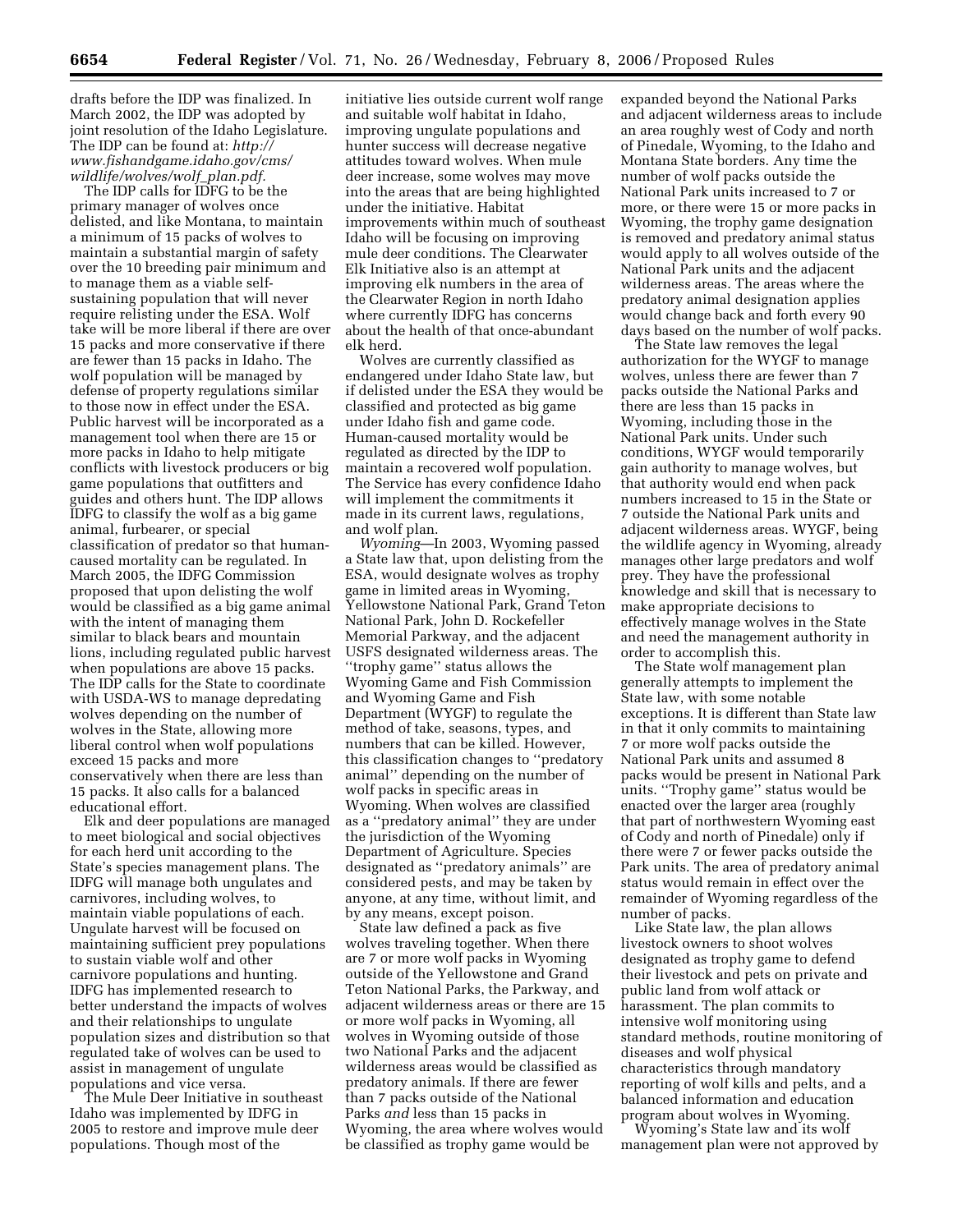the Service as an adequate regulatory mechanism to maintain a recovered wolf population. We intend to propose to delist the NRM DPS when the State of Wyoming addresses the deficiencies in the State Law and management plan as discussed below.

The Service's recovery goal for each State is maintaining at least 10 breeding pairs, and at least 100 wolves per State. We define a breeding pair as an adult male and an adult female that raise at least two pups until December 31. This breeding pair definition is likely equivalent to five or six wolves traveling together in winter (our population estimates are made for the estimated wolf population on December 31st of each year). Our current data support the concept that 15 packs of 5 or more wolves traveling together in winter is equivalent to about 12–15 breeding pairs. Winter was picked because wolves breed in mid-February and the major causes of wolf mortality, wolf control and illegal killing, peak in summer and fall. There is no statistical difference between using either five or six wolves traveling together in winter to develop a biological equivalent definition of pack to the current definition of a breeding pair.

Under Wyoming law, a pack is defined as just 5 wolves, however, the law also allows that if a pack of 10 or more wolves has more than 2 breeding females, a single pack could be classified as multiple breeding pairs. This definition becomes problematic when using it as a biological equivalent to breeding pair because it lacks the flexibility to accommodate variations in pups' survivability. WYGF needs the flexibility to react to new scientific information as it becomes available. For instance, in 1999, and again in 2005, pup production and survival was significantly decreased. In Wyoming, 2002 and 2003, and in Montana, 2004 and 2005, mange was infesting some packs and wolves with mange were not expected to survive the winter decreasing the overall population size. In these types of situations, five wolves traveling together would not be the equivalent to an adult male and female, and two pups on December 31st. With State law dictating biological definitions, WYGF would be prevented from adjusting management and potential levels of human-caused mortality even though they recognize that wolf recruitment was lower than normal and any wolves removed from the population would be less likely to be replaced, as was the case in the situations discussed previously. Scientific decisions need to be made by WYGF in coordination with the other

States. To approve the Wyoming State plan, the law and the management plan needs a definition of pack that is biologically equivalent to the Service's definition of breeding pair, which gives the WYGF the flexibility to manage human-caused mortality for population fluctuations.

In order for the WYGF to manage human-caused mortality, they need to be given the regulatory authority to manage wolves by designating wolves as a trophy game species and allowing WYGF to manage for conservation above the recovery levels of 10 packs and 100 wolves in the State. Wolves rarely use the wilderness areas outside the Park units and many southern Park packs leave the Park units in winter regularly utilizing habitat in non-wilderness public lands and some private lands. This means most packs in Wyoming would be subject, under predatory animal status, to unregulated and unlimited human caused mortality. Only when the number of packs falls below seven outside the Park units, would the predatory animal status be changed and management by WYGF be authorized by State law. This could result in unregulated human-caused mortality continuing until the population was below the minimum state plan objective of seven wolf packs outside the Parks.

The more protective and larger trophy game area and WYGF's legal authorization to manage sport harvest would not go into effect until the population crossed below the 15 pack threshold and there were less than 7 packs left to protect or manage outside of the National Park units. Trophy game status, by itself, would not reduce wolf mortality from defense of property by Wyoming livestock, pet, and hunting dog owners, agency control of problem wolves, or illegal killing, or any natural causes of mortality. Once there were fewer than 15 packs in Wyoming and fewer than 7 packs outside the Park Units, WYGF could do little except decline to authorize additional wolf mortality through sport hunting and trapping seasons. This limited authority and the low thresholds that trigger change in status mean that the wolf population would be at levels too low for WYGF to undertake effective action to conserve the wolf population above recovery levels. WYGF needs to be given the regulatory authority to adaptively manage the species throughout the State of Wyoming to account for fluctuations in population levels.

The potential success of the current Wyoming law and wolf plan to maintain its share of wolves in the NRM DPS

depends on Yellowstone National Park having at least eight packs. In our September 9, 2005, weekly wolf report, we provided our annual mid-year estimate of the wolf population in the NRM. That was only an interim count but it appeared that wolf numbers are down substantially in Yellowstone National Park. Canine parvo-virus is suspected of causing low pup survival in the Park and pack conflicts over territory appears to have reduced the number of wolves and packs in the Park from 16 breeding pairs and 171 wolves in 2004, to 6 or 7 breeding pairs and 118 wolves in 2005 (Service Sept. 9, 2005). While there are currently more than 7 wolf packs outside the Park because of the Act s protections, it is likely that predatory animal status—if implemented at this time—would quickly reduce wolf packs outside the Park to minimum levels, and based on current conditions only 12–14 packs would exist in the State. Wyoming State law allows no regulation of humancaused mortality until the population falls below seven packs outside the Parks. Wyoming's claim that such extensive removal of wolves is unlikely even if they receive no legal protection is not supported given the past history of wolf extirpation.

Wyoming State law and predatory animal status minimizes opportunities for adaptive professional wildlife management by WYGF, confines wolf packs primarily to Yellowstone National Park, depends on at least eight Park wolf packs to constitute most of the wolves in Wyoming, and minimizes the number of wolves and wolf packs outside the Park. We have previously determined that Wyoming State law would prohibit a timely response to manage wolves effectively by WYGF should modification in state management of wolves be needed to prevent the population from falling below recovery levels of at least 10 breeding pairs and 100 wolves for each of the three core States. Based on these inadequacies, the Service is not assured that Wyoming's State law and wolf management plan would maintain the Wyoming segment of the wolf population above recovery levels.

In accordance with the requirements of the ESA and the positive 90 day finding made by the Service on October 25, 2005, the Service is continuing to carefully review Wyoming's July 2005 petition to delist, its defense of Wyoming's regulatory framework, and the reasons why Wyoming believes we should consider Wyoming State law and its wolf plan as an adequate regulatory mechanism to propose delisting. At this time we continue to believe that current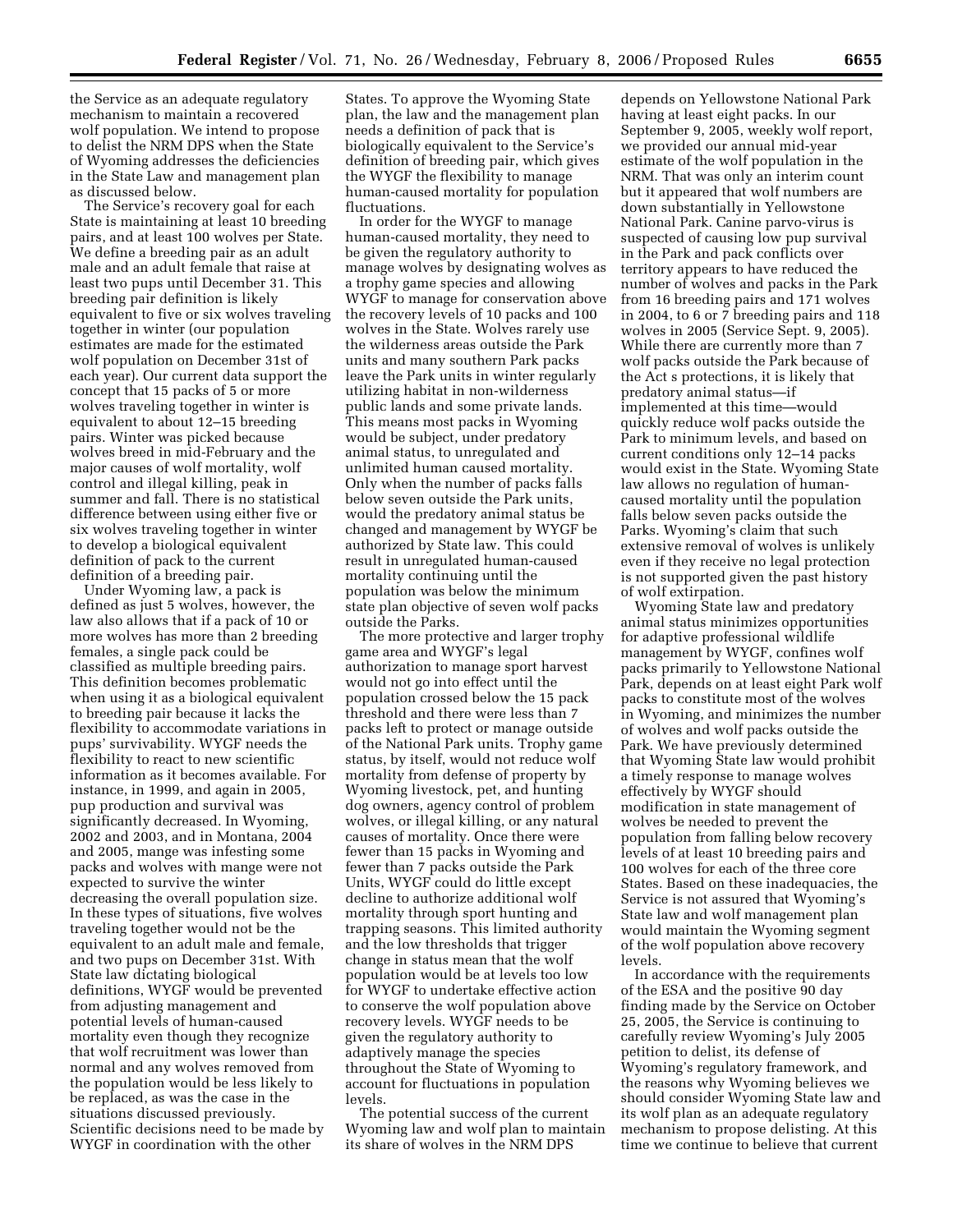State law and the State wolf plan in Wyoming do not provide adequate regulatory assurances that Wyoming's share of the NRM DPS population will be maintained into the foreseeable future and thus that the overall wolf population's distribution and numbers will be maintained above recovery levels. However, if Wyoming modified its State law and its wolf management plan to address the inadequacies described above and the Service approved them, we would then consider proposing the delisting of wolves throughout the NRM wolf DPS.

Regulatory Assurances in Other States and Tribal Areas Within the DPS

*Washington*—Wolves in all of Washington are endangered under State law (RCW 77.12, WAC 232.12.014; these provisions may be viewed at: *http:// www.leg.wa.gov/RCW/ index.cfm?section= 77.12.020&fuseaction=section* and *http://www.leg.wa.gov/WAC/ index.cfm?section=232-12- 014&fuseaction=section.* If the NRM DPS is delisted, those areas in Washington included in the NRM wolf DPS would still remain listed as endangered by Washington State law, which prohibits nearly all forms of human-caused mortality. The areas in Washington not included in the NRM DPS would remain listed as endangered under both State and Federal law.

At this time, there are no known wolves in Washington and there is little suitable habitat in that part of eastern Washington in the NRM wolf DPS. Wolf management in Washington will have no effect on the recovered wolf population that resides in the significant portion of the range of Montana, Idaho, and Wyoming.

There is currently no Washington State recovery or management plan for wolves. However, Interagency Wolf Response Guidelines are being developed by the Service, WDFW, and USDA–WS to provide a checklist of response actions for five situations that may arise in the future. There are no known wolves in Washington at this time, but a few individuals may occasionally disperse into the State from nearby populations in Idaho, Montana, and Canada. There are no plans to reintroduce wolves to Washington.

*Oregon*—The gray wolf has been classified as endangered under the Oregon Endangered Species Act (ESA; ORS 496.171–192) since 1987. If federally delisted, wolves in that portion of the NRM DPS in Oregon would remain listed as endangered under State law. There are currently no known wolves in Oregon and wolf

management will have no effect on the recovered wolf population that resides in the significant portion of the range of Montana, Idaho, and Wyoming.

The Oregon Wolf Management Plan, as approved in February 2005, called for 3 legislative actions and included several provisions that could not be implemented unless certain actions were taken by the Oregon Legislature. The 2005 Oregon Legislative Assembly considered, but did not adopt, the proposed legislative actions. As a result, the Fish and Wildlife Commission is currently going through a public review process to amend the Oregon Plan and discuss legislative proposals. The Commission remains on record as calling for those legislative enhancements; however, implementation of the Oregon Plan does not depend upon them. Formal amendment of the Oregon Plan is expected to result in a strategy for conserving the gray wolf in Oregon, identify the conditions necessary for delisting the wolf under State law, and provide management after delisting. Under the Oregon Department of Fish and Wildlife management plan, conservation of the gray wolf will be directed by established objectives for wolf distribution, population management, and monitoring. Wolves will not be deliberately confined to any specific areas of the State, but their distribution and numbers will be managed adaptively based upon ecological factors, wolf population status, conflict mitigation, and human social tolerance.

Under the Oregon Wolf Management Plan, the gray wolf will remain classified as endangered under State law until the conservation population objective for eastern Oregon is reached. Once the objective is achieved, the State delisting process will be initiated. Following delisting from the State ESA, wolves will have a classification as nongame wildlife under ORS 496.375.

*Utah*—If federally delisted, wolves in that portion of the NRM wolf DPS in Utah would remain listed as protected wildlife under State law. In Utah, wolves fall under three layers of protection: (1) State code, (2) Administrative Rule and (3) Species Management Plan. The Utah Code can be found at; *http://www.le.state.ut.us/*  ∼*code/TITLE23/TITLE23.htm.* 

The relevant administrative rules that restrict wolf take can be found at *http://www.rules.utah.gov/publicat/ code/r657/r657–003.htm* and *http:// www.rules.utah.gov/publicat/code/r657/ r657–011.htm.* These regulations restrict all potential taking of wolves in Utah, including that portion in the NRM wolf

DPS. Wolf management in Utah will have no effect on the recovered wolf population that resides in suitable habitat in Montana, Idaho, and Wyoming.

In 2003, the Utah Legislature passed House Joint Resolution 12 (HJR–12), which directed the Utah Division of Wildlife Resources (UDWR) to draft a wolf management plan for ''the review, modification and adoption by the Utah Wildlife Board, through the Regional Advisory Council process.'' In April 2003 the Utah Wildlife Board directed UDWR to develop a proposal for a wolf working group to assist the agency in this endeavor. The UDWR created the Wolf Working Group (WWG) in the summer of 2003. The WWG is composed of 13 members that represent diverse public interests regarding wolves in Utah.

On June 9, 2005, the Utah Wildlife Board passed the Utah Wolf Management Plan. The goal of the plan is to manage, study, and conserve wolves moving into Utah while avoiding conflicts with the elk and deer management objectives of the Ute Indian Tribe; minimizing livestock depredation; and protecting wild ungulate populations in Utah from excessive wolf predation. The Utah Wolf Management Plan can be viewed at *http://www.wildlife.utah.gov/wolf/.* Its purpose is to guide management of wolves in Utah during an interim period from Federal delisting until 2015, or until it is determined that wolves have become established in Utah, or the assumptions of the plan (political, social, biological, or legal) change. During this interim period, immigrating wolves will be studied to determine where they are most likely to settle without conflict.

*Tribal Plans*—There are about 20 tribes in this area. Currently no wolf packs live on, or are entirely dependent on, Tribal lands for their existence in the NRM wolf DPS. In the NRM wolf DPS about 12,719 mi2 (32,942 km2) (3 percent) of the area is Tribal land. In the NRM wolf occupied habitat, about 1,813 mi2 (4,696 km2) (2 percent) is Tribal land. Therefore, while Tribal lands can contribute some habitat for wolf packs in the NRM, they will be relatively unimportant to maintaining a recovered wolf population in the NRM wolf DPS. Many wolf packs live in areas of public land where Tribes have various treaty rights, such as wildlife harvest. Montana, Idaho, and Wyoming propose to incorporate Tribal harvest into their assessment of the potential surplus of wolves available for public harvest in each State, each year, to assure that the wolf population is maintained above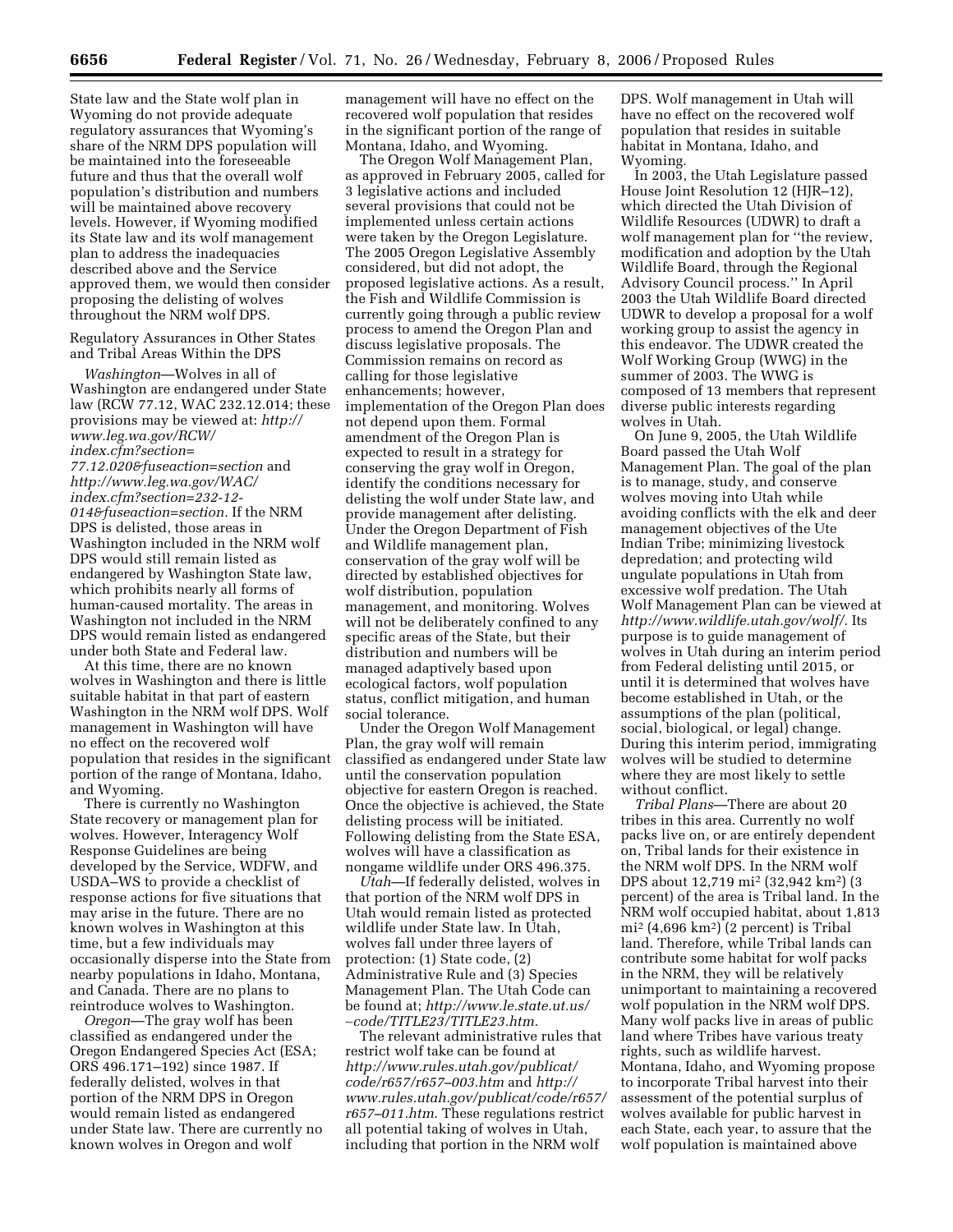recovery levels. Utilization of those Tribal treaty rights will not significantly impact the wolf population or reduce it below recovery levels because a small portion of the wolf population could be affected by Tribal harvest or lives in areas subject to Tribal harvest rights.

The overall regulatory framework analyzed depends entirely on State-led management of wolves that are primarily on lands where resident wildlife is traditionally managed primarily by the States. Any wolves that may establish themselves on Tribal lands will be in addition to those managed by the States outside Tribal reservations. At this point in time only the Nez Perce Tribe has a wolf management plan that was approved by the Service, but that plan only applied to listed wolves, and it was reviewed so the Service could determine if the Tribe could take a portion of the responsibility for wolf monitoring and management in Idaho under the 1994 special regulation under section 10(j). No other Tribe has submitted a wolf management plan. In November 2005, the Service requested information from all the Tribes in the tentative NRM wolf DPS regarding their Tribal regulations and any other relevant information regarding Tribal management or concerns about wolves. All responses were reviewed and Tribal comments were incorporated into this notice.

#### Summary

Montana and Idaho have proposed to regulate wolf mortality over conflicts with livestock after delisting in a manner similar to that used by the Service to reduce conflicts with private property, and that would assure that the wolf population would be maintained above recovery levels. These two State plans have committed to using a definition of a wolf pack that would approximate the Service's current breeding pair definition. Based on that definition, they have committed to maintaining at least 10 breeding pairs and 100 wolves per State by managing for a safety margin of 15 packs in each State. The States are to control problem wolves in a manner similar to that used by the Service (1987, 1994, 1999, 2005) and use adaptive management principles to regulate and balance wolf population size and distribution with livestock conflict and public tolerance. When wolf populations are above State management objectives for 15 packs, wolf control measures may be more liberal. When wolf populations are below 15 packs, wolf control as directed by each State will be more conservative.

Current Wyoming law provides a definition of pack that is not consistent

with the Service's definition of breeding pair. In addition, Wyoming uses the State definition of pack in a complicated structure for determining when wolves are protected under the regulatory mechanisms of the ''trophy game'' status and the absent management structure under the ''predatory animal'' status. Wyoming's plan does not provide for regulatory control to balance wolf population size and distribution with livestock conflict and public tolerance.

If the wolf were delisted in the NRM DPS, the major difference between the previous Federal management and the new State management of problem wolves would be with respect to the taking of wolves in the act of attacking or molesting livestock or other domestic animals on private land by private landowners or on grazing allotments by permittees.

Private take of problem wolves under State regulations in Montana and Idaho would replace some agency control, but we believe this would not dramatically increase the overall numbers of problem wolves killed each year because of conflicts with livestock. Under Wyoming State law, the predatory animal status allows all wolves, including pups, to be killed by any means, without limit, at any time, for any reason, and regardless of any direct or potential threat to livestock. Such unregulated take could eliminate wolves from some otherwise suitable habitat in northwestern Wyoming.

In contrast to the Service recovery program, currently approved State and tribal management programs are also to incorporate regulated public harvest, only when wolf populations in Wyoming, Montana, and Idaho are safely above recovery levels of 15 or more packs, to help manage wolf distribution and numbers to minimize conflicts with humans. Wyoming State law and management should also meet this requirement. Each of the three core States routinely uses regulated public harvest to help successfully manage and conserve other large predators and wild ungulates under their authority, and will use similar programs to manage wolf populations safely above recovery levels, when there are more than 15 packs in their State.

The States of Montana, Idaho, and Wyoming have managed resident ungulate populations for decades and maintain them at densities that would easily support a recovered wolf population. They, and Federal land management agencies, will continue to manage for high ungulate populations in the foreseeable future. Native ungulate populations also are maintained at high levels by Washington, Oregon, and Utah

in the portions of those States that are in the tentative NRM wolf DPS. There is no foreseeable condition that would cause a decline in ungulate populations significant enough to affect a recovered wolf population.

#### *E. Other Natural or Manmade Factors Affecting Its Continued Existence*

*Public Attitudes Toward the Gray Wolf*—The primary determinant of the long-term status of gray wolf populations in the United States will be human attitudes toward this large predator. These attitudes are largely based on the conflicts between human activities and wolves, concern with the perceived danger the species may pose to humans, its symbolic representation of wilderness, the economic effect of livestock losses, the emotions regarding the threat to pets, the conviction that the species should never be subject to sport hunting or trapping, and the wolf traditions of Native American Tribes.

In recent decades, national support has been evident for wolf recovery and reintroduction in the NRM (Service 1999). With the continued help of private conservation organizations, the States and Tribes can continue to foster public support to maintain viable wolf populations in the NRM wolf DPS. We believe that the State management regulations that will go into effect if wolves in the NRM wolf DPS are removed from the ESA's protections will further enhance public support for wolf recovery. State management provides a larger and more effective local organization and a more familiar means for dealing with these conflicts (Bangs *et al.* 2004, Williams *et al.* 2002, Mech 1995). State wildlife organizations have specific departments and staff dedicated to providing accurate and science-based public education, information, and outreach. Each State plan has committed to provide balanced wolf outreach programs.

*Genetics*—Genetic diversity in the GYA segment of the NRM wolf DPS is extremely high. A recent study of wolf genetics among wolves in northwestern Montana and the reintroduced populations found that wolves in those areas were as genetically diverse as their source populations in Canada and that inadequate genetic diversity was not a wolf conservation issue in the NRM at this time (Forbes and Boyd 1997). Because of the long dispersal distances and the relative speed of natural wolf movement between Montana, Idaho, and Wyoming (discussed under Factor A), we anticipate that wolves will continue to maintain high genetic diversity in the NRM wolf DPS. However, should it become necessary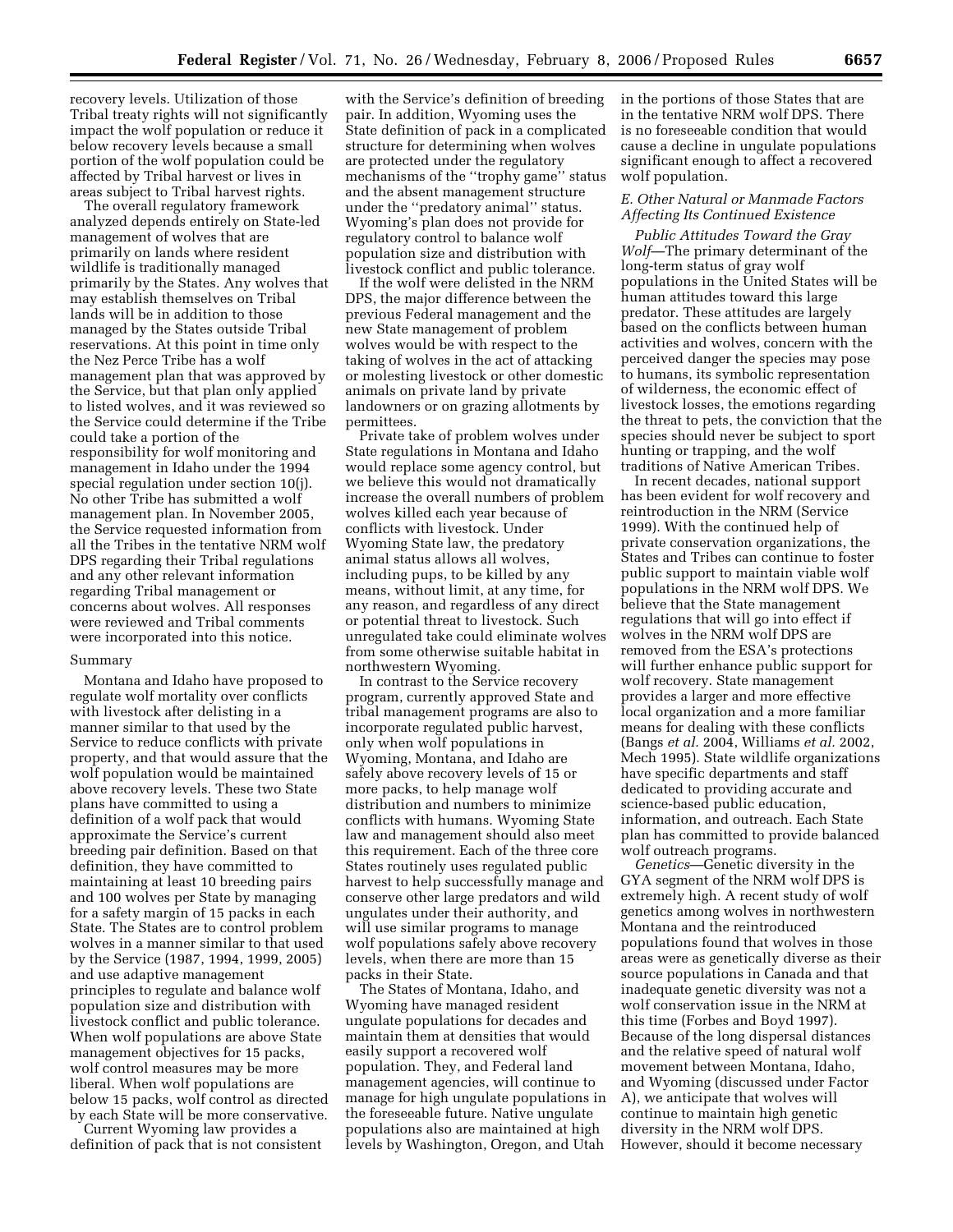sometime in the distant future, all of the three core States' plans recognized relocation as a potentially valid wildlife management tool.

In conclusion, we reviewed other manmade and natural factors that might threaten wolf population recovery in the foreseeable future. Public attitudes towards wolves have improved greatly over the past 30 years, and we expect that, given adequate continued management of conflicts, those attitudes will continue to support wolf restoration. The State wildlife agencies have professional education, information, and outreach components and are to present balanced sciencebased information to the public that will continue to foster general public support for wolf restoration and the necessity of conflict resolution to maintain public tolerance of wolves. Additionally, there are no concerns related to wolf genetic viability or interbreeding coefficients that would suggest inadequate connectivity among the recovery areas that could affect wolf population viability (Vonholdt *et al.* in prep.) If significant genetic concerns do arise at some point in the future, our experience with wolf relocation shows that the States could effectively remedy those concerns with occasional wolf relocation actions, but it is highly unlikely such management action would ever be required.

#### Summary of Our Five-Factor Analysis of Potential Threats

As required by the ESA, we considered the five potential threat factors to assess whether wolves are threatened or endangered throughout all or a significant portion of their range in the NRM wolf DPS and therefore, whether the NRM wolf DPS should be listed. In regard to the NRM wolf DPS, a significant portion of the wolf's range is an area that is important or necessary for maintaining a viable, self-sustaining, and evolving representative metapopulation in order for the NRM wolf DPS to persist into the foreseeable future. While wolves historically occurred over most of the tentative DPS, large portions of this area are no longer able to support viable wolf populations, and the wolf population in the NRM wolf DPS will remain centered in northwestern Montana, central Idaho, and the GYA. There does not appear to be any significant portion of the range, except portions of Wyoming, where the NRM wolf DPS remains threatened or endangered.

The large amount and distribution of suitable habitat in public ownership and the presence of three large protected core areas that contain highly suitable

habitats assures the Service that threats to the wolf population in the NRM wolf DPS have been reduced or eliminated in all or a significant portion of its range in the foreseeable future. Unsuitable habitat and small, fragmented suitable habitat away from these core areas within the NRM wolf DPS, largely represent geographic locations where wolf packs cannot persist and are not significant to the species. Disease and natural predation do not threaten wolf population recovery in all or a significant portion of the species' range, nor are they likely to within the foreseeable future. Additionally, we believe that other relevant natural or manmade factors (*i.e.*, public attitudes and genetics) are not significant conservation issues that threaten the wolf population in all or a significant portion of its range within the foreseeable future.

Managing take (*i.e.*, overutilization of wolves for commercial, recreational, scientific and educational purposes and human predation) remains the primary challenge to maintaining a recovered wolf population in the foreseeable future. We have determined that both the Montana and Idaho wolf management plans are adequate to regulate human-caused mortality and that Montana and Idaho will maintain their share and distribution of the tri-State wolf population above recovery levels. Wolf management by the tribes and the States of Washington, Oregon, and Utah will be beneficial, but is not necessary to either achieving or maintaining a recovered wolf population in the NRM wolf DPS.

If Wyoming had an approved State law and wolf management plan, we believe that regulation by States and Tribes of human-caused mortality would be adequate to maintain the wolf population in the NRM wolf DPS above recovery levels in all significant portions of its range for the foreseeable future. Therefore, on the basis of the best scientific and commercial information available, we believe that the gray wolf in the NRM DPS would no longer qualify for protection under the ESA, if Wyoming modified its State wolf law and State wolf management plan in a manner that the Service would approve as an adequate regulatory mechanism.

#### **Available Conservation Measures**

Conservation measures provided to species listed as endangered or threatened under the ESA include recognition, recovery actions, requirements for Federal protection, and prohibitions against certain practices. Recognition through listing encourages

and results in conservation actions by Federal, State, and private agencies, groups, and individuals. The ESA provides for possible land acquisition and cooperation with the States and requires that recovery actions be carried out for all listed species. Most of these measures have already been successfully applied to gray wolves in the conterminous 48 States.

We intend to propose rulemaking to remove the protections of the ESA from all or parts of six States, but do not intend to take action until Wyoming's law and wolf management plan are modified and can be approved by the Service. If Wyoming modified its regulatory framework for wolf management in a manner that the Service could approve and if the Service proposed and delisted the NRM wolf in the NRM DPS, the protections of the ESA would still continue to apply to the gray wolves outside the NRM wolf DPS. We do not intend to modify or withdraw the existing special regulations or the nonessential experimental population designations for the reintroduced gray wolf populations in Arizona, New Mexico, and Texas. Where wolves exist outside the NRM wolf DPS, they would continue to be considered during consultations with other Federal agencies under section 7 of the ESA. Should a NRM gray wolf disperse beyond the boundaries of the NRM DPS, it would acquire the status of wolves in the area it enters. For example, if wolves in the NRM DPS were delisted, a wolf that dispersed from Wyoming into Colorado would take on endangered species status under the ESA.

This notice does not apply to the listing or protection of the red wolf (*Canis rufus*).

#### **Post-Delisting Monitoring**

Section 4(g)(1) of the ESA, added in the 1988 reauthorization, requires us to implement a system, in cooperation with the States, to monitor for not less than 5 years, the status of all species that have recovered and been removed from the Lists of Endangered and Threatened Wildlife and Plants (50 CFR 17.11 and 17.12). The purpose of this post-delisting monitoring (PDM) is to verify that a recovered species remains secure from risk of extinction after it no longer has the protections of the ESA. Should relisting be required, we may make use of the emergency listing authorities under section 4(b)(7) of the ESA to prevent a significant risk to the well-being of any recovered species. Section 4(g) of the ESA explicitly requires cooperation with the States in development and implementation of PDM programs, but we remain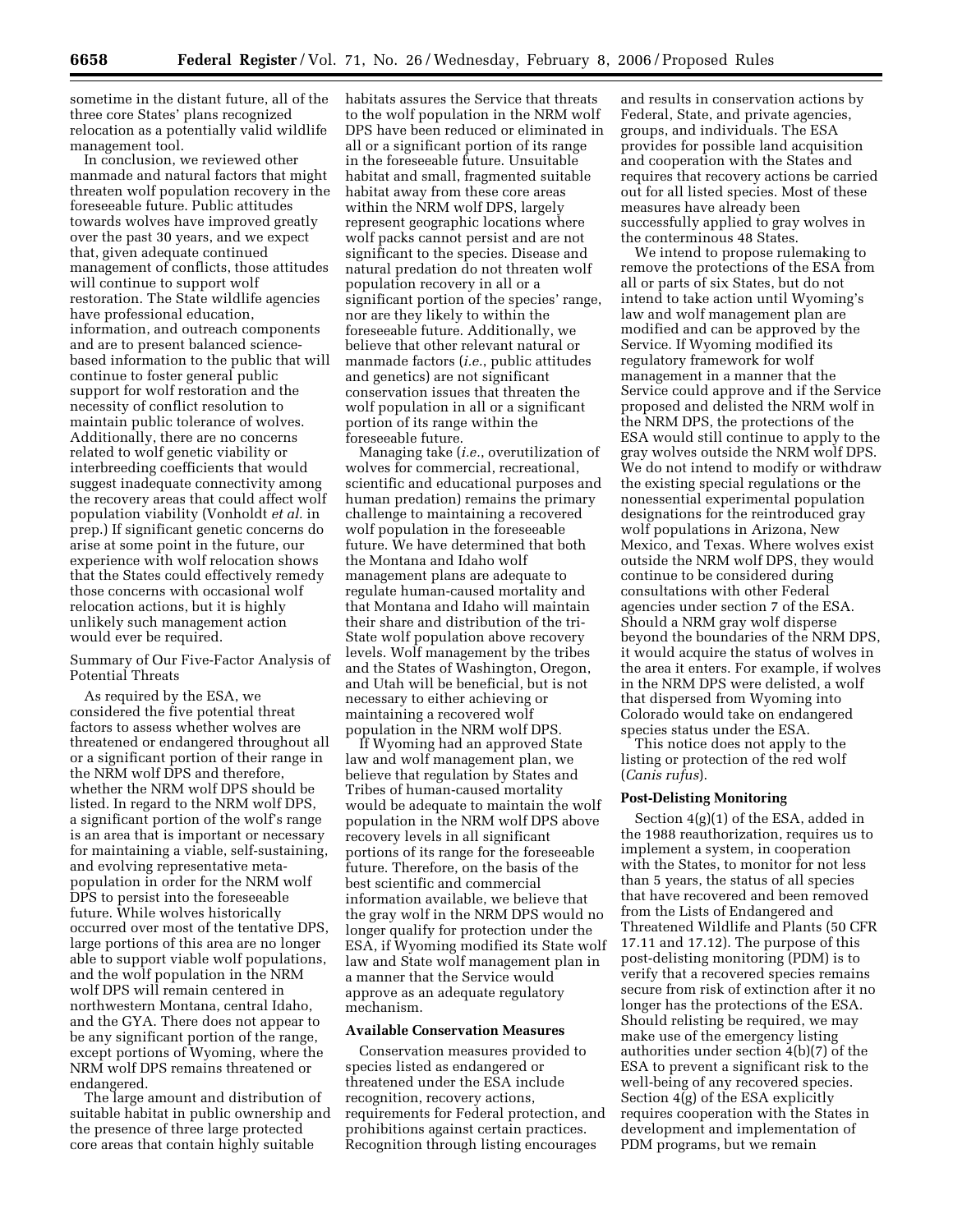responsible for compliance with section 4(g) and, therefore, must remain actively engaged in all phases of PDM.

*Monitoring Techniques—*The NRM area was intensively monitored for wolves even before wolves were documented in Montana (Weaver 1978; Ream and Mattson 1982; Kaminski and Hansen 1984). Numerous Federal, State, Tribal agencies, universities, and special interest groups assisted in those various efforts. Since 1979, wolves have been monitored using standard techniques including collecting, evaluating, and following-up on suspected observations of wolves or wolf signs by natural resource agencies or the public; howling or snow tracking surveys conducted by the Service, our university and agency cooperators, volunteers, or interested special interest groups; and by capturing, radio-collaring and monitoring wolves. We only consider wolves and wolf packs as confirmed when Federal, State, or Tribal agency verification is made by field staff that can reliably identify wolves and wolf signs. We provide an annual estimate of the number of individuals, wolf packs, and breeding pairs of wolves in the NRM wolf DPS. For example, by the end of 2004, we estimated there were 835 wolves in 110 packs and that 66 of those packs met the criteria for a breeding pair in Montana, Idaho, and Wyoming; no wolves were known to be present in any of the adjacent States (Service *et al.*  2005).

The wolf monitoring system works in a hierarchical nature. Typically we receive a report (either directly or passed along by another agency) that wolves or their signs were observed. We make no judgment whether the report seems credible or not and normally just note the general location of that observation. Unless breeding results, reports of single animals are not important unless tied to other reports or unusual observations that elicit concern (*i.e.*, a wolf reported feeding on a livestock carcass). Lone wolves can wander long distances over a short period of time (Mech and Boitani 2003) and are almost impossible to find again and confirm. However, the patterns and clusters of those individual reports are very informative and critical to subsequent agency decisions about where to focus agency searches for wolf pack activity. When we receive multiple reports of multiple individuals that indicate possible territoriality and pair bonding (the early stage of pack formation), or a report of multiple wolves that seems highly credible (usually made by a biologist or experienced outdoors-person), we typically notify the nearest Federal,

State or Tribal natural resource/land management agency and ask them to be on the alert for possible wolf activity during their normal course of field activities. Once they locate areas of suspected wolf activity, we may ask experienced field biologists to search the area for wolf signs (tracks, howling, scats, ungulate kills). Depending on the type of activity confirmed, field crews may decide to capture, radio-collar, and release wolves on site. Radio-collared wolves are then relocated from the air 1 to 4 times per month dependent on a host of factors including funding, personnel, aircraft availability, weather, and other priorities. At the end of the year, we compile agency-confirmed wolf observations to estimate the numbers and locations of adult wolves and pups that were likely alive on December 31 of that year. These data are then summarized by packs to indicate overall population size, composition, and distribution. This is a very intensive level of wildlife population monitoring compared to nearly all others done in North America that we believe results in relatively accurate estimates of wolf population distribution and structure (Service *et al.* 2005) in the NRM wolf DPS. This monitoring strategy has been used to estimate the NRM wolf population for over 20 years.

Montana, Idaho, and Wyoming as well as Oregon and Utah committed to continue monitoring of wolf populations, according to their State wolf management plans (See State plans in Factor D), using similar techniques as the Service and its cooperators (which has included the States, Tribes, and USDA-Wildlife Services—the same agencies that will be managing and monitoring wolves post-delisting) have used. The States have committed to continue to conduct wolf population monitoring through the mandatory 5 year PDM period that is required by the ESA. The States also have committed to publish the results of their monitoring efforts in annual wolf reports just as has been done since 1989 by the Service and its cooperators (Service *et al.* 1989– 2005). Other States and Tribes within the DPS adjacent to Montana, Idaho, and Wyoming also have participated in this interagency cooperative wolf monitoring system for at least the past decade and their plans commit them to continue to report wolf activity in their States and coordinate those observations with other States.

*Service Review of the Post-Delisting Status of the Wolf Population—*To ascertain wolf population distribution and structure and analyze if the wolf population might require a status review to determine whether it should again be

listed under the ESA, we intend to review the State and any Tribal annual wolf reports each year. By evaluating the techniques used, and the results of those wolf monitoring efforts, the Service can decide whether further action, including re-listing is warranted. In addition, the States and Tribes are investigating other, perhaps more accurate and less expensive ways to estimate and describe wolf pack distribution and abundance (Service *et al.* 2005; Sime *et al.* in prep.; Kunkel *et al.* in prep.). Data indicate that other survey methods and data can become the ''biological equivalents'' of the breeding pair definition currently used to measure recovery. Montana and Idaho have committed to use a definition of a wolf pack that approximates the current breeding pair standard (such as five or six wolves traveling together in winter). Wyoming law defines a wolf pack as simply five or more wolves traveling together, which could mean only a female and four pups in May and would have no relationship to a breeding pair. Those State and Tribal investigations also include alternative ways to estimate the status of the wolf population and the numbers of breeding pairs that are as accurate, but less expensive, than those that are currently used. The States will continue to cooperate with National Parks and Tribes and publish their annual wolf population estimates after the 5-year mandatory wolf population monitoring required by the ESA is over, but this will not be required by the ESA.

We fully recognize and anticipate that State and Tribal laws regarding wolves and State and Tribal management will change through time as new knowledge becomes available as the States and Tribes gain additional experience at wolf management and conservation. We will base any analysis of whether a status review and relisting are warranted upon the best scientific and commercial data available regarding wolf distribution and abundance in the NRM wolf DPS. For the 5-year PDM period, the best source of that information will be the State annual wolf reports. We intend to post those annual State wolf reports and our annual review and comment on the status of the wolf population in the NRM wolf DPS on our Web site by April 1 of each year. During our yearly analysis for PDM (at least 5 years) of the State's annual reports we also intend to comment on any threats that may have increased during the previous year, such as significant changes in a State regulatory framework, diseases, decreases in prey abundance, increases